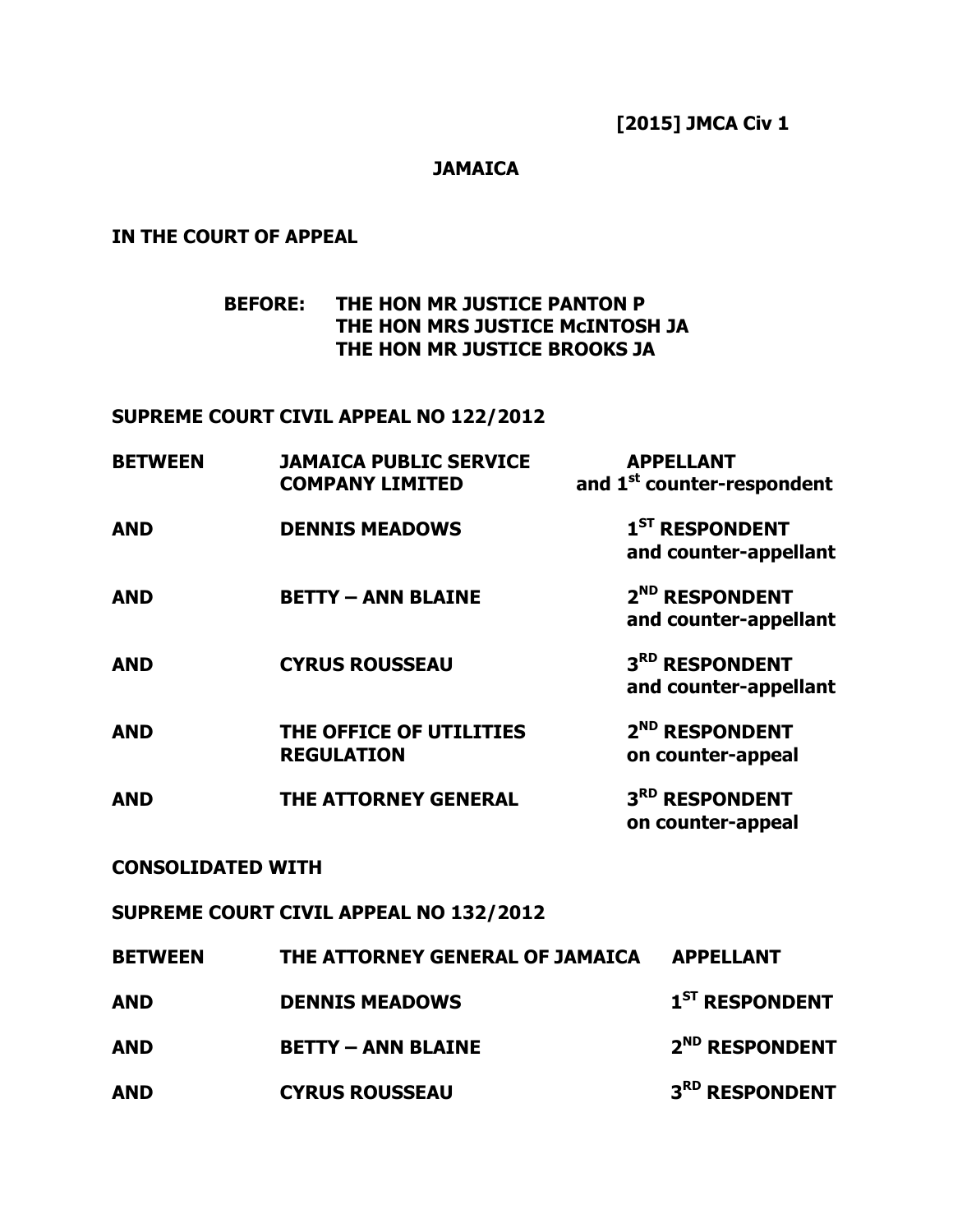**Michael Hylton QC and Sundiata Gibbs instructed by Hylton Powell for the appellant Jamaica Public Service Co Ltd** 

**Hugh Wildman and Ms Barbara Hinds instructed by Marvalyn Taylor-Wright & Co for the respondents/counter-appellants Meadows, Blaine and Rousseau** 

**Mrs Nicole Foster-Pusey QC, Solicitor-General and Ms Althea Jarrett instructed by the Director of State Proceedings for the Attorney General of Jamaica** 

**Allan Wood QC and Mrs Daniella Gentles-Silvera instructed by Livingston Alexander and Levy for The Office of Utilities Regulation** 

# **10, 11, 12 March 2014 and 16 January 2015**

## **PANTON P**

[1] I have read, in draft, the reasons for judgment written by my brother Brooks JA.

I fully agree with his reasoning and conclusion and have nothing to add.

### **McINTOSH JA**

[2] I too have read the draft judgment of Brooks JA and agree with his reasoning and conclusions which have been set out so thoroughly and with such clarity that I am left with nothing useful to add.

### **BROOKS JA**

[3] This is an appeal from the judgment of Sykes J, handed down on 30 July 2012. The learned judge ruled that the minister of government with responsibility for mining and energy was authorised to issue a licence to a single operator to supply electricity to consumers across the entire island. The learned judge decided, however, that the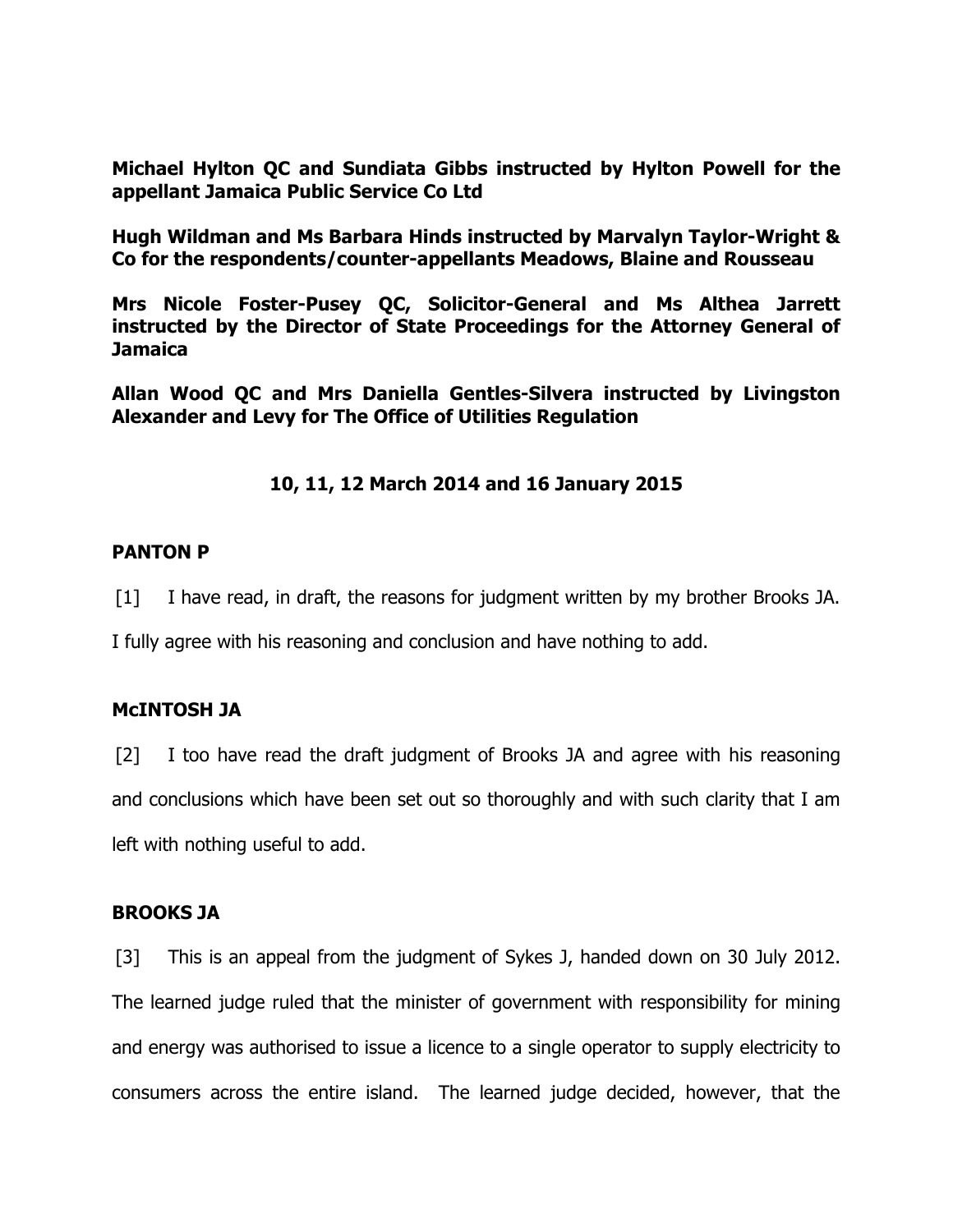minister was in error when the minister designated the licence as being exclusive. He held that the grant prevented any other licence being granted for the 20 year duration of the licence issued. Despite the latter finding, the learned judge ruled that the licence issued was not invalid.

[4] Neither the licensee, Jamaica Public Service Company Limited (JPS), nor the respondents, Mr Dennis Meadows, Mrs Betty Ann Blaine and Mr Cyrus Rousseau (the persons who had challenged the licence issued to JPS), is entirely happy with the learned judge's decision. Each side contends that the learned judge has misinterpreted the relevant legislation. They, however, do so for different reasons.

[5] JPS, supported by the Attorney General of Jamaica, contends that the statute does not preclude the minister's issue of an exclusive licence. On the other hand, the respondents, who are, or represent, dissatisfied customers of JPS, not only say that there is no basis for exclusivity, but assert that the statute does not allow for an allisland licence. As a result, there is both an appeal by JPS and the Attorney General on the one hand, and, on the other, a counter appeal by the respondents, against the learned judge's decision.

[6] A third issue raised by the respondents' counter appeal concerns a question of fact, namely, whether the utilities regulator, the Office of Utilities Regulation (OUR) had recommended the minister's grant of the exclusive licence. The learned judge found that it had not. The respondents contend that he was wrong to have so found.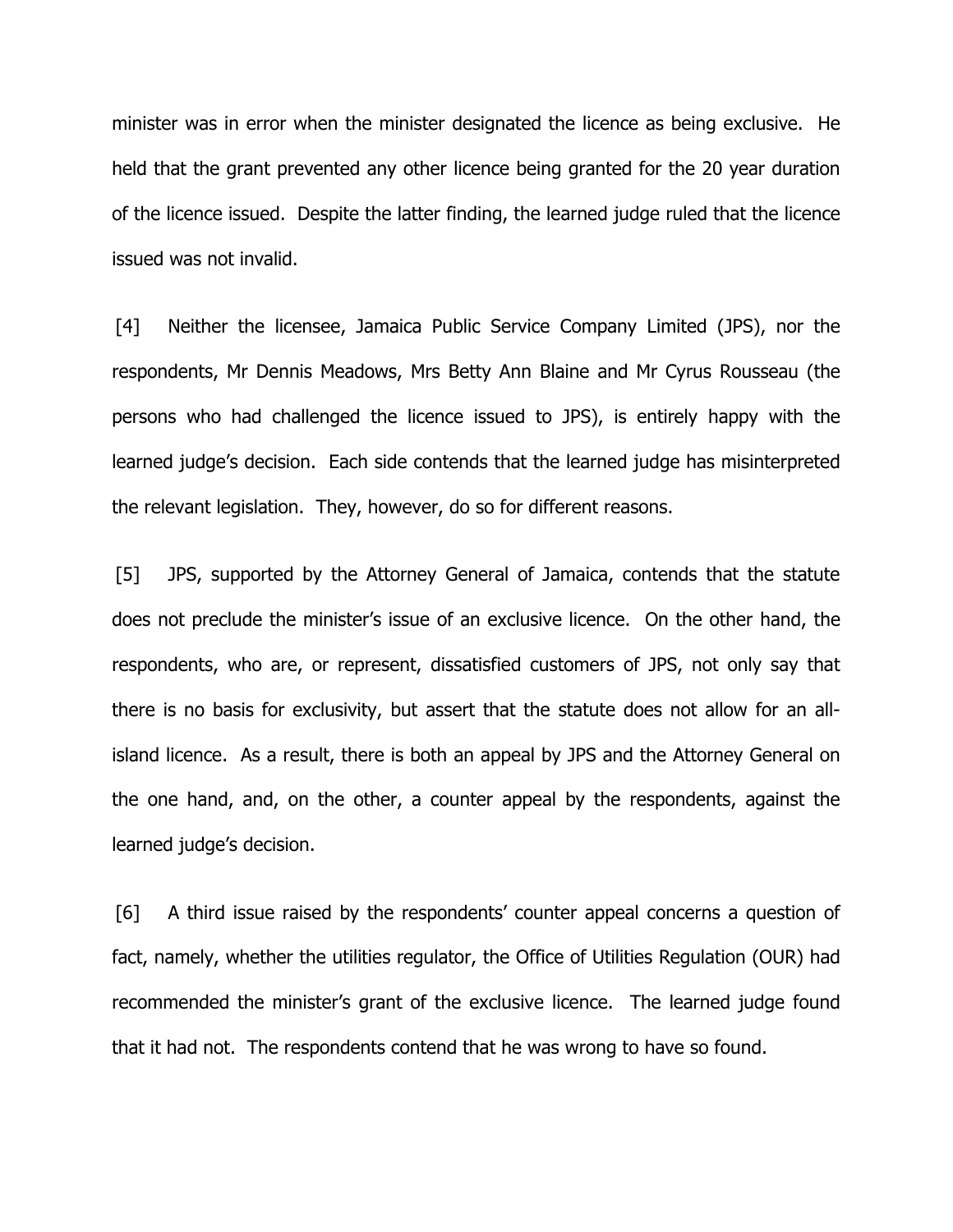[7] Each issue may be dealt with separately, starting with the issue of the all-island licence, next with the exclusivity issue, and finally with the OUR's recommendation. It is first necessary, however, to set out the relevant provision of the legislation and the portions of the licence that have given rise to this dispute.

# **The relevant legislation**

[8] The main provision, about which the issues of interpretation turn, is section 3 of

the Electric Lighting Act (ELA). It states:

"3. The Minister may from time to time license any Local Authority as defined by this Act, or any company or person, to supply electricity under this Act for any public or private purposes **within any area**, subject to the following provisions-

- (a) the licence may make such regulations as to the limits within which, and the conditions under which, a supply of electricity is to be provided, and for enforcing the performance by the licensees of their duties in relation to such supply, and for the revocation of the licence where the licensees fail to perform such duties, **and generally may contain such regulations and conditions as the Minister may think expedient**.
- (b) where, **in any area or part of an area** in which any undertakers are authorized to supply electricity under any licence, the undertakers are not themselves the Local Authority, the licence may contain any provisions and restrictions for enabling the Local Authority, within whose jurisdiction such area or part of an area may be, to exercise any of the powers of the undertakers under this Act with respect to the breaking up of any street repairable by such Local Authority within such area or part of an area, and the alteration of the position of any pipes or wires being under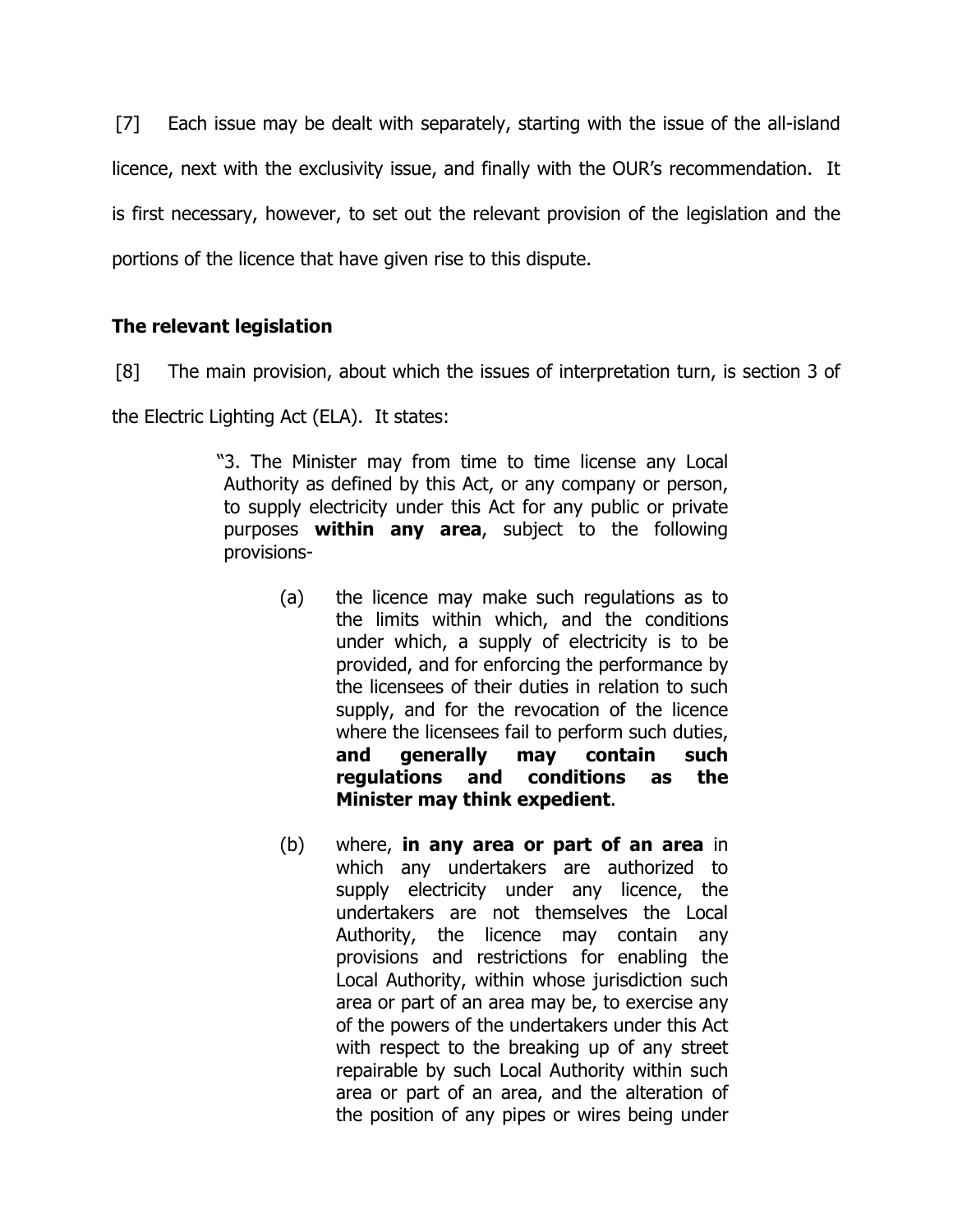such street, and not being the pipes or wires of the undertakers, on behalf and at the expense of the undertakers, and for limiting the powers and liabilities of the undertakers in relation thereto, which the Minister may think expedient." (Emphasis supplied)

[9] The main question to be resolved in the appeals by JPS and the Attorney General is whether the regulations and conditions set out in the licence may, during its existence, fetter the Minister's, or a future Minister's, right to issue other licences. The counter appeal mainly concerns the question of whether the term "area" could encompass the entire island.

# **The licence granted**

[10] The licence was granted on 30 March 2001. It was set out in several parts. Part

1 described the scope of the licence, including the geographical area to be covered by

it. It said:

- "1. The Minister, in exercise of the powers conferred by section 3 of the Electric Lighting Act and **having regard to the recommendations of the Office of Utilities Regulation** ('the Office') pursuant to section 4 of the Office of Utilities Regulation Act, 2000 hereby grants to Jamaica Public Service Company Limited ('the Licensee') a licence authorising the Licensee to generate, transmit, distribute and supply electricity for public and private purposes **within Jamaica** subject to the conditions set out in Part II hereof ('the Conditions') and as noted herein.
	- 2. This Licence shall be cited as the All-Island Electric Licence 2001." (Emphasis supplied)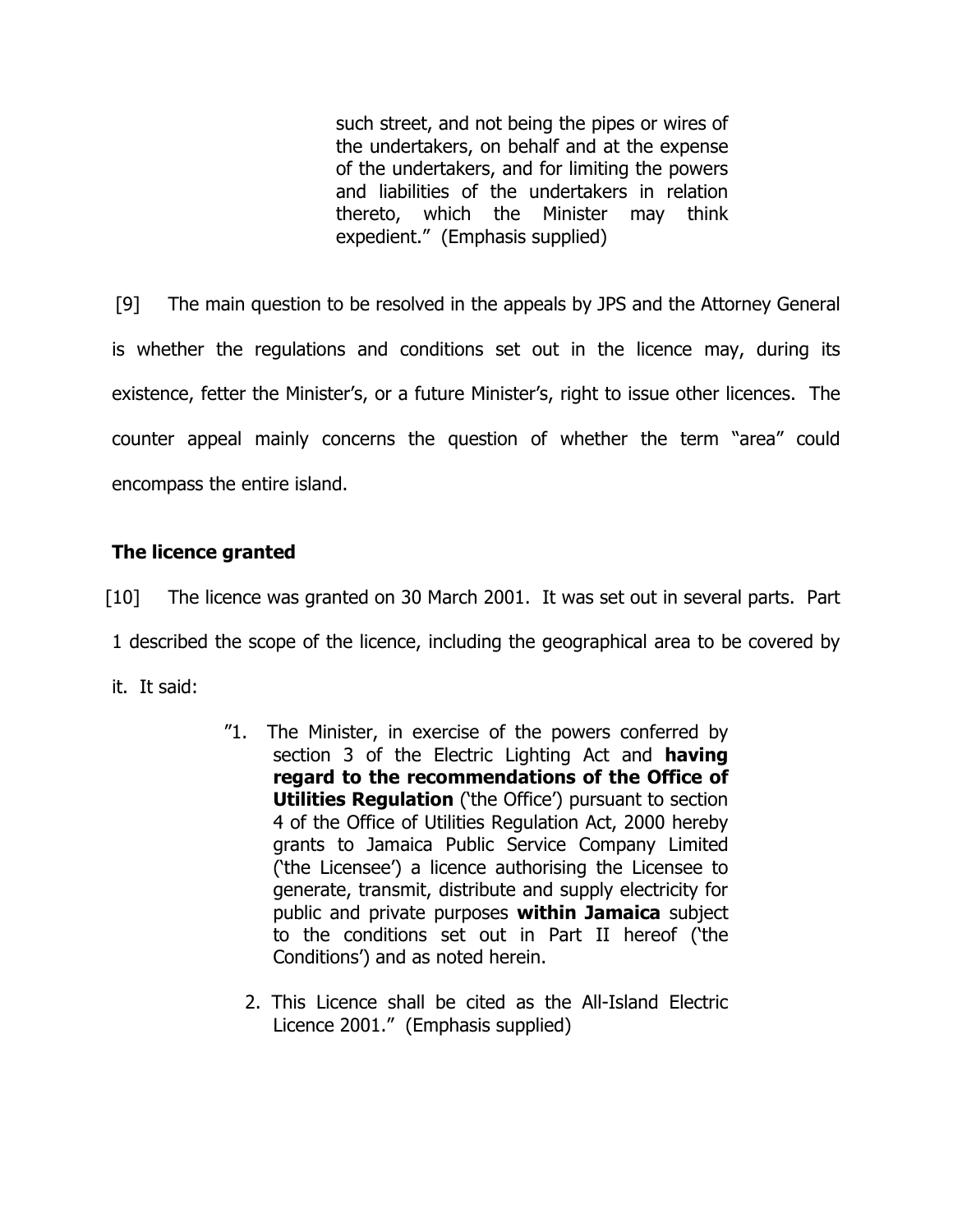[11] Condition 2 of the licence described the general conditions established by the licence. Condition 2 contained a number of paragraphs, but paragraphs 2, 3 and 4 may be conveniently quoted at this stage. They speak to the characteristics of exclusivity and the fact of the licence being for the whole island:

- "2. The Licensee is hereby granted the Licence, right and privilege (hereinafter called "this Licence") to generate, transmit, distributed and supply electricity for public and private purposes **in all parts of the Island of Jamaica**, subject however, to the provisions of this Licence and to regulation as herein provided.
- 3. Subject to the provisions of this Licence the Licensee shall provide an adequate, safe and efficient service based on modern standards, **to all parts of the Island of Jamaica** at reasonable rates so as to meet the demands of the Island and to contribute to economic development.
- 4. The Licensee shall have **the exclusive right to provide service** within the framework of an All-Island Electric Licence and the All-Island Electrical System. The exclusive right specified herein shall be as follows:
	- (a) In the first three years from the effective date of this Licence, the Licensee shall have the exclusive right to develop new generation capacity. Upon the expiry of this period the Licensee shall have the right together with other *outside person(s)* to compete for the right to develop new generation capacity.
	- (b) The Licensee shall have **the exclusive right** to transmit, distribute and supply electricity **throughout Jamaica** for a period of 20 years.

Provided that no firm or corporation or the Government of Jamaica or other entity or person shall be prevented from providing a service for its or his own exclusive use." (Italics as in original, other emphasis supplied)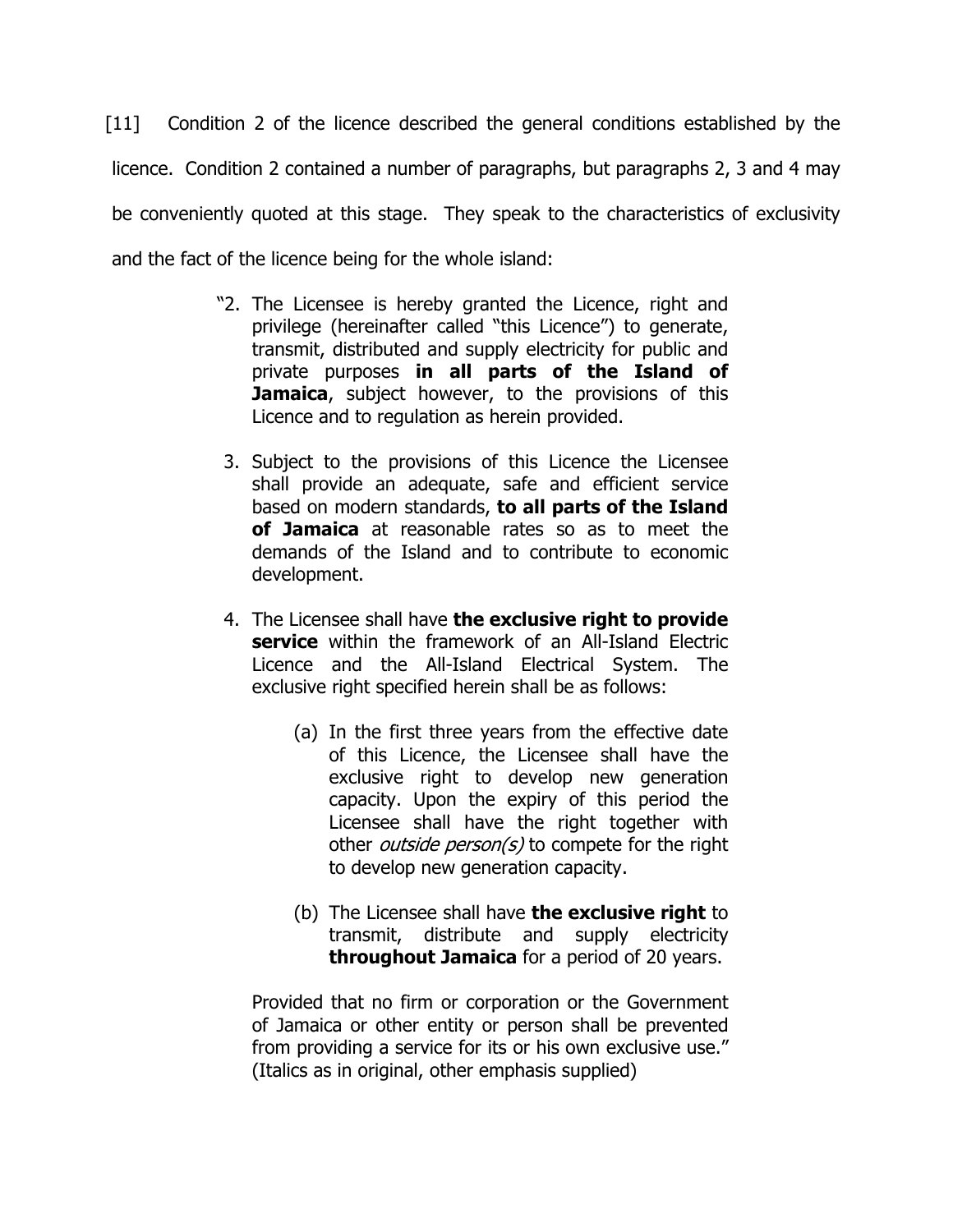[12] In 2007 the Minister extended that term for a further seven years. In 2011, following a re-structuring of JPS' ownership, the licence was amended to include, among other things, the 2007 extension of the term. The licence, thus amended, was "restated". The terms set out above were retained in almost identical terms.

## **Whether the ELA precluded the grant of an all-island licence**

[13] In deciding that the ELA did not preclude the grant of an all-island licence, Sykes J noted that the ELA did not define the term "area", nor did it divide the island into areas. He found that the ELA, although promulgated over 100 years ago, was "always speaking", in that it had to consider modern realities. Those realities, he reasoned, included "changing methods of generating, distribution and supply of electricity" (paragraph 88 of the judgment).

[14] His interpretation of section 3 of the ELA, for the purposes of this issue, was set out in paragraph 86 of the judgment:

> "...The better interpretation, it seems [to] this court, is that the ELA makes provision for the possibility of more than one supplier in the same geographical area or contiguous areas but it did not preclude the possibility of one supplier for the whole island. It seems to this court that the ELA permitted multiple licensees whether for the whole island or parts of the island but did not prevent one all-island licensee. In the event that there was one all-island licensee section 3 permitted the Minister to include in the licence conditions and regulations without further legislation."

[15] It is with this interpretation that the respondents are dissatisfied. They filed three grounds in respect of their counter-appeal. The grounds that affect this issue are as follows: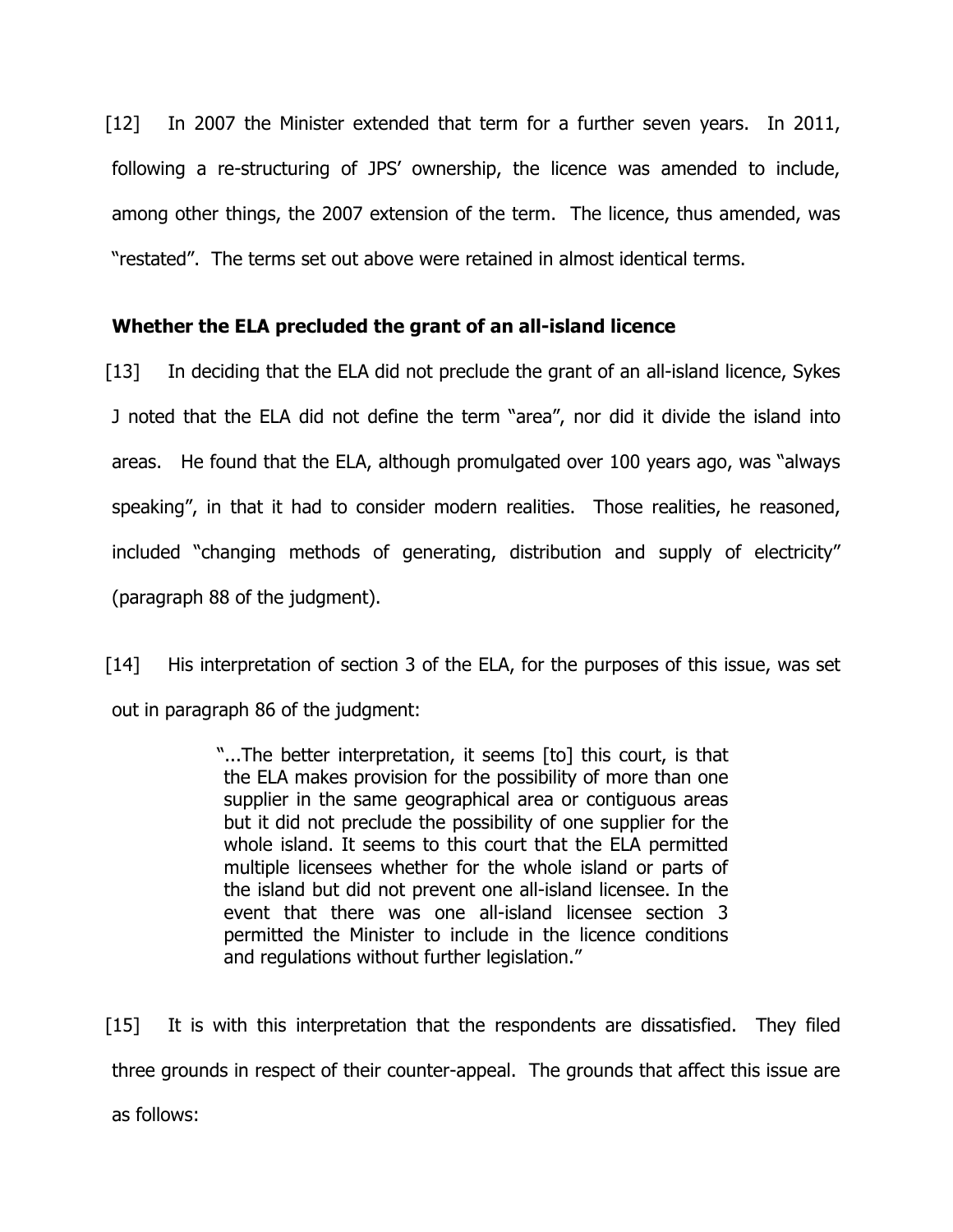- "(b) The learned trial judge, by misconstruing the provisions of the Electric Lighting Act, erred in law in holding that the minister is empowered under the said Act to grant a licence to [JPS] for the supply of electricity over the entire island.
- (c) The learned trial Judge erred in law in failing to admit and consider, as an aid in interpretation, the relevant provisions of the Hansard Report [in respect of the promulgation] of the 1882 Electric Lighting Act of the United Kingdom (a statute of para materia), in interpreting the [ELA]."

It is more convenient to deal with ground (c) before ground (b)

# The English Hansard Report

[16] Sykes J refused an application by the respondents to refer to what was said to be the Hansard Report of the proceedings of the English Parliament in 1882 when the Electric Lighting Act of that country was being debated. The learned judge ruled that not only was the authenticity of the report not established, but that the requirements for referring to parliamentary debates on a bill (which was, in his view, in any event to be avoided), had not been satisfied.

[17] Mr Wildman, for the respondents, submitted that once the source of secondary evidence had been accounted for, as had been done in this case before Sykes J, it was admissible. He argued that the learned judge was wrong to have rejected the document on procedural grounds. In respect of the substance of the application to refer to the document, learned counsel argued that the rule in **Pepper (Inspector of Taxes) v Hart and Another** [1993] 1 All ER 42 allowed for reference to the relevant Hansard Report so as to aid the interpretation of section 3. He argued that "by refusing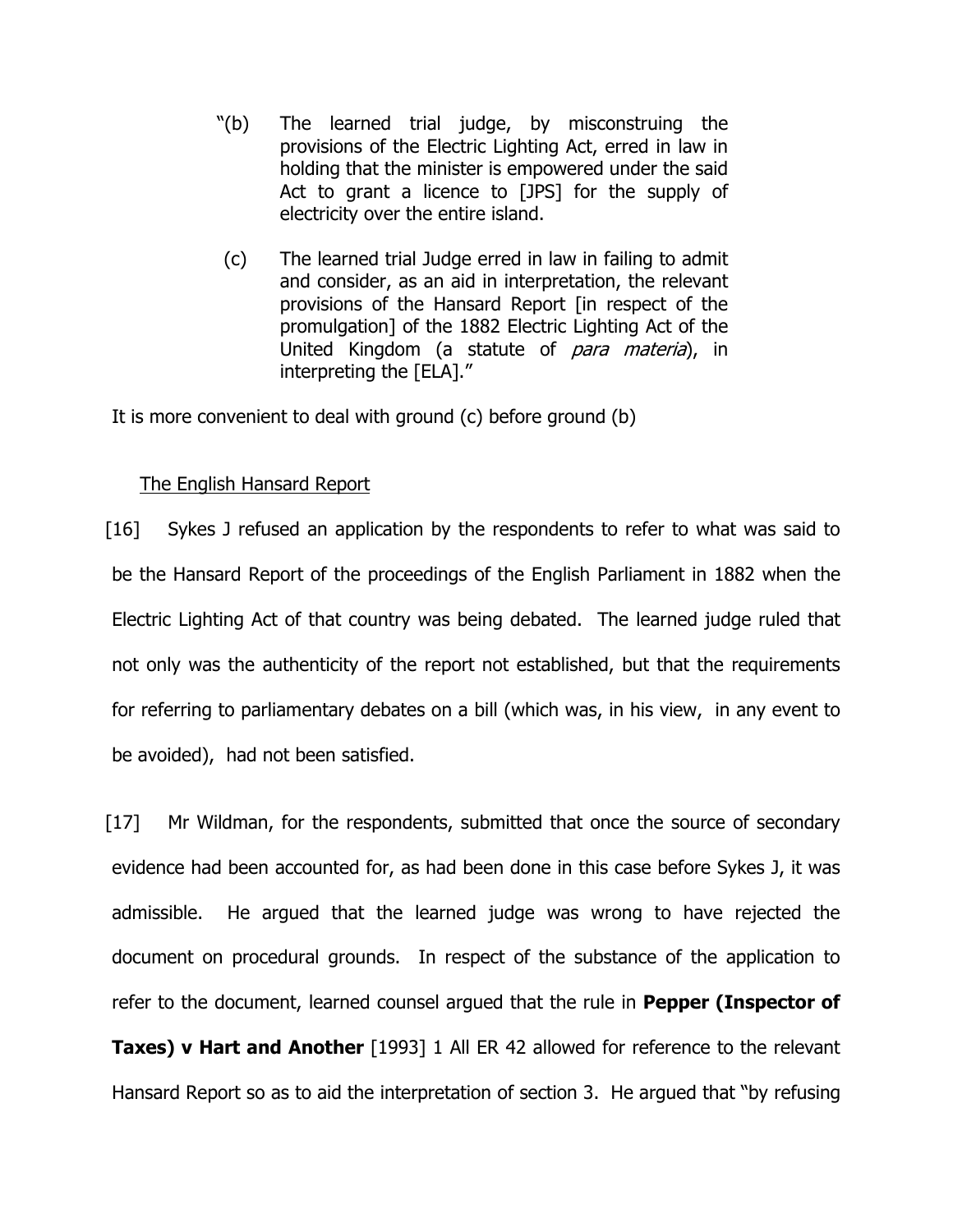to admit the Hansard Report, the learned judge failed to take into consideration relevant material/information which could have assisted the court in coming to a proper interpretation, which it is contended, would have shown that the licence was in fact illegal" (paragraph 69 of his skeletal submissions).

[18] Mr Wildman's submissions falter on the procedural defects in the attempt to place the material before the learned judge. The document had been exhibited by Mr Wildman's instructing attorney, who deposed that she had gotten it from him and that he had informed her that he had gotten it from Queen's Counsel in England. There was no affidavit from the English counsel as to where he had secured the document. The respondents had clearly fallen a long way short in proving the authenticity of the document.

[19] In addition, Mr Wildman's attempt to find refuge in the entitlement to provide information based on "information and belief" would have no relevance in the substantive hearing of a claim. That principle is restricted to "use in an application for summary judgment under Part 15 [of the Civil Procedure Rules (CPR)], or any procedural or interlocutory application" or where the CPR specifically authorises such use (rule 30.3(2) of the CPR). That use is not authorised in this context.

[20] The learned judge was correct in refusing the respondents' application to make reference to the document. There is no need, therefore, to enter into an examination of whether the debates of a legislature, outside of this country, in respect of legislation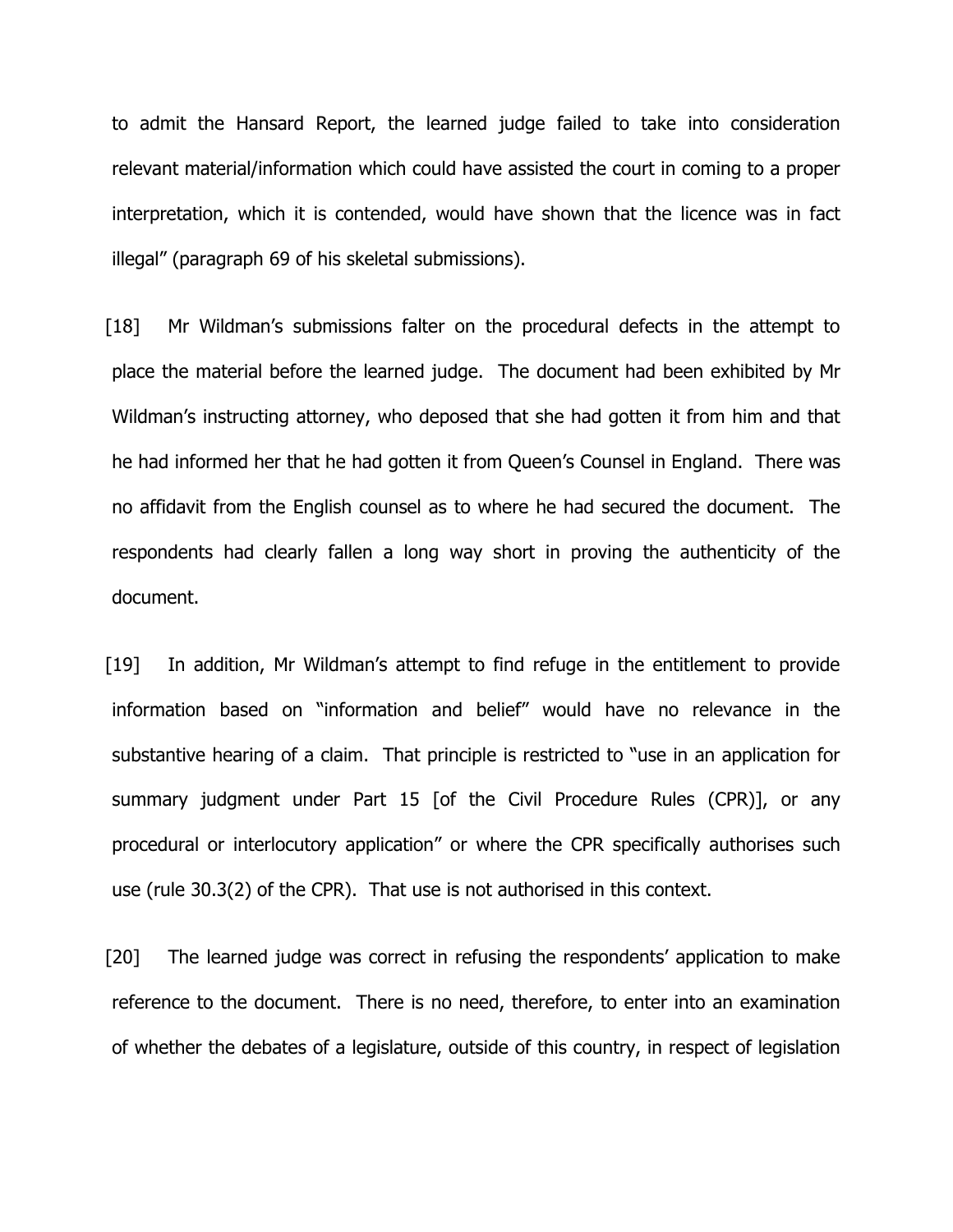similar to that which was passed in this country, could assist a local court in interpreting what the Parliament of this country intended when it passed the local legislation.

[21] Ground (c) therefore fails and ground (b) may now be assessed.

# The extent of an "area"

[22] Mr Wildman argued that the policy and the objects of the ELA, in this regard, were evident from a fair reading of the relevant portions of the ELA. From the relevant sections, he argued, it was clear that the legislature intended to keep the supply of electricity "on a local footing". Learned counsel pointed out that, although "area" had not been defined in the ELA, the term "local authority", as defined in the ELA, provided the context in which section 3 was to be interpreted, for these purposes.

[23] His reasoning on this point may be (hopefully without injustice) set out this way:

- a. Section 3 stipulates that local authorities are entitled to apply for and be granted a licence to be an undertaker to supply electricity. They are primarily identified as potential licensees.
- b. Local authorities, as defined by section 47, mean the Kingston and Saint Andrew Corporation, in respect of the corporate area, and a parish council, in respect of parishes outside of the corporate area.
- c. Local authorities are necessarily restricted to the areas of their jurisdiction.
- d. An area, as the term is used in section 3, must, therefore, necessarily mean either the corporate area or a parish.
- e. A company or private person cannot obtain a licence for an area greater than that to which a local authority would be entitled.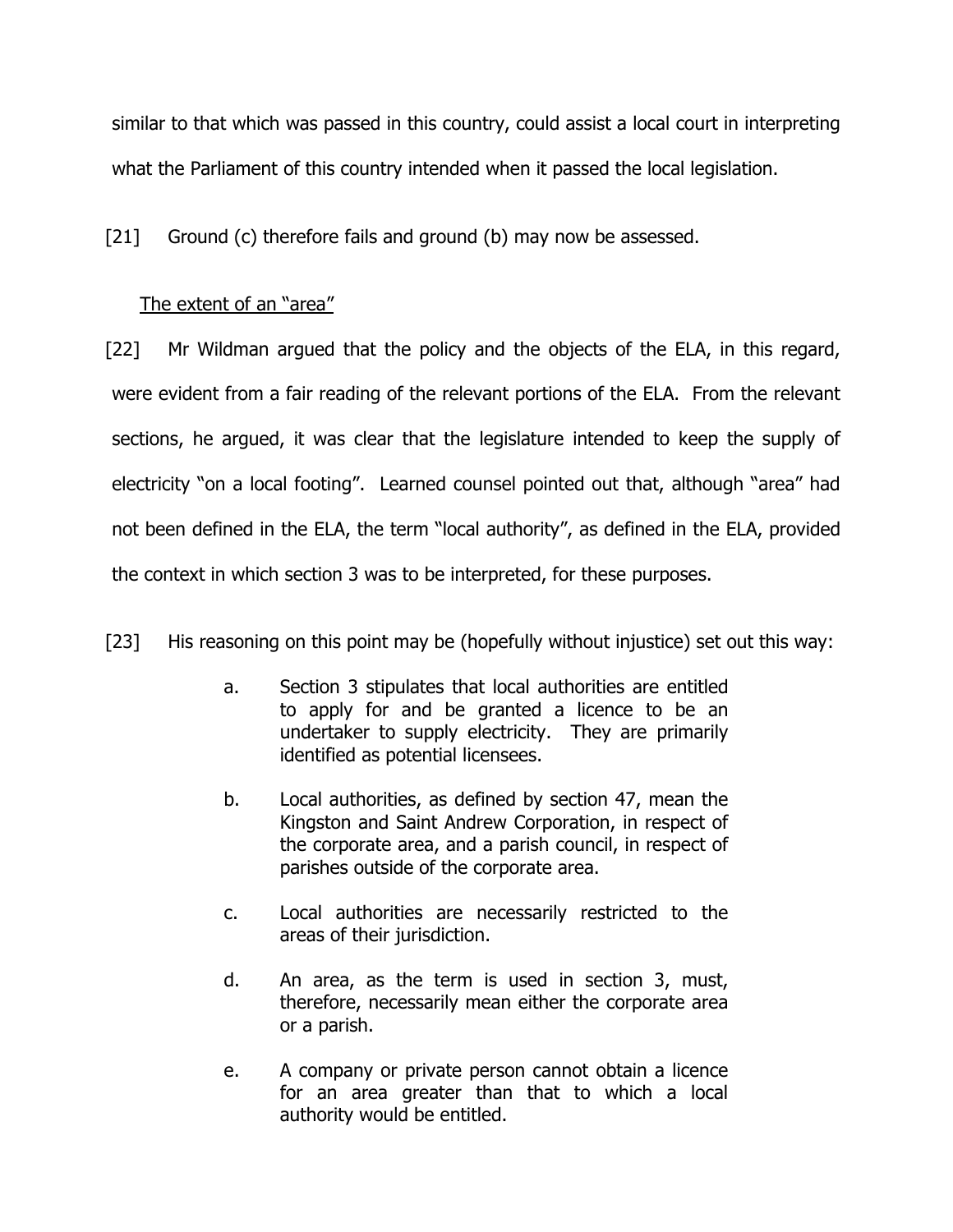[24] Mr Wildman also relied on the references throughout the ELA to the term "undertakers". He stressed the use of the plural format of the term and submitted that the intention of the legislature was that there should be several undertakers throughout the island. That context was consistent, he argued, with the intention that there would be several "areas" throughout the island.

[25] Learned counsel referred to a number of authorities in support of his submissions including, **London Electric Supply Corporation Ltd v Westminster Electric Supply Corporation Ltd** [1913] LGR 1046 and **The Case of Monopolies (Darcy v Allein)** (1572) 77 ER 1260. He also cited an article extracted from the internet, outlining the history of a company named Balfour Beatty Limited, in which the author opined that "Parliament passed the [1882] Electric Lighting Act to keep the supply of electricity on a **local footing**" (emphasis supplied).

[26] Mr Wood QC, on behalf of the OUR, Mr Hylton QC, for JPS, and Mrs Foster-Pusey QC, for the Attorney General, all supported the learned judge's finding on this issue. Mrs Foster-Pusey did not, however, agree that the "always speaking" principle was relevant to arriving at a fair interpretation of section 3.

[27] Learned Queen's Counsel all submitted that both on the evidence adduced before the learned judge and the development of the legislation over the years, Sykes J was correct in finding that an all-island licence was not prohibited by the ELA. Mr Wood specifically argued that the revision of the ELA in 1958 in conjunction with legislation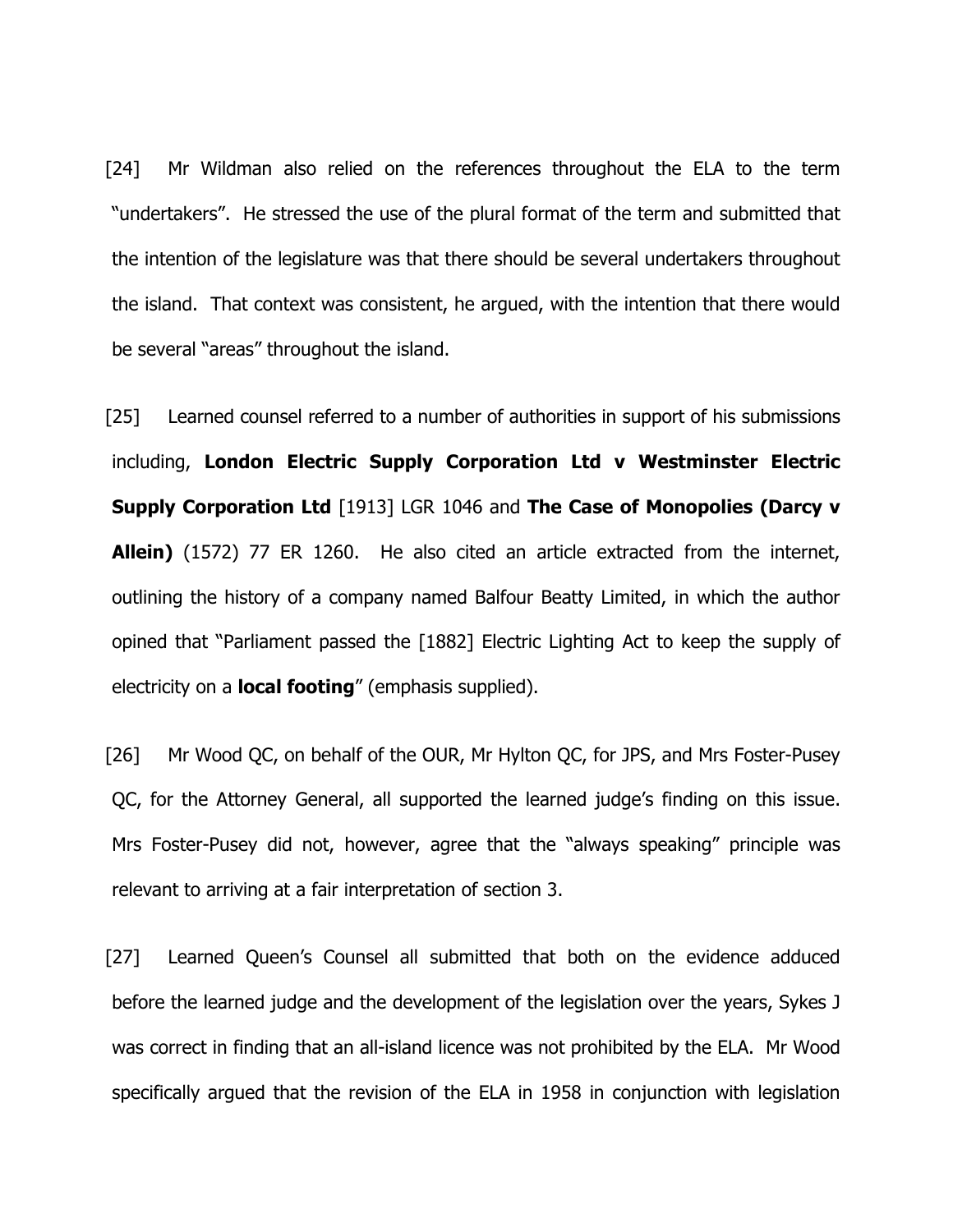establishing an Electricity Authority, and the latter's reference to the establishment of a supply system "capable of meeting the needs for electricity throughout the island", had resulted in a shift from a local footing for the supply of electricity to one that contemplated island-wide coverage.

[28] In addition, Mrs Foster-Pusey and Mr Hylton both submitted that, in interpreting section 3, the use of the principle of statutory interpretation termed, "the plain and ordinary meaning of the words used", would result in the conclusion that an all-island licence was not precluded by the ELA. Learned counsel stressed that the term "any", as interpreted in previous decisions, excluded limitation or qualification, and "should be given as wide a construction as possible" (per Williams J in **Victorian Chamber of Manufacturers v Commonwealth** (1943) 67 CLR 335 at 346). Learned counsel also pointed out that the term "area" was not defined in the ELA. They argued that the phrase "any area", as used in section 3, necessarily meant, "any area approved by the Minister" (paragraph 22 of JPS's submissions in response to the counter appeal).

[29] Before analysing these competing submissions it may be of interest that the approach to the areas to be supplied with electricity may be said to have changed since 1882. In his work The Law of Electric Lighting, Henry Cunynghame, in 1883 opined that prospective suppliers in England may have been well advised to restrict the area for which they applied. He said at page 3:

> "Before applying for a provisional order or license, the undertakers will of course consider the choice of an area, remembering that as the supply within the area is compulsory, they will do well to make it as compact as possible."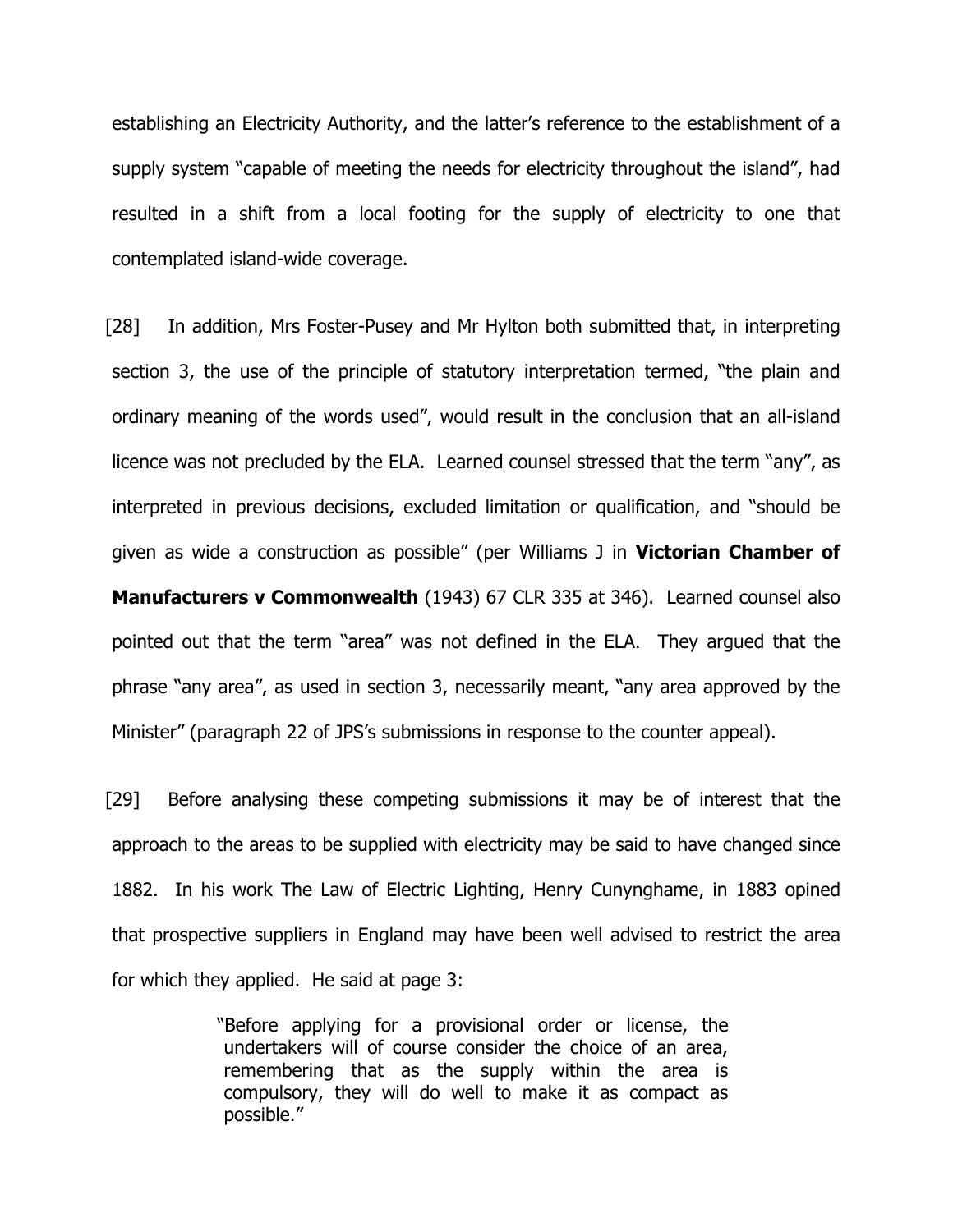The general obligation to provide a supply of electricity to all who demand it, still obtains today. It seems, however, that advances in technology since 1883 have allowed the generation and supply of electricity to meet that demand, despite those customers being spread over greatly increased areas.

[30] It is perhaps easiest to address Mr Wildman's submission that applications by individuals and companies are limited to areas to which local authorities are restricted. The relevant portion of section 3 for these purposes states:

> "The Minister may from time to time license any Local Authority as defined by this Act, or any company or person, to supply electricity under this Act for any public or private purposes within any area, subject to the following provisions."

Mr Wildman's submission is not supported by the legislation. Learned counsel is correct in his assertion that a local authority would be restricted to the area in which it has jurisdiction (for example, section 121(1) of the Parish Councils Act restricts the extent of regulations made by a parish council, "to the whole or any part of that parish"). Section 3 of the ELA does not, however, limit an application by a company or individual to the area restricted to a local authority. Indeed, the rules governing the applications for licences, stipulate that it is the applicant that defines the area for which it wishes to supply electricity.

[31] Section 4 of the ELA gives the relevant state entity (formerly the Governor, now the Minister) the right to establish rules to govern applications for licences. Rules were made in 1929 (The application for Licences Rules 1929) pursuant to that power. They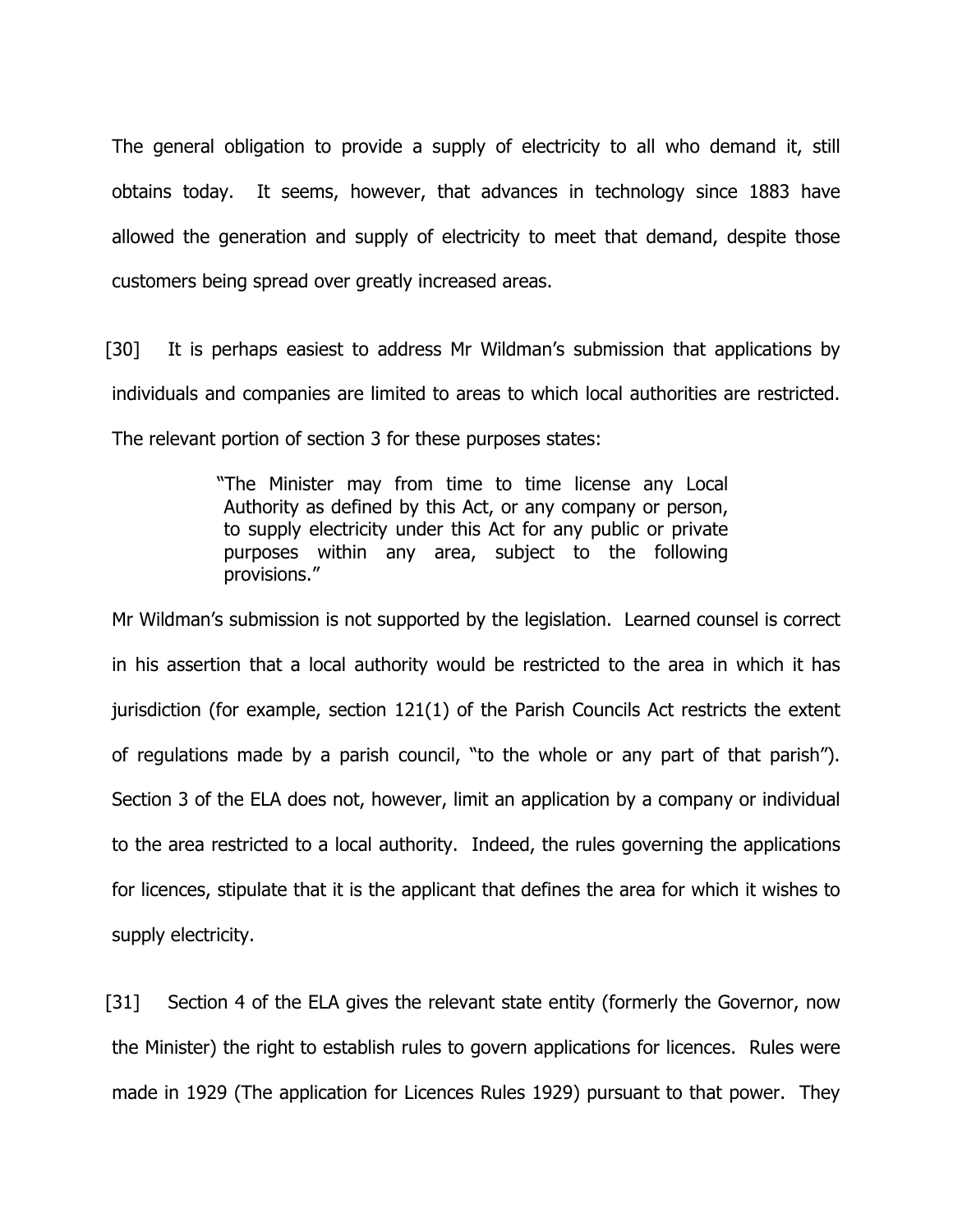have been adjusted over the years but the relevant rule has remained largely unchanged since then. Rule 3 (formerly designated rule 2 in the 1929 rules) supports the assertion that it is the applicant that stipulates the area covered by the licence desired. The rule states, in part:

> "3. Every [application for a licence] shall define distinctly the area of supply and the boundaries thereof and shall be accompanied by two copies of a map [depicting the area of supply]."

Mr Wildman is, therefore, in error when he asserts the existence of a restriction in the area for which an individual or company may apply.

[32] Mr Wildman is also incorrect in his assertion that a licence must be restricted to an area less than the entire island. Rule 3 of the 1929 rules mentioned above, implicitly allowed for the areas covered by applications to include the jurisdiction of more than one local authority. The rule stated:

> "3. Every such application must be accompanied by documentary proof of the **consent of every local authority having jurisdiction within the area of**  supply or any part thereof, and the conditions, if any, under which such consent has been given." (Emphasis supplied)

It is to be noted that there is no restriction on the number of local authorities that may have been affected by the area the applicant sought to supply with electricity. That rule mirrored the provisions of section 3 (a) of the ELA, as it existed up to 1958. Paragraph (a) stipulated that an applicant was required to seek and secure the consent of local authorities falling within the area of the applicant's application. In 1958 the paragraph was removed from the ELA. The original rule 3 is also absent from the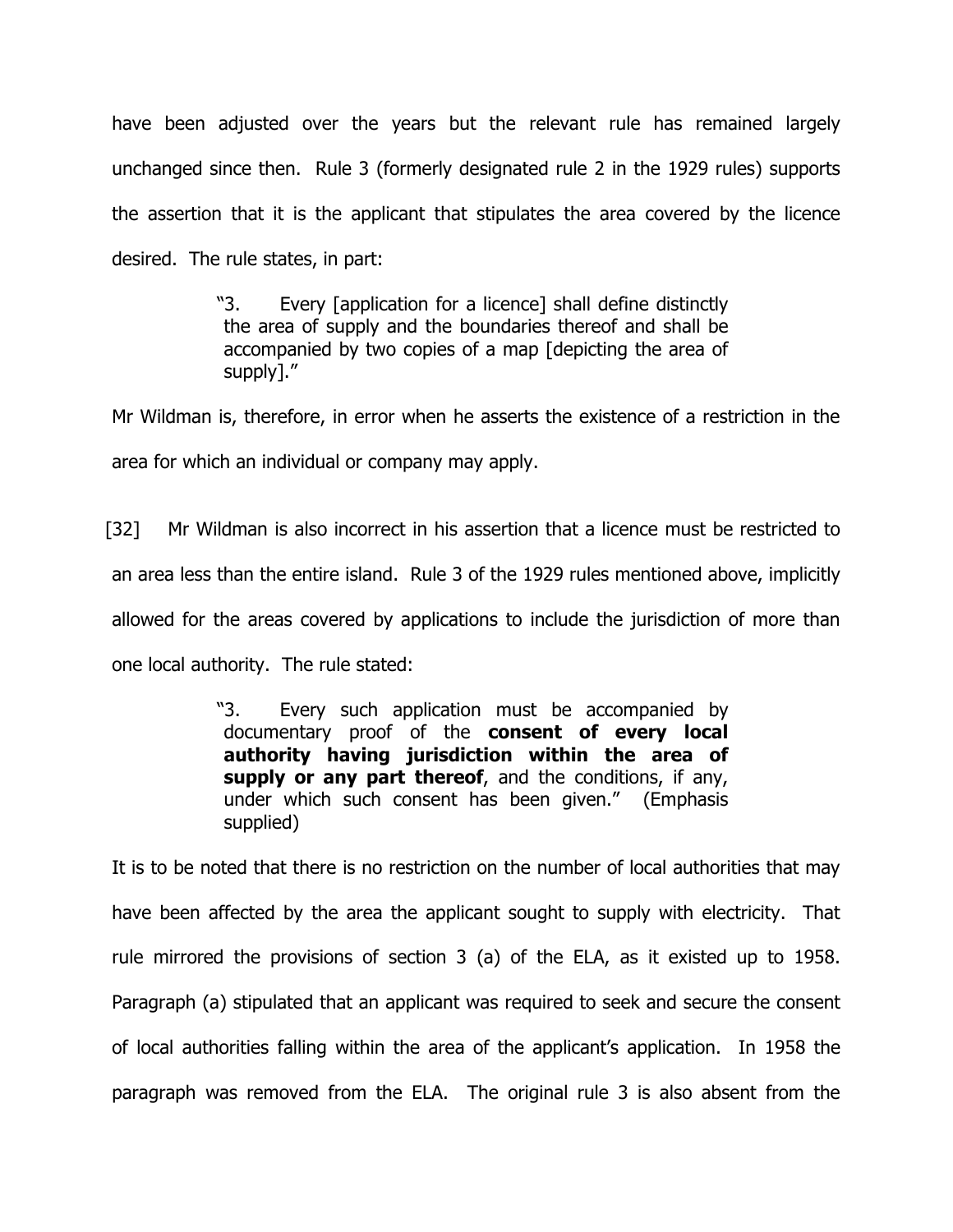current formulation of the rules. As is the case with the ELA, there is no restriction expressed in the current rules as to the area for which an applicant may apply.

[33] It is also to be noted, as Mrs Foster-Pusey and Mr Hylton have submitted, that the term "any area", as used in section 3, admits of no restriction. The definition used by Williams J in **The Victorian Chamber of Manufacturers v The Commonwealth** is helpful in this context. The learned judge said:

> "... 'any' is a word which ordinarily excludes limitation or qualification and which should be given as wide a construction as possible. 'Any goods' therefore includes all goods except where this wide construction is limited by the subject matter and context of a particular statute." (Page 346)

There is no definition of "area" in the ELA, or restriction as to the use of the term. Although the word has been defined as meaning "a region or part of a town, country etc", it also bears common definitions such as, "a space allocated for a specific use" or, "the extent or measurement of a surface". All those are definitions set out in the Concise Oxford English Dictionary.

[34] In the absence of any limitation on the word "area", as used in the ELA, it would, therefore, not be incorrect to interpret the term "any area" as meaning any land space in the island. It would also not be incorrect to state that that land space may be the entire island. The learned judge quite correctly stated at paragraph 89 of his judgment that there is no "compelling reason to interpret *area* to mean only something less than the whole". The Minister may, therefore, have properly granted a single licence for the supply of electricity to the entire island if he deemed fit.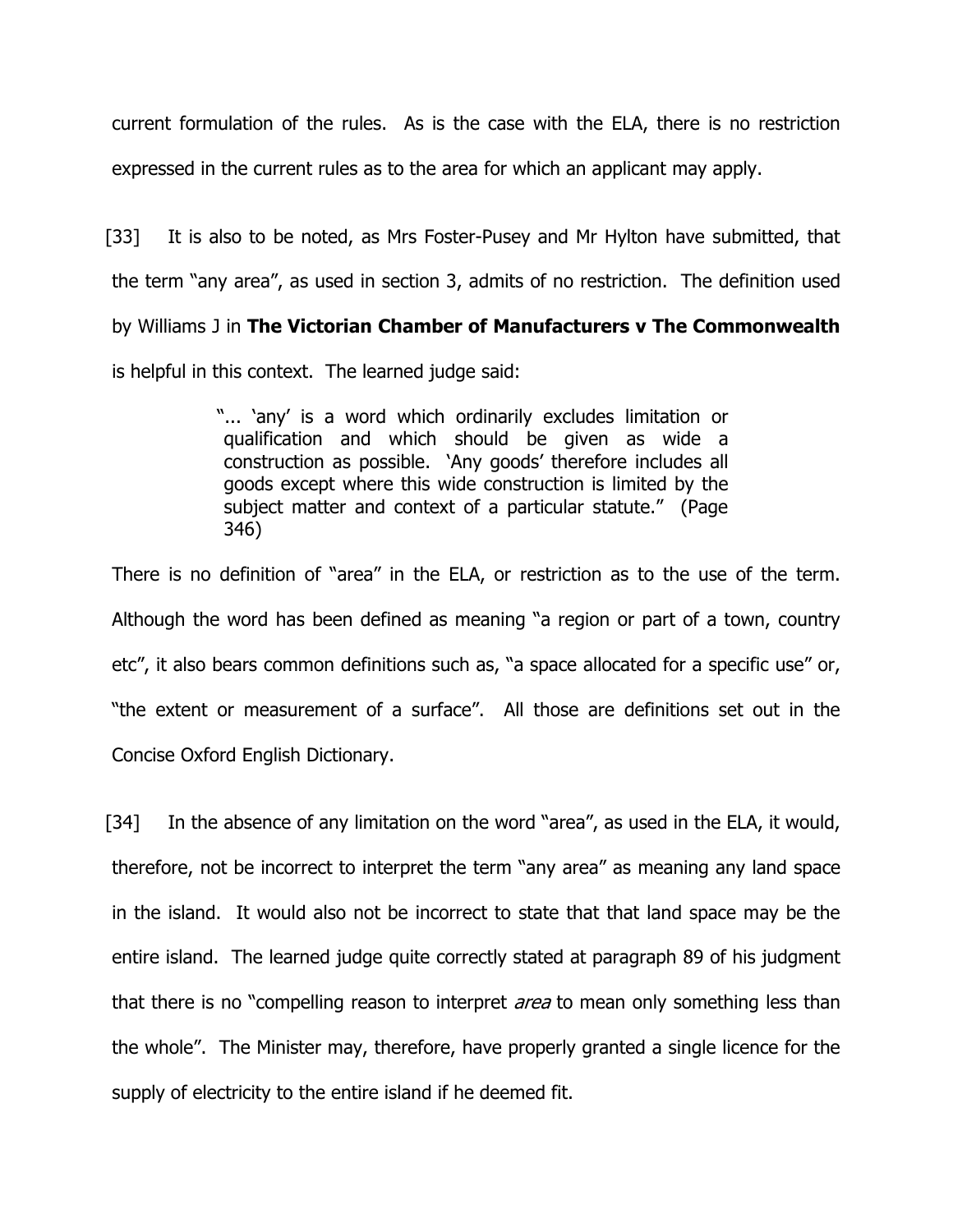[35] Mr Wildman's reliance on **London Electric Supply Corporation Ltd v Westminster Electric Supply Corporation Ltd**, **The Case of Monopolies** and the extract from the website of a commercial entity, Balfour Beatty Limited, is not helpful in this regard. **London Electric Supply** dealt with the construction of the terms of an agreement between two suppliers of electricity, whose areas of supply overlapped. The question of the area for which a licence could have been granted, did not fall to be discussed in that case.

[36] It is true that their Lordships, in reviewing the evolution of the legislation, expressed the view that the object of the 1882 Electric Lighting Act "was to maintain competition and avoid monopoly" (as opined by Lord Haldane LC at page 1052). Similarly, **The Case of Monopolies** dealt with the common law's prohibition of monopolies. Neither case, however, assists in the analysis of the area for which an applicant may be licensed.

[37] The opinion expressed in the Balfour Beatty website that the supply of electricity was to be kept on a "local footing" is not supported by any authority or reasoning. There is also no indication of the qualification of the author to render such an opinion.

[38] Based on the above reasoning, the respondents' criticisms of the learned judge's finding in respect of the all-island licence, fail.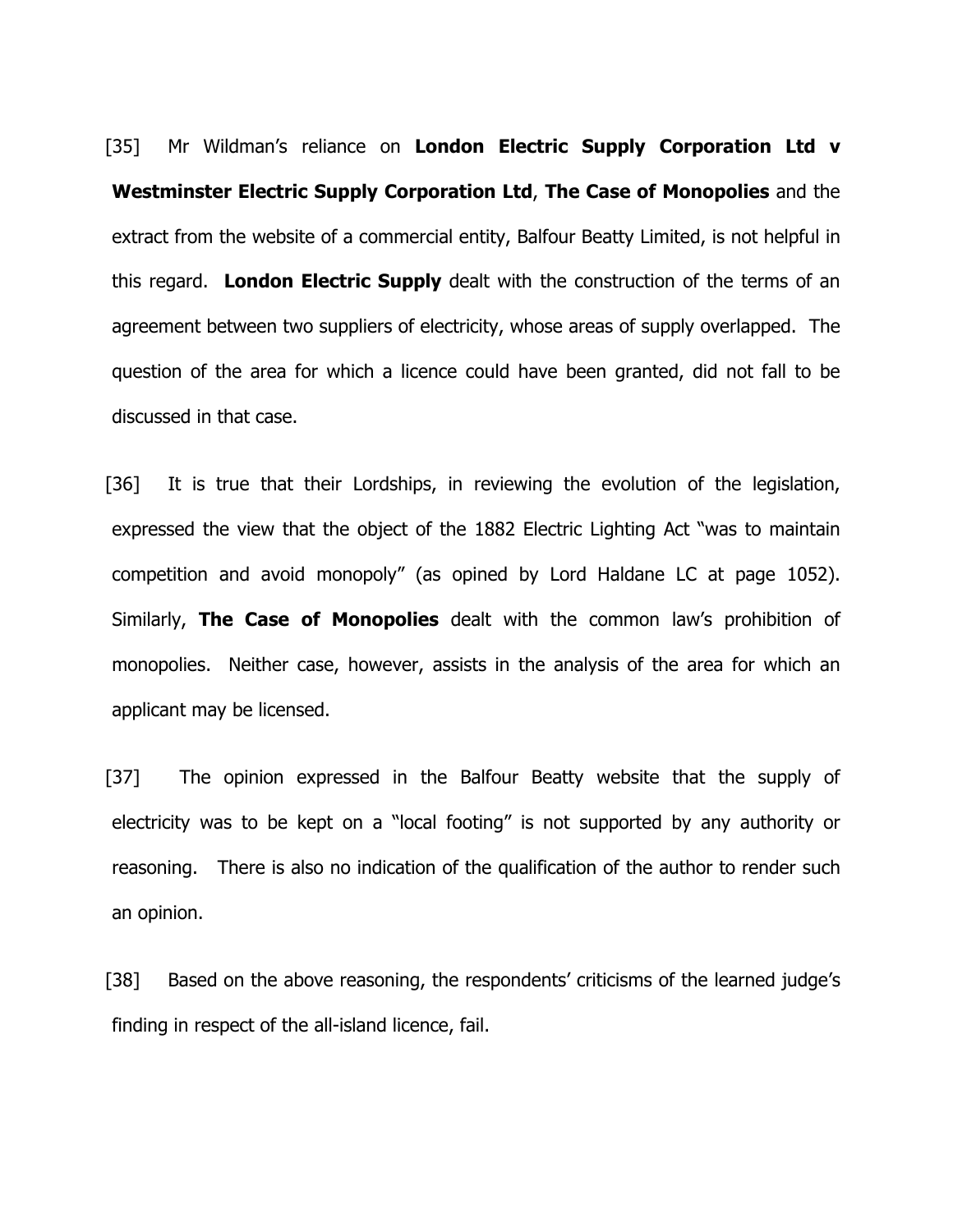#### **Whether the Act precluded the grant of an exclusive licence**

[39] In addressing the question of the all-island nature of the licence, Sykes J, at paragraph 89 of his judgment, ruled that section 3 of the ELA permitted "the Minister to grant more than one all-island licence to generate, transmit and supply electricity". He then went on to discuss whether the Minister could grant an exclusive all-island licence, which would, he ruled, necessarily preclude the consideration of other applications for licences.

[40] After assessing the ELA in this context, and considering various administrative law principles, the learned judge found that the ELA "does not give power to the Minister to grant a licence on terms which effectively bar any other applicant from being considered" (paragraph 100). The learned judge further held, at paragraph 114, that the ELA created a legitimate expectation that applicants would have their applications genuinely considered and a decision made thereon. That expectation, he reasoned, imposed a duty on the Minister to fairly consider other applications. It was Sykes J's view that the grant of an exclusive licence amounted to a bar to any other application, and, therefore, fettered the Minister's statutory obligation to consider applications for the supply of electricity. He reasoned that although the grant of the exclusive licence purported to be an exercise of the Minister's power, it was a power that the Minister did not possess (paragraph 116).

[41] Based on those reasons, the formal order flowing from Sykes J's decision, in this regard, stated: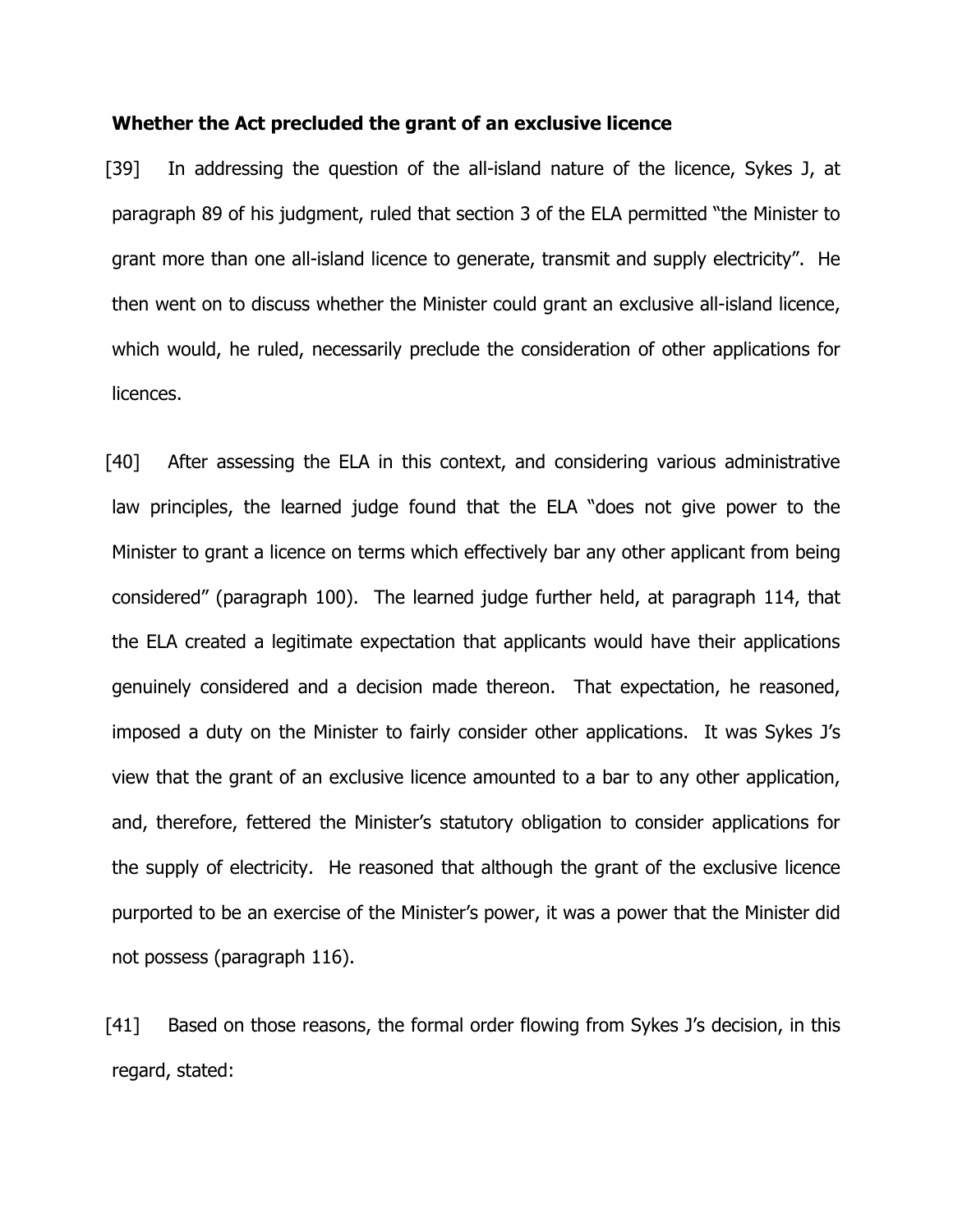- "2. The minister does not have the power to grant a licence on terms which prevent other applicants from having their applications being considered genuinely.
- 3. The minister does not have the power to grant a licence upon terms that bar the possibility of any other person entering the market for [the] transmission of electricity.
- 4. The term of [the] JPS's licence granting it exclusive right to transmit electricity is not valid."

[42] In challenging the learned judge's reasoning and findings, JPS complained, firstly that the learned judge not only failed to correctly interpret section 3 but also failed to consider that there were exceptions to the rule concerning the fettering of jurisdiction. JPS also contended, on the issue of interpretation, that the learned judge was inconsistent in applying the "always speaking" principle. Mr Hylton argued that the learned judge effectively rejected the principle, in respect of the exclusivity point, while having espoused it in considering the all-island aspect of the licence.

[43] Supported by Mrs Foster-Pusey, Mr Hylton expanded on those criticisms. Learned counsel submitted that basic principles of construction, the history of the ELA and relevant principles of administrative law all militated against the learned judge being correct. Learned counsel submitted that using the "plain and obvious meaning of the words" used in section 3, there was no restriction placed on the Minister as to the nature of the licence he had been authorised to issue. The learned judge should not, therefore, have implied a term which limited (beyond the normal restrictions of administrative law), the authority of the Minister in performing his duty. Mr Hylton relied on cases such as **Investors Compensation Scheme Ltd v West Bromwich**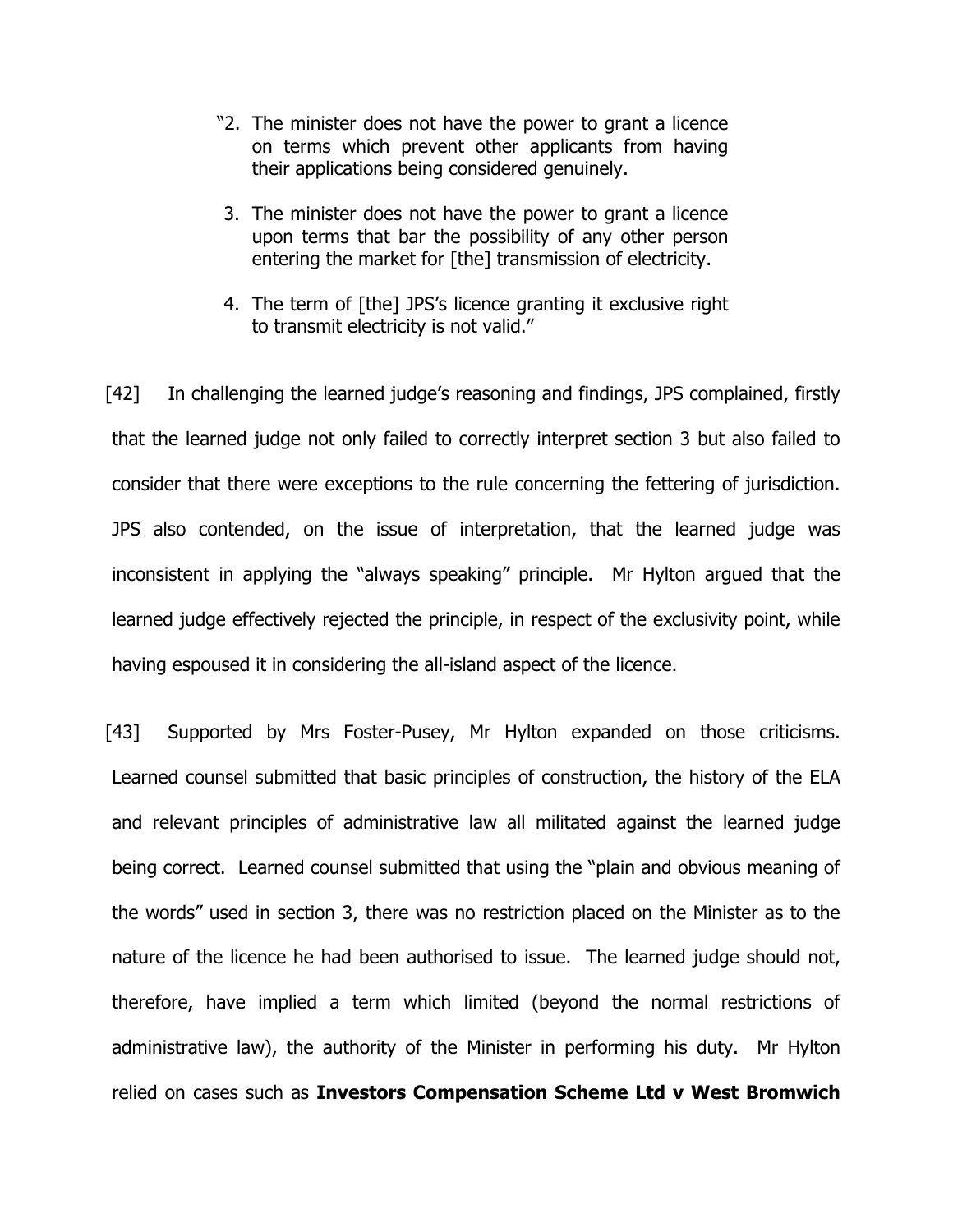**Building Society** [1998] 1 All ER 98, **Chartbrook Ltd v Persimmon Homes Ltd** [2009] 4 All ER 677 and **John Thompson v Goblin Hill** [2011] UKPC 8, in support of his submissions.

[44] On the question of the historical context of the legislation, Mr Hylton pointed out that when the various amendments to the English Electric Lighting Act are compared to the evolution of the ELA over the years, it is clear that, whereas the English parliament intended to prevent exclusivity, there was no such intent demonstrated by the local legislature. In this regard, learned counsel pointed out that whereas the original English statute, which was passed in 1882, was amended in 1888 to specifically ban exclusivity, the ELA, when it was passed in 1890, did not contain a provision dealing with exclusivity. This is despite the fact that the ELA did include some elements of the 1888 amendment. He further submitted that the exclusivity principle has not been adopted in any later amendment to the ELA. Mr Hylton concluded from this that the local legislature implicitly eschewed the ban on exclusivity.

[45] Again, on the basis of context, Mr Hylton argued that, based on the technological advances made since 1890, the court was entitled to say that the ELA is a statute that is "always speaking" or is subject to "an updating construction". Accordingly, learned counsel submitted, the current ability to transmit electricity across extensive areas, and the evidence that "the transmission of electricity [with the current technology] is a natural monopoly" (paragraph 22 of JPS' full submissions), entitled the court to find that an exclusive licence was not precluded by the ELA. He relied on a number of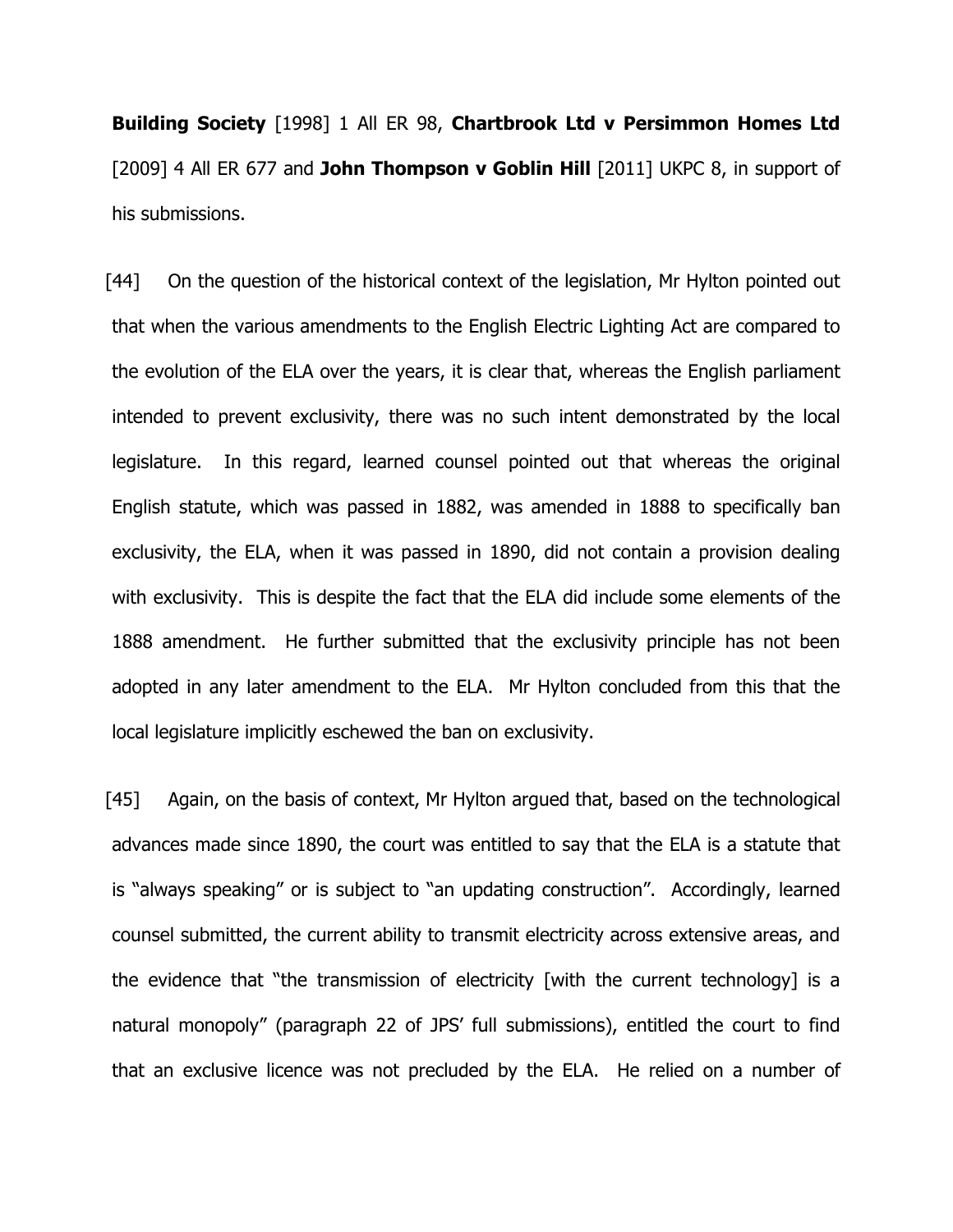decided cases to support these submissions, including, **R v Ireland** [1997] 4 All ER 225.

[46] Finally, on the question of whether the Minister had fettered his ability to discharge his duties under section 3, Mr Hylton argued that the learned judge failed to recognise that there were exceptions to the general principle precluding such a fetter. Learned counsel submitted that this was a case which required the application of an exception. The granting of an exclusive licence was, he submitted, in the context of the technology, a rational and reasonable exercise of the Minister's statutory function, and was done in furtherance of the legislative aim of the ELA.

[47] In support of his submissions, he relied on the cases of **British Oxygen Co Ltd v Minister of Technology** [1970] 3 All ER 165, **Carrigaline Community Television Broadcasting Co Ltd v Minister For Transport, Energy and Communications and Others** [1997] 1 ILRM 241, **Birkdale District Electricity Supply Company Limited v Corporation of Southport** [1926] AC 355 and others.

[48] In addition to advancing arguments similar to those argued by Mr Hylton, Mrs Foster-Pusey submitted that the premise on which the respondents had based much of their arguments, namely that exclusivity was inherently bad and competition was good, was a simplistic premise. She argued that the premise was flawed when applied to a special commodity such as is electricity, the supply of which is an essential service under the labour laws of the island. Learned counsel submitted that, for this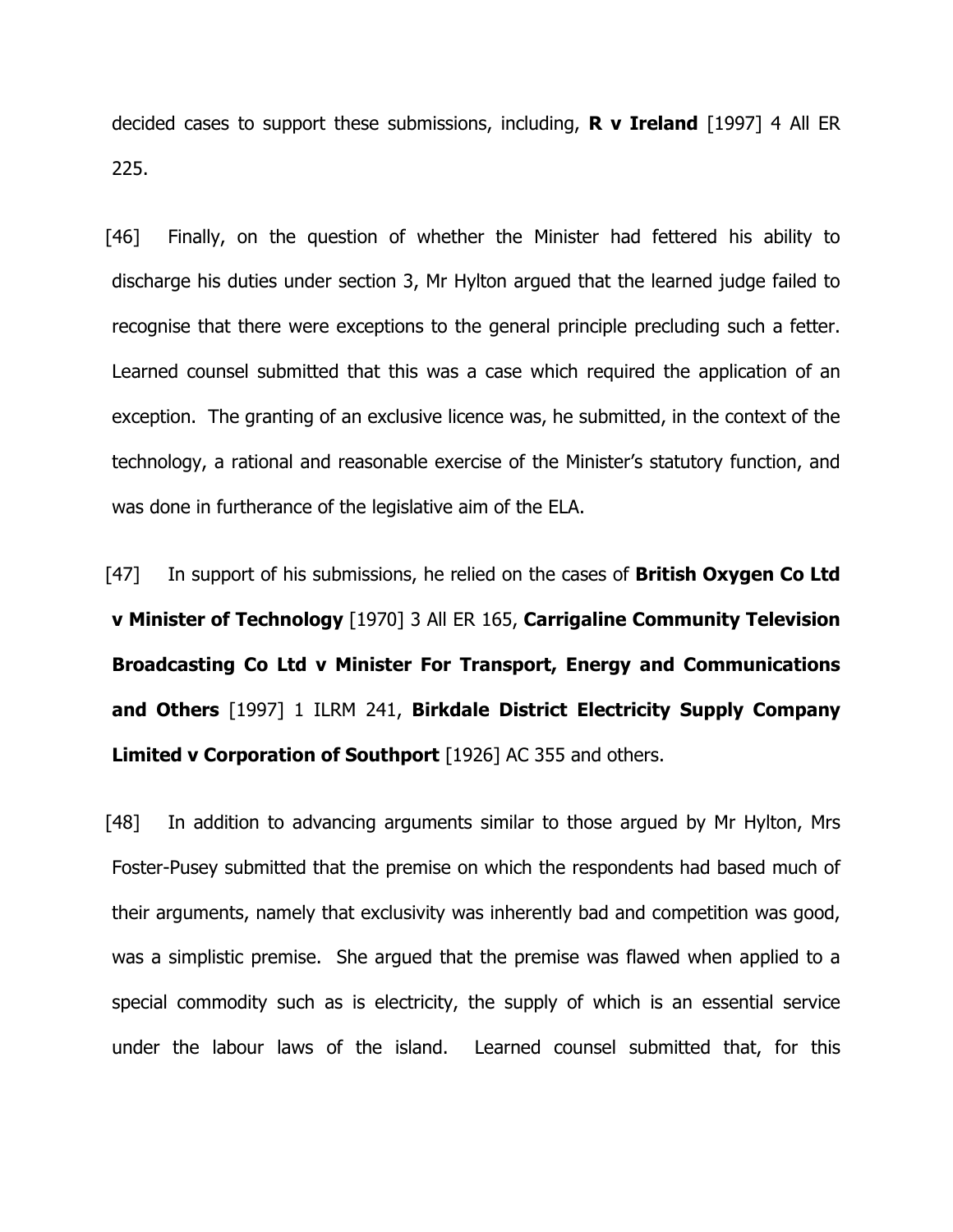commodity, only the promise of exclusivity could attract applicants to invest the extensive capital and other resources needed to provide this essential service.

[49] Mr Wildman submitted that the learned judge was correct in finding that exclusivity was contrary to the ELA. Against the context of his submission that "monopolies are inherently harmful" and contrary to the common law, learned counsel argued that the grant of an exclusive licence was illegal. Such a grant, Mr Wildman submitted, effectively shut out prospective applicants. He argued that cases such as **London Electric Supply Corporation Ltd v Westminster Electric Supply Corporation Ltd**, **The Case of Monopolies**, **National Transport Co-operative Society Limited v Attorney General of Jamaica** [2009] UKPC 48, demonstrated the impropriety of the Minister's action in granting the licence.

[50] Mr Wildman submitted that the shutting out of prospective applicants was contrary to the contemplation of the statute that there should be multiple operators. In supporting his submission that the grant of an exclusive licence represented an improper fetter of the Minister's discretion to execute the duties imposed on him by the statute, Mr Wildman relied on **Practical Shooting Institute (NZ) Inc v Commissioner of Police** [1992] 1 NZLR 709.

[51] As would have been apparent from the submissions of counsel, the issue of the exclusive licence has three main elements. The first is whether, on a fair construction, including a reference to its context, the ELA precludes the existence of such a creature. The second is whether the common law's bias against competition renders the grant of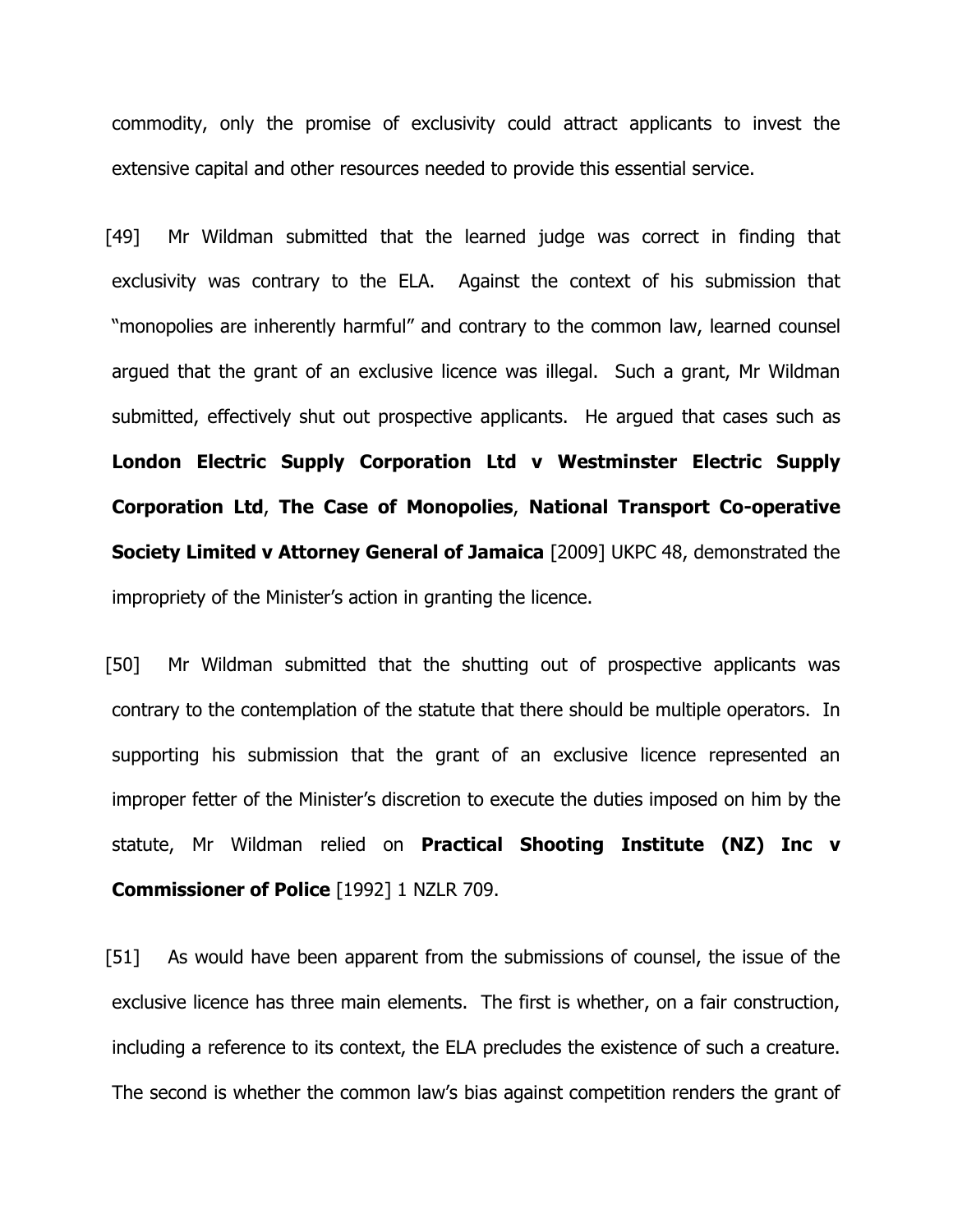an exclusive licence unlawful. The third is whether, based on the principles of administrative law, the minister unlawfully fettered his execution of the duty imposed on him by the ELA. These elements will be considered in turn.

[52] It may first be noted, however, that Henry Cunynghame addressed the issue of a monopoly in electric supply in 1883. He pointed out that whereas a licence or a provisional order (two of the methods by which authorisation to supply electricity could have been secured in England) did not create a monopoly, it was unlikely that a competitor would have been allowed to enter an area licensed to an existing supplier. The learned author said at page 2 of his work:

> "Neither the license nor the provisional order when granted is exclusive or creates any monopoly, though it is natural to suppose that after one had been granted for one area to one set of undertakers, a rival would not be allowed to enter the area so long as the first did their duty."

He cited, as authority for his opinion, a memorandum from the Board of Trade issued on 26 February 1883. The memorandum noted that no clause allowing monopolies would have been included in provisional orders and licences issued in England for the supply of electricity at that time (pages 96-97 of Law of Electric Lighting).

#### a. Statutory construction

[53] Sykes J devoted a significant portion of his judgment to the issue of statutory interpretation. Learned counsel, on both sides of the divide in this court, did the same. The major principles of statutory interpretation, currently approved, include the use of the plain and ordinary meaning of words in the document, the application of the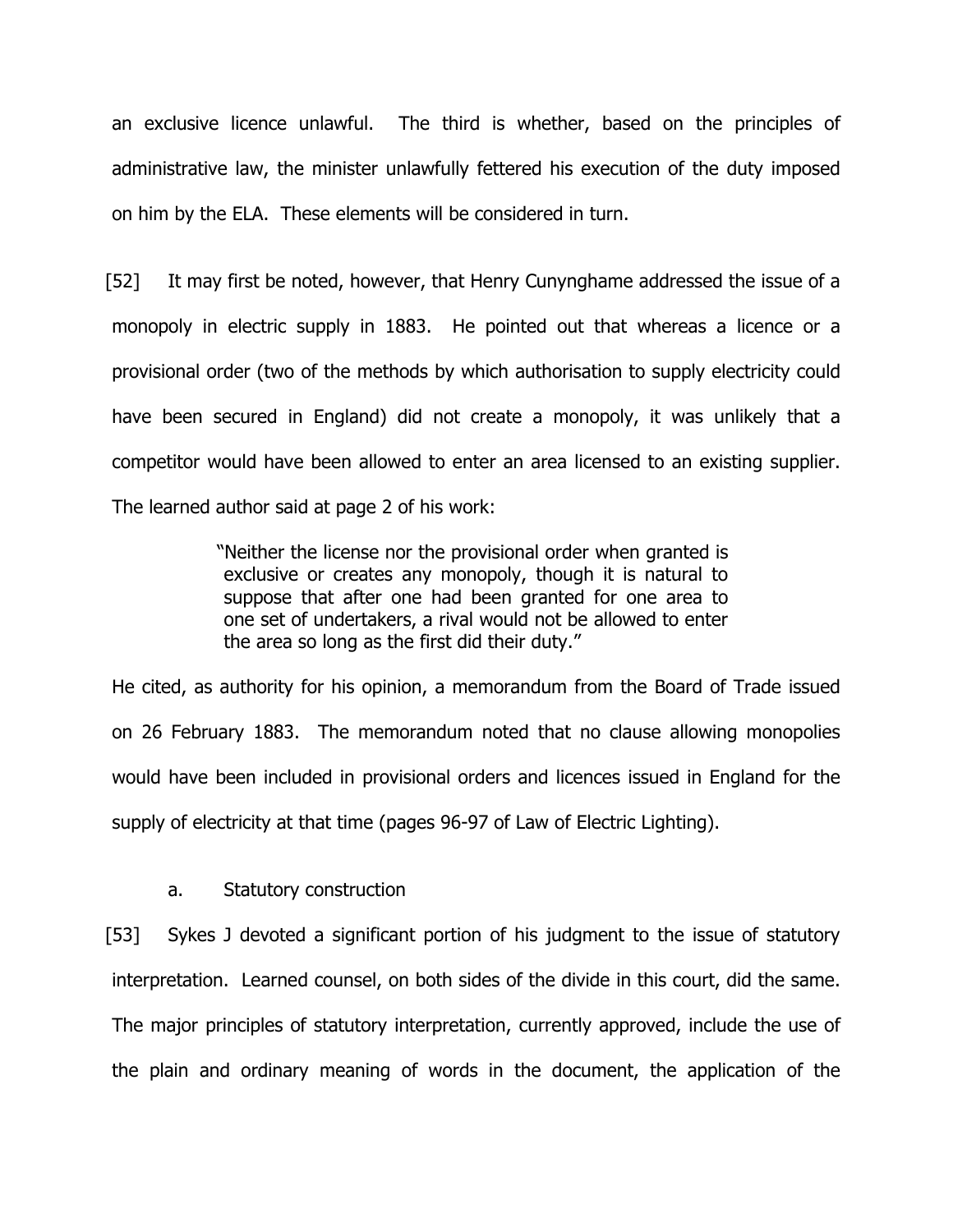context of the document and the rejection of any interpretation that makes nonsense of the document.

[54] The learned editors of Cross' Statutory Interpretation  $3<sup>rd</sup>$  edition proffered a summary of the rules of statutory interpretation. They stressed the use of the natural or ordinary meaning of words and cautioned against "judicial legislation" by reading words into statutes. At page 49 of their work, they set out their summary thus:

- "1. The judge must give effect to the grammatical and ordinary or, where appropriate, the technical meaning of words in the general context of the statute; he must also determine the extent of general words with reference to that context.
- 2. If the judge considers that the application of the words in their grammatical and ordinary sense would produce a result which is contrary to the purpose of the statute, he may apply them in any secondary meaning which they are capable of bearing.
- 3. The judge may read in words which he considers to be necessarily implied by words which are already in the statute; and **he has a limited power to add to, alter or ignore statutory words in order to prevent a provision from being unintelligible, absurd or totally unreasonable, unworkable, or totally irreconcilable with the rest of the statute**...." (Emphasis supplied)

This summary is an accurate reflection of the major principles governing statutory interpretation.

[55] Rule three mentioned in Cross, has particular meaning for the present case. It speaks to the interpretation to be applied where a document is silent in respect of the particular point that is in issue. In this regard, the authorities caution that any term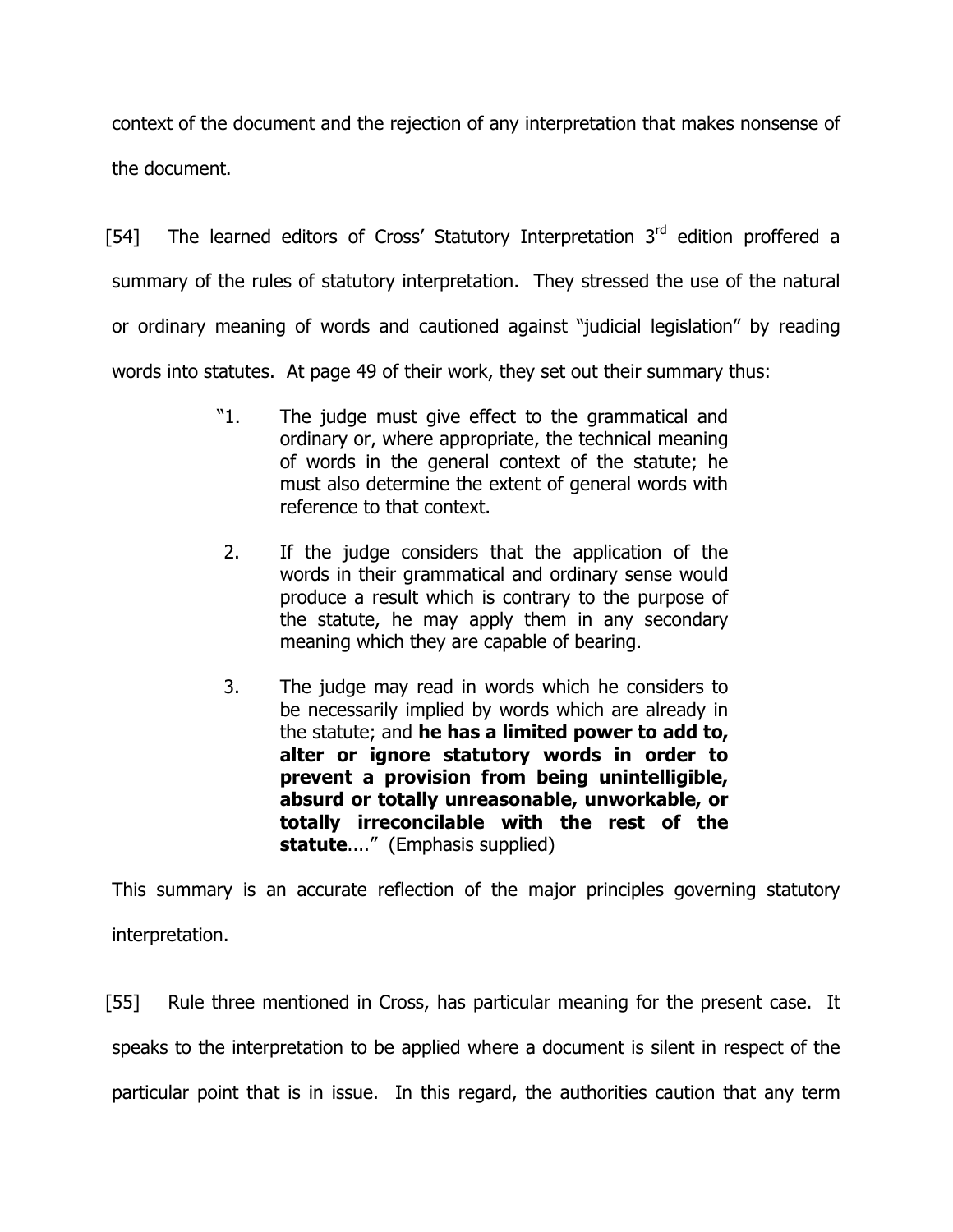which the court considers to be implied by the document in the context of the issue, must be in harmony with the document as a whole, so that it may be said that the document must have meant to include that term.

[56] The Privy Council in **Attorney General of Belize and Others v Belize** 

**Telecom Ltd and Another** [2009] UKPC 10; [2009] 2 All ER 1127 (referred to in **Thompson v Goblin Hill**) gave guidance as to the approach that the court should take where a document is silent. Their Lordships opined that the court was not authorised to introduce terms that would make the document more fair or reasonable. The aim of the court, the Board said, is to discover what the document actually means. Lord Hoffmann, delivering the opinion of the Board, said at paragraph 16:

> "...The court has no power to improve upon the instrument which it is called upon to construe, whether it be a contract, a statute or articles of association. It cannot introduce terms to make it fairer or more reasonable. It is concerned only to discover what the instrument means. However, that meaning is not necessarily or always what the authors or parties to the document would have intended. It is the meaning which the instrument would convey to a reasonable person having all the background knowledge which would reasonably be available to the audience to whom the instrument is addressed: see **Investors Compensation Scheme Ltd v West Bromwich Building Society** [1998] 1 All ER 98 at 114–115, [1998] 1 WLR 896, 912–913. It is this objective meaning which is conventionally called the intention of the parties, or the intention of Parliament, or the intention of whatever person or body was or is deemed to have been the author of the instrument."

That reasoning is entirely consistent with the Board's approach in **Baker and Another** 

**v R** (1975) 13 JLR 169 at page 174C.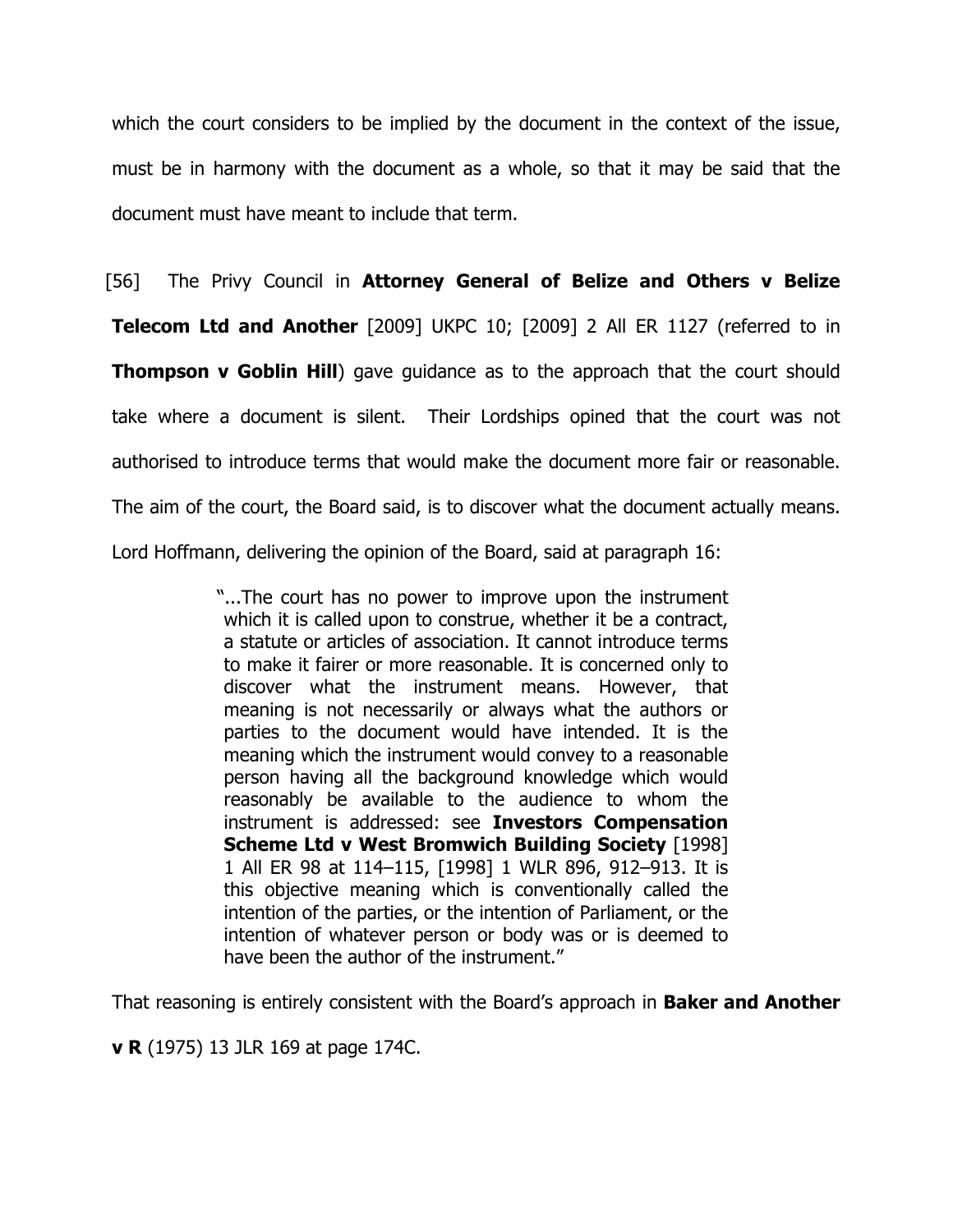[57] Their Lordships in, **Attorney General of Belize and Others v Belize** 

**Telecom Ltd and Another**, referred to a variety of ways by which courts have sought

to determine whether terms may properly be implied in documents. Lord Hoffmann

referred to a case in which those ways were summarised. He said at paragraph 26:

- "26. In **BP Refinery (Westernport) Pty Ltd v Shire of Hastings** (1977) 180 CLR 266, 282–283 Lord Simon of Glaisdale, giving the advice of the majority of the Board, said that it was 'not … necessary to review exhaustively the authorities on the implication of a term in a contract' but that the following conditions ('which may overlap') must be satisfied:
	- '(1) it must be reasonable and equitable; (2) it must be necessary to give business efficacy to the contract, so that no term will be implied if the contract is effective without it; (3) it must be so obvious that "it goes without saying" (4) it must be capable of clear expression; (5) it must not contradict any express term of the contract.'"

[58] In applying these principles to the issue of whether the ELA proscribes exclusivity, it must first be acknowledged that nowhere does the ELA expressly state that there may not be only one operator or undertaker. Contrary to Mr Wildman's submissions on the point, the use of the term "undertakers" in the ELA does not prevent a reference to a single undertaker. Section 4 of the Interpretation Act allows a reference to the plural to include a reference to the singular. The section states:

> "4. In this Act and in all Acts, regulations and other instruments of a public character relating to the Island now in force or hereafter to be made, unless there is something in the subject or context inconsistent with such construction, or unless it is therein otherwise expressly provided-

> > (a) ...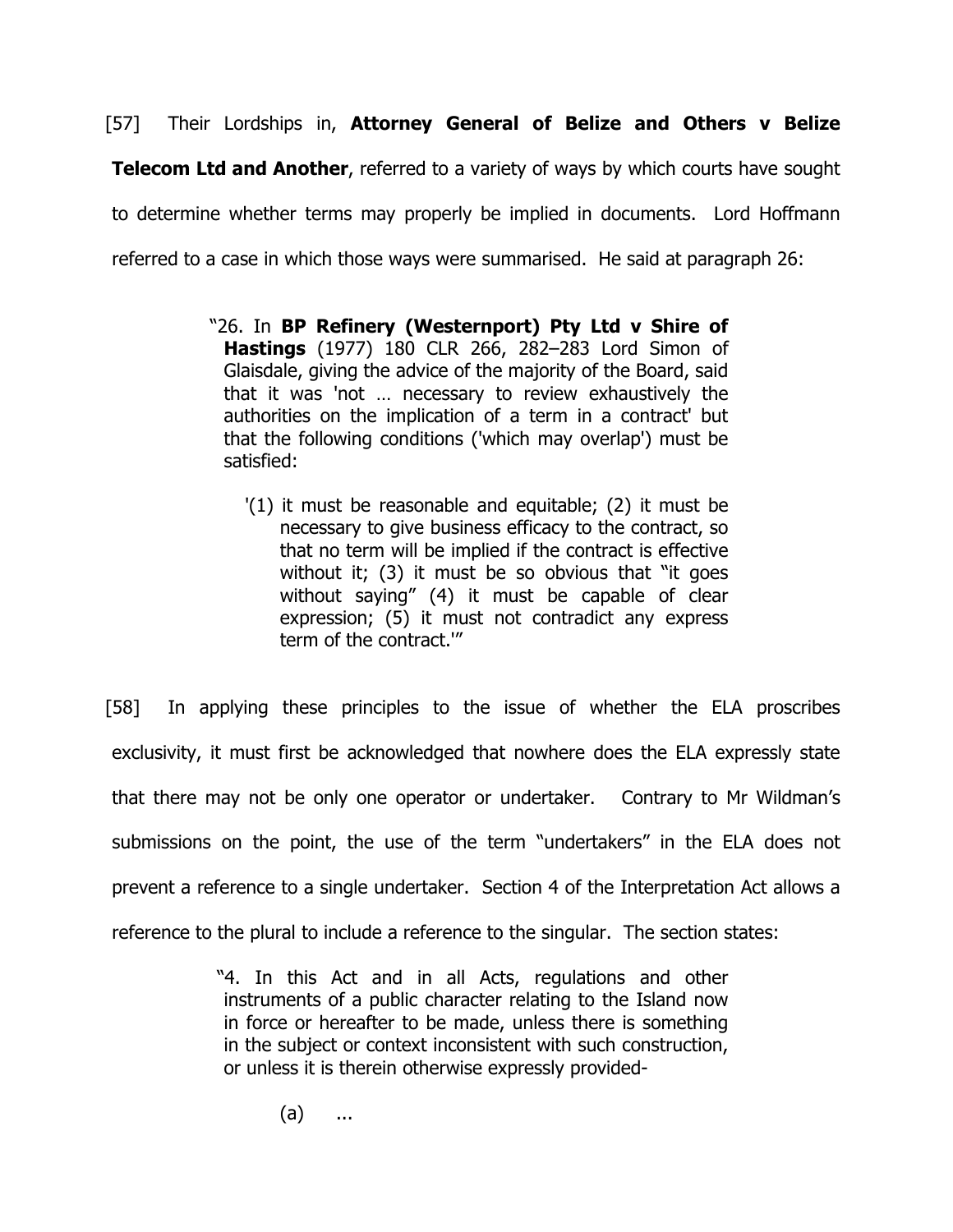(b) words in the singular include the plural, and **words in the plural include the singular**." (Emphasis supplied)

As a result of applying that section, the use of the term "undertakers" in the phrase:

"The undertakers shall be subject to such regulations and conditions as may be inserted in any licence…"

as used in section 5 of the ELA, or, the phrase:

"Where any undertakers are authorized by a licence or special Statute to supply electricity within any area, the Electricity Authority may…"

as used in section 26, does not preclude the reference to a single undertaker.

[59] The various occurrences of the term does not allow for a restriction of the interpretation of the term as was done in **Blue Metal Industries Ltd and Another v Dilley and Another** [1970] AC 827. In that case their Lordships of the Privy Council, rejected an invitation to apply a provision of the Interpretation Act of New South Wales that allowed singular terms to be considered as a reference to plurals and vice versa. The Board found that the use of the term "company", because of the context in which it was used, did not include a reference to the plural of that term (see page 850 D-G).

[60] It may be said that there are two ways of approaching the question of implication of a term into section 3. One approach may stipulate that the appropriate question to be asked in the context of this case is whether the ELA precluded the grant of an exclusive licence. Put another way, could it be implied that the ELA included an additional provision to section 3, such as: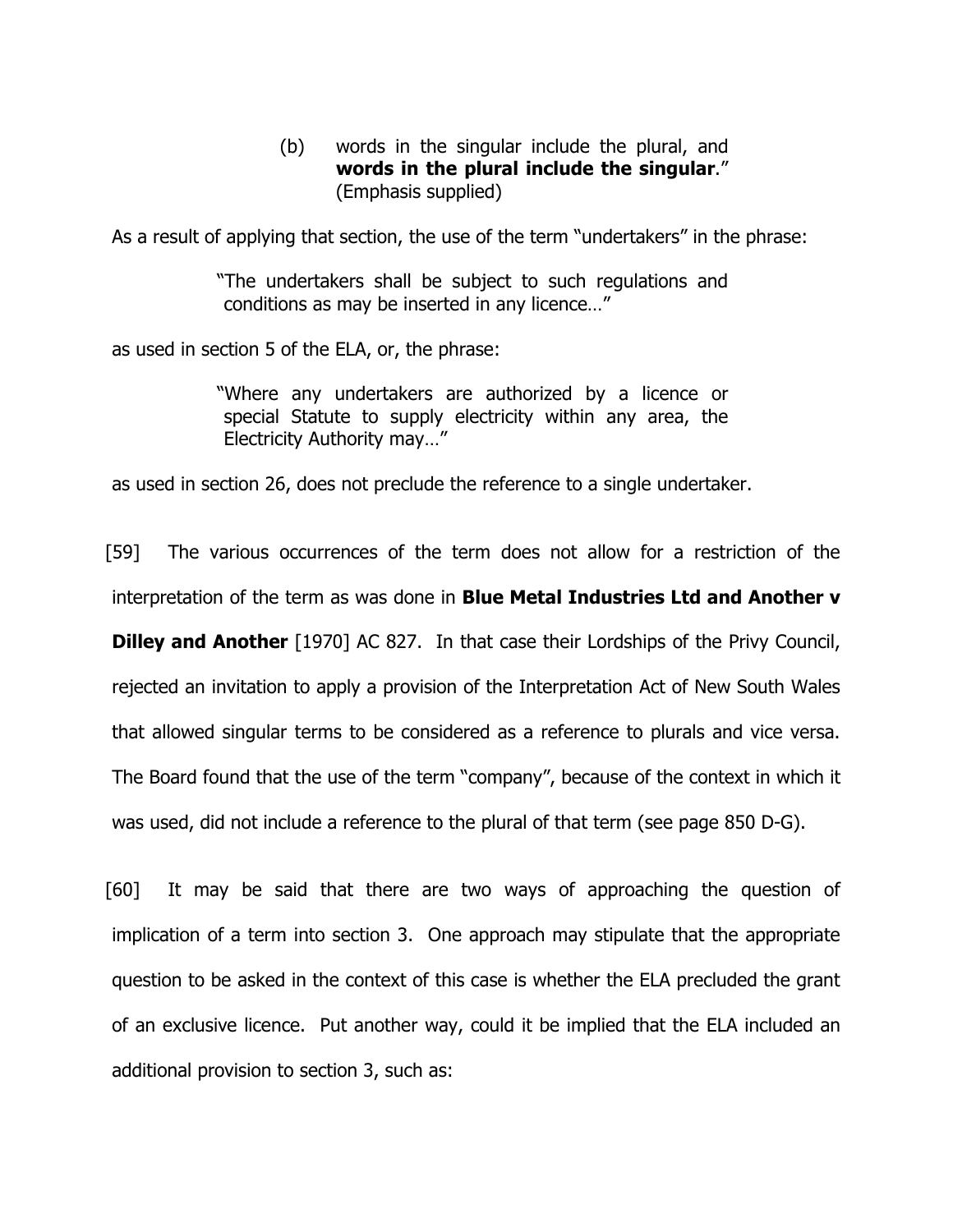"the licence may not prevent the grant of other licences for the same area to other undertakers."

[61] The second approach would ask whether a provision expressly allowing exclusive licences could be implied. A possible formulation for such a provision would be:

> "the Minister may grant an exclusive licence to any undertaker in respect of the area for which the undertaker is licensed."

[62] It would be more appropriate, it seems, to ask whether an exclusive licence was precluded, rather than ask whether it is prescribed for. The draftsman should not be expected to have provided for every conceivable eventuality. It is, therefore, the former question that will be assessed and answered below.

[63] A construction of the plain and ordinary meaning of section 3 does not allow for an interpretation that the Minister is prohibited from granting a single exclusive licence. The operative portion of the section states that "[t]he Minister may from time to time license **any** Local Authority as defined by this Act, or **any** company or person, to supply electricity under this Act for any public or private purposes **within any area**, subject to the following provisions" (Emphasis supplied). The provisions set out in the section do not treat with the issues of competition or exclusivity. Neither are those features contemplated elsewhere in the ELA.

[64] The implication of a clause precluding exclusivity would not satisfy the main tests quoted from **BP Refinery (Westernport) Pty Ltd v Shire of Hastings**. Although it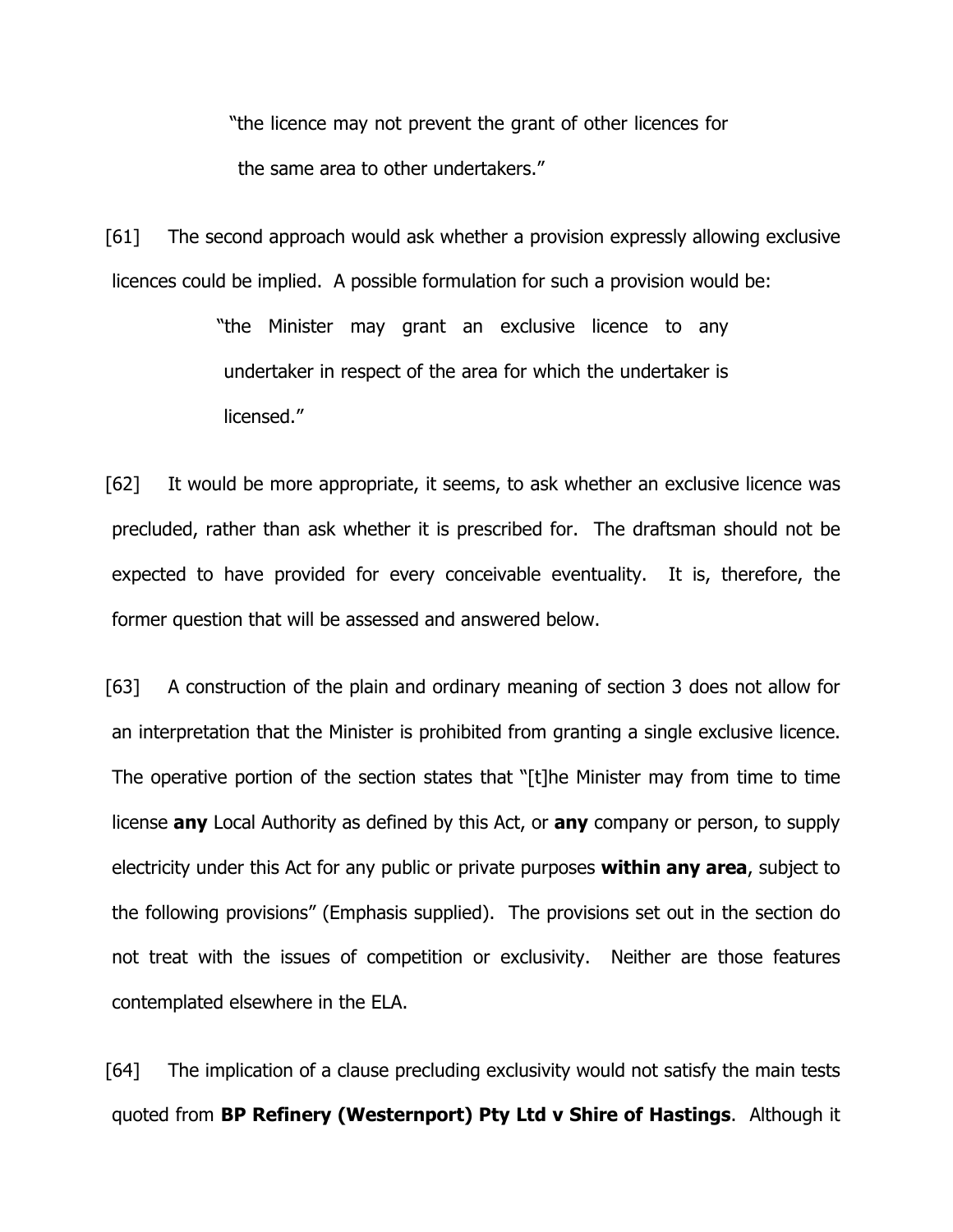may be argued that the provision would be "reasonable and equitable", be "capable of clear expression" and would not "contradict any express term of the [ELA]", it cannot be said that "it must be necessary to give business efficacy to the contract". It also cannot be said to be "so obvious that it goes without saying" that a ban on exclusivity is required by the ELA.

[65] Apart from looking at the context of the statute as a whole, the task of interpretation also requires the court to look at the wider context in which the legislation was passed and amended over the years. **London Electric** does not assist in this regard for, as mentioned above, neither the question of validity of the licence granted nor the issue of exclusivity were discussed in that case.

[66] Mr Hylton's comparison of the 1882 and 1888 statutes in England is not of assistance either. Whereas it is apparent that some of the provisions in the ELA are identical in terminology to certain portions of the 1888 statute, there is no reference to exclusivity in either the 1882 or the 1888 statute. It cannot properly be said, therefore, that the local legislature abstained from implementing a ban on exclusivity that had been included in the 1888 statute.

[67] Mr Wood's reference to the developments in 1958, and since that time, does assist the construction exercise in two respects. Firstly, it introduces the concept of the ELA being legislation which is "always speaking". Secondly, it identifies the context in which the 2001 licence was granted.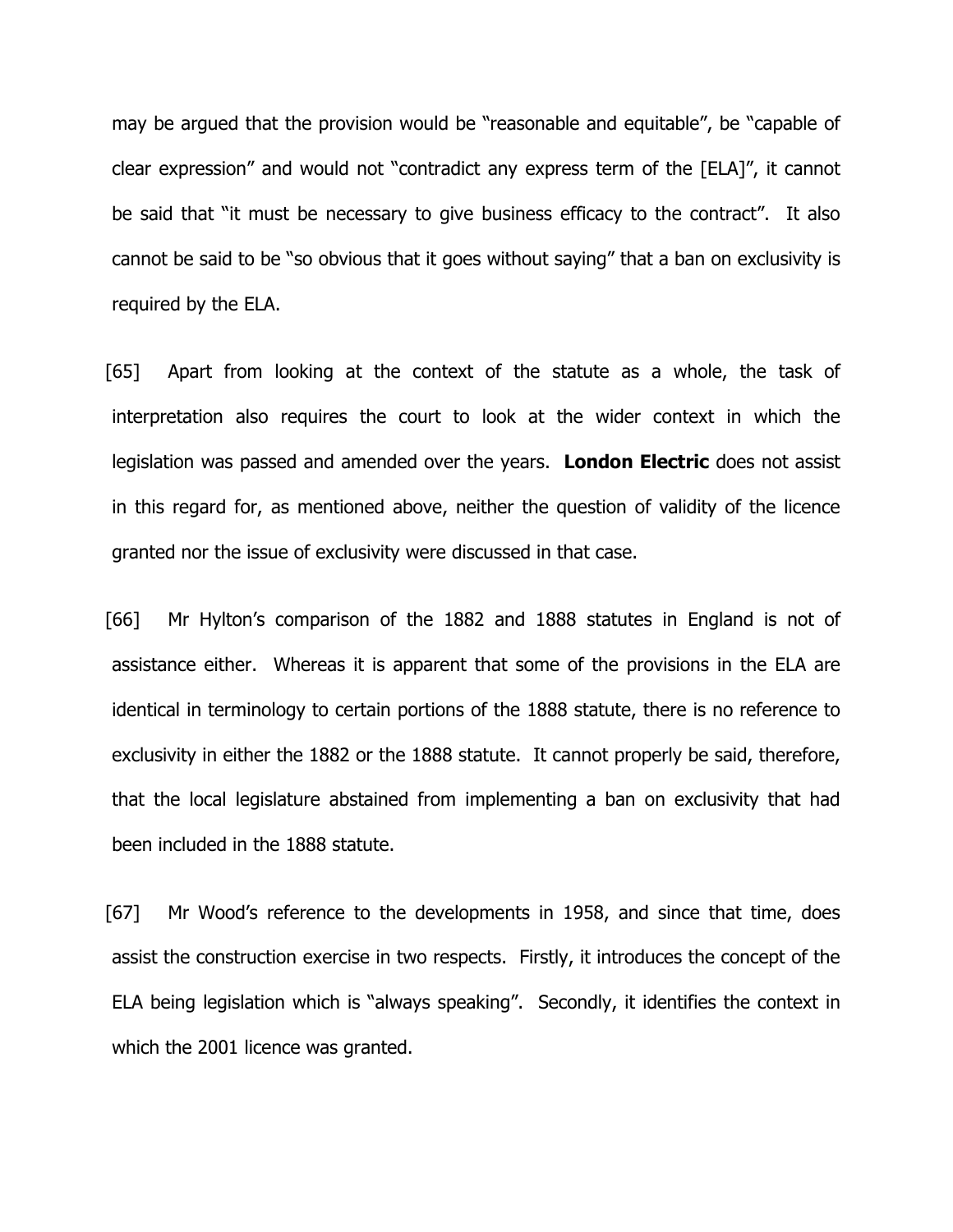[68] Between 1957 and 1958 the supervision of the use and distribution of electricity in the island underwent an overhaul. The Electricity (Frequency Conversion) Act passed in 1957 required the use of a standard frequency for electricity throughout the island. The Electricity Development Act, passed in 1958, established the Electric Authority. The Electric Authority was designed to consider "the needs for electricity throughout the island" (section  $4(1)(a)$ ).

[69] Another major development took place in 1978. At about that time, the government became the majority shareholder in JPS. JPS had also purchased the undertakings of the other electricity suppliers in the island. The then minister issued an all-island exclusive licence to JPS. It has been argued that by that time there had been significant advances in the technology in respect of the generation, transmission and supply of electricity. The evidence before Sykes J was that the 2001 licence was granted to JPS when the government had sold the bulk of its shareholding in JPS to a private entity. It was said that the grant was a term of the agreement between the government and the purchaser.

[70] All those events allow the court to find, if necessary, that the ELA was a statute which was "always speaking", in the sense that it would accommodate the changes modern life brought. In seeking to apply the principle to be derived from **R v Ireland**  and **R (on the application of Smeaton) v Secretary of State for Health** [2002] All ER (D) 115 (Apr) (paragraphs 338 and 339), it may be said that the focus of, particularly, section 3 of the ELA, is the grant of licences by the minister.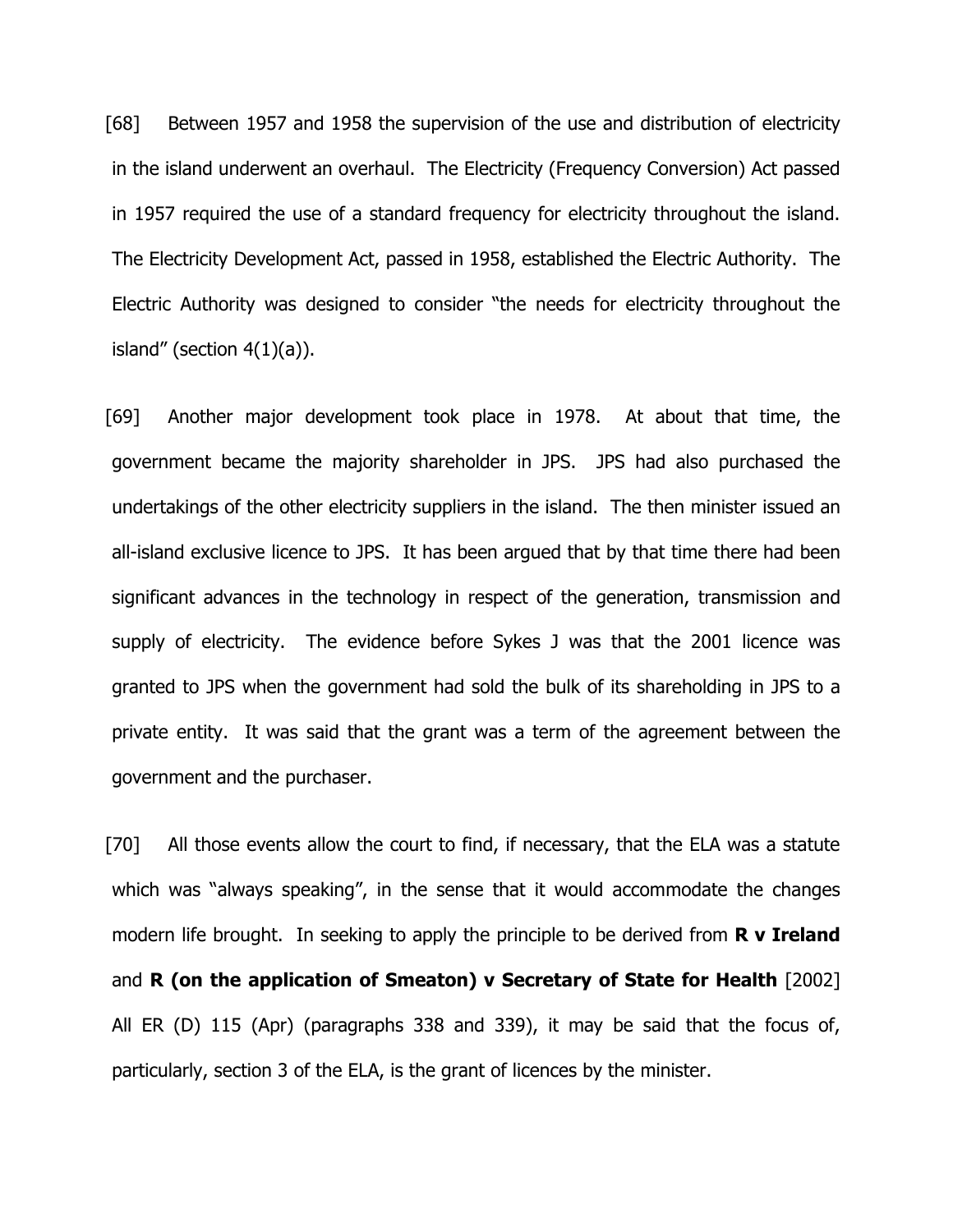[71] The question that arises is whether the developments in technology and the background of a pre-existing exclusive all-island licence allowed, in 2001, the granting of an exclusive all-island licence. The answer would be that there is nothing in the statute which prevents such a grant. In that sense, Mrs Foster-Pusey is correct in stating that there is no necessity to construe the ELA other than by using the ordinary meaning of its terms. It is equally true to say that the modern context does no violence to the ELA.

[72] This court could, therefore, adopt, in the context of the exclusivity issue, the position taken by Sykes J in respect of the all-island issue, namely, that the ELA is "always speaking" (paragraphs 66-68 of his judgment). It is not essential, however, to rely on that principle in resolving the question of whether the minister was prevented from granting an exclusive licence. A fair reading of the section shows that the minister was not precluded from so doing.

[73] The next aspect of the context of the ELA is the question of whether monopolies are necessarily unlawful.

b. Monopolies

[74] In **The Case of Monopolies** the court held that monopolies are unlawful at common law and even contrary to some statutory law of that era (1572). It would not be correct to say, however, that all monopolies are unlawful. Halsbury's Laws of England indicate that some monopolies do legitimately exist. At volume 18 ( $5<sup>th</sup>$  edition) paragraph 361 the learned editors state the general position thus: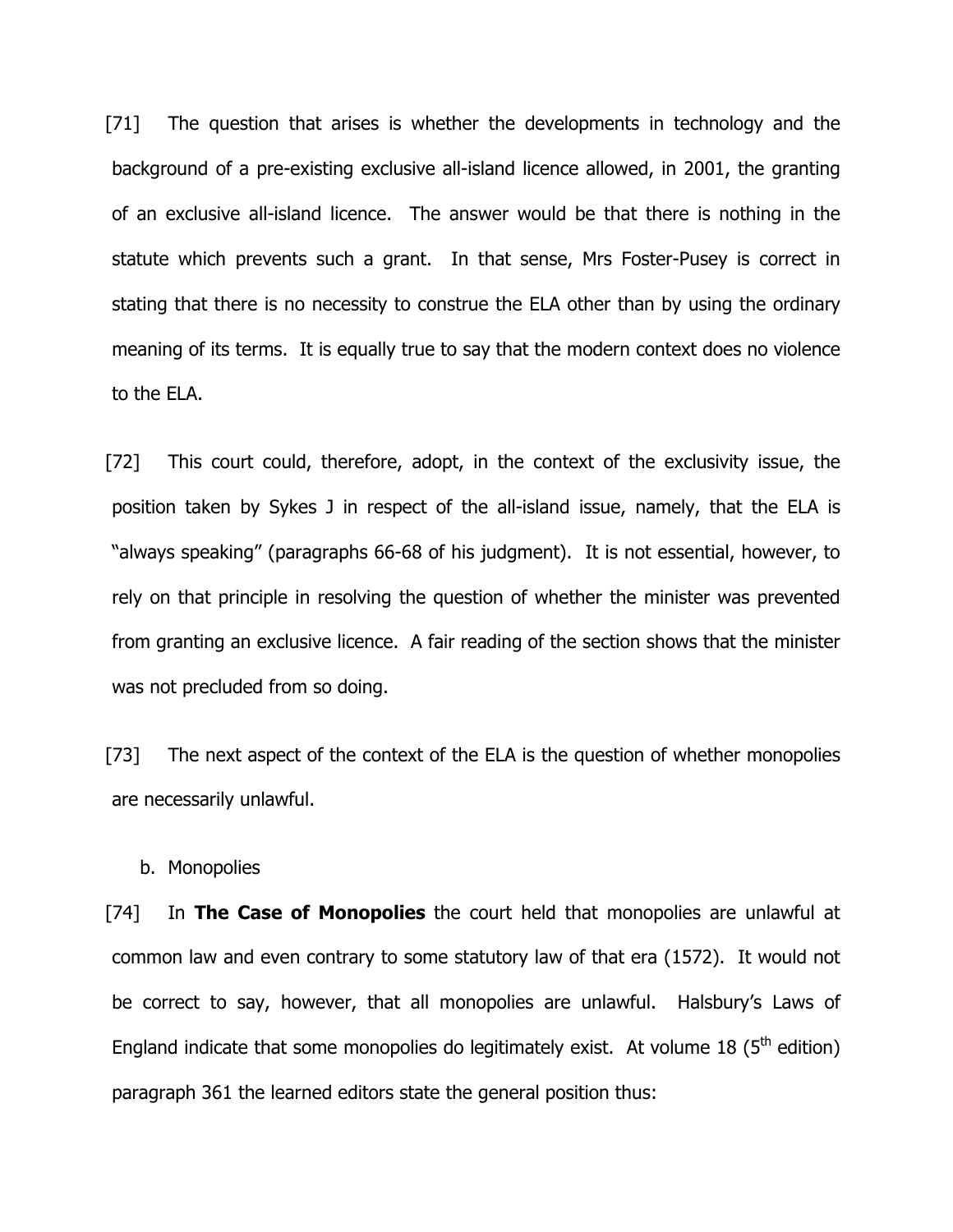### **"361. Meaning and sources of 'monopoly'.**

It is a monopoly and against the policy of the law for any person or group of persons to secure the sole exercise of any known trade throughout the country, unless permitted by Crown prerogative or statute.

A monopoly may come into being by Crown grant or by statute, by the exercise of intellectual property rights, or from the activities of private persons or combinations of private persons."

At paragraph 364, they give examples of some statutory monopolies:

## **"364. Statutory monopolies.**

There are certain monopolies in existence which have been authorised by statute, for example the provision of postal services and the issue of bank notes in England and Wales by the Bank of England. A number of statutory monopolies in former publicly owned industries have in recent years been abolished."

[75] In this country there are similar statutory monopolies. Section 6 of the Post

Office Act grants to the Postmaster-General, with certain specified exceptions, "the

exclusive privilege of conveying" letters. **National Transport Co-operative Society** 

**Limited v Attorney General of Jamaica** [2009] UKPC 48, cited by Mr Wildman,

considered legislation that allowed for the grant of an exclusive licence for supplying

public transportation, by omnibus, in the Kingston Metropolitan Transport Region. In

paragraph 21 of their Lordships judgment they quoted section 3(1) of the Public

Passenger Transport (Corporate Area) Act which stated:

"The Minister may grant to any person **an exclusive licence** on such conditions as may be specified therein to provide public passenger transport services within and throughout the Corporate Area by means of stage carriages or express carriages or both." (Emphasis supplied)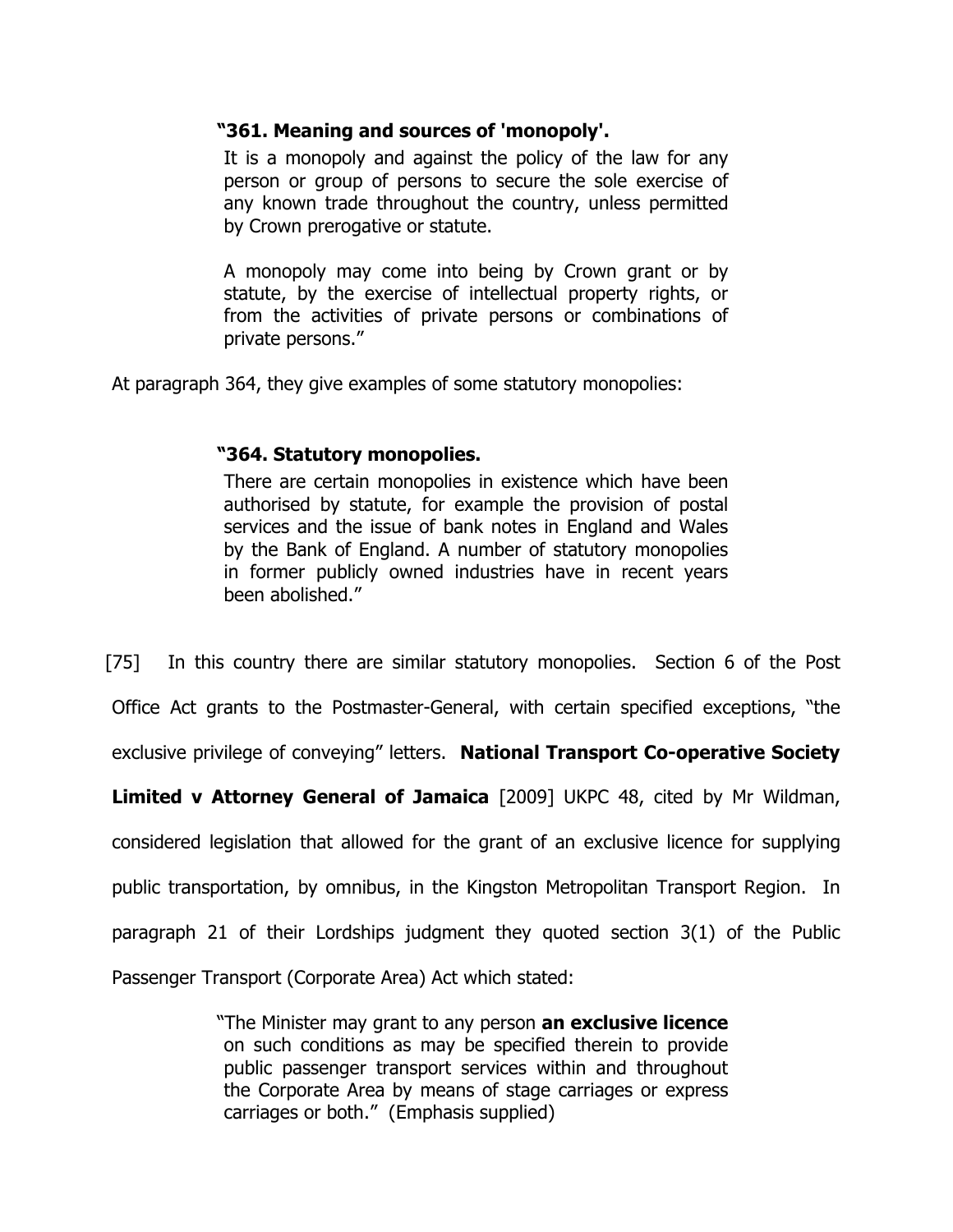No complaint was made about the authority to grant an exclusive licence.

[76] Section 3 of the ELA stipulates that the Minister may include regulations in any licence that is issued to an undertaker. The licence is not, therefore, in itself, a regulation. It is to be noted, also, that the ELA seems to draw a distinction between the regulations made by the Minister in licences and rules made by the Minister concerning applications for licences. Whereas section 3 stipulates that licences issued by the Minister may contain regulations, the section does not go on to give the imprimatur of the legislature as section 4 does in respect of rules made by the Minister for applications for licences. Section 4 states that those rules "shall be deemed to be within the powers conferred by this Act, and **shall be of the same force as if enacted in this Act**…" (emphasis supplied). It may be argued, therefore, that the licence granted to JPS does not have the same status as a statutory creation.

[77] Nonetheless, the licence has the authority of the legislature. By section 3, the legislature has given the minister the authority to grant licences with such conditions as he may think expedient. At paragraphs 1499 and 1510 of volume 44(1) of Halsbury's Laws of England  $(4<sup>th</sup>$  edition), the learned editors opine that an act validly done with the authority of an Act of parliament has the same force and effect as if provided for in the Act. Authority for the principle may be found in **Dale's Case, Enraght's Case** (1881) 6 QBD 376, where Lord Coleridge CJ stated, in part, at page 398:

> "...I am of opinion that, so far as the rules and orders, including the forms, conform to the statute and are not inconsistent with it, the rules, orders, and forms have parliamentary authority...."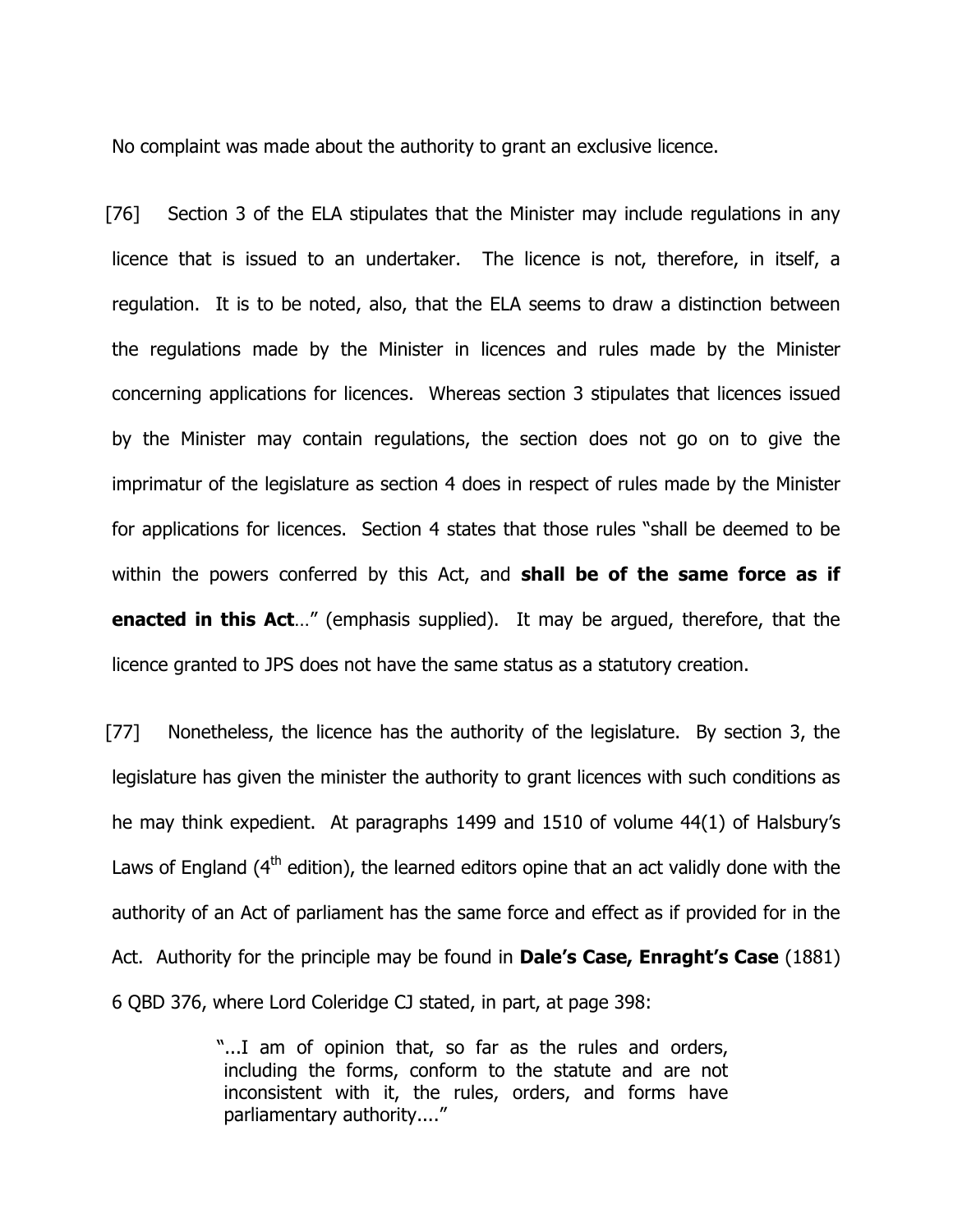It is fair to conclude, therefore, subject to challenge in the courts (including challenges on the principles of administrative law dealing with unreasonableness), that the minister is authorised to grant an exclusive licence in appropriate circumstances.

c. Fettering the discretion

[78] The mention of unreasonableness and administrative law brings to the fore the issue of whether the minister created an unlawful fetter on his, and future ministers', discretion to grant licences under the ELA. There is a general principle that an executive carrying out a function delegated by the legislature should not fetter a future exercise of that authority. Hilaire Barnett, the learned author of Constitutional and Administrative Law, expressed the principle in this way:

> "An authority may act *ultra vires* if, in the exercise of its powers, it adopts a policy which effectively means that it is not truly exercising its discretion at all." (Page 770)

Authority for the principle may be found in the judgment of Reid LJ in **British Oxygen**.

[79] The principle is also set out at paragraph 620 of volume 61 of Halsbury's Laws of England  $5<sup>th</sup>$  ed (2010) where the learned editors state:

"620. Fettering of discretion.

Where a public body has discretion in exercising its public functions, it must not fetter that discretion by adopting an over-rigid policy. **There is a balance to be struck between certainty, rigidity and individual consideration**. It is generally lawful, and can be desirable, for a public body to have a policy which allows for exceptions, so long as there is genuine flexibility in practice. In limited circumstances, even a policy without exceptions may be lawful. A policy must not take into account irrelevant considerations or exceed the statutory purpose. A policy can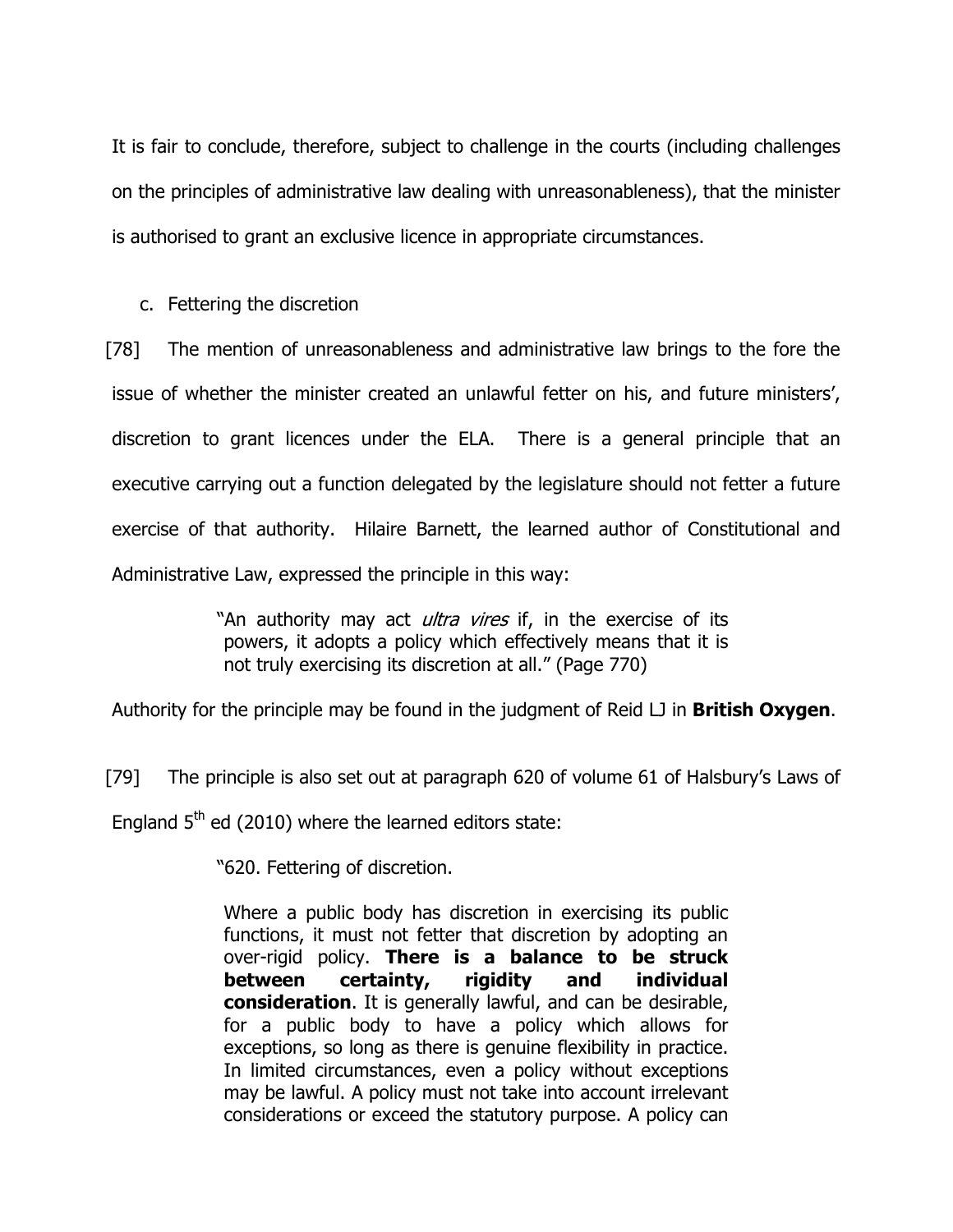in some circumstances create a legitimate expectation." (Emphasis supplied)

[80] In **British Oxygen** the House of Lords touched on the question of whether, in creating a rule establishing a lower monetary limit for entitlement to grants of public funds, the Board of Trade had refused to consider applications for smaller amounts. Their Lordships ruled that it had not. Reid LJ included the more poetic language of Bankes LJ in **R v Port of London Authority, ex parte Kynoch Ltd** [1919] 1 KB 176 to describe the general principle concerning the exercise of authority. Reid LJ said in his judgment, at page 170:

> "The general rule is that anyone who has to exercise a statutory discretion must not 'shut (his) ears to the application'....**What the authority must not do is to refuse to listen at all**....There can be no objection to [the authority creating a rule] provided that the authority is always willing to listen to anyone with something new to say..." (Emphasis supplied)

[81] It seems, however, that their Lordships were impressed by the Board of Trade's assertion that it had not refused to consider applications for lower amounts and that it did indeed consider British Oxygen's. Their Lordships did not, therefore, have to decide the issue that arises in this case. Viscount Dilhorne so stated at page 175 of the report, but went on to venture a comment on the statement by Bankes LJ. He went further than did Reid LJ, with whom the rest of the House agreed. Viscount Dilhorne said:

> "...In these circumstances it is not necessary to decide in this case whether, if it had refused to consider an application on the ground that it related to an item costing less than £25, it would have acted wrongly.

I must confess that I feel some doubt whether the words used by Bankes LJ in the passage cited above are really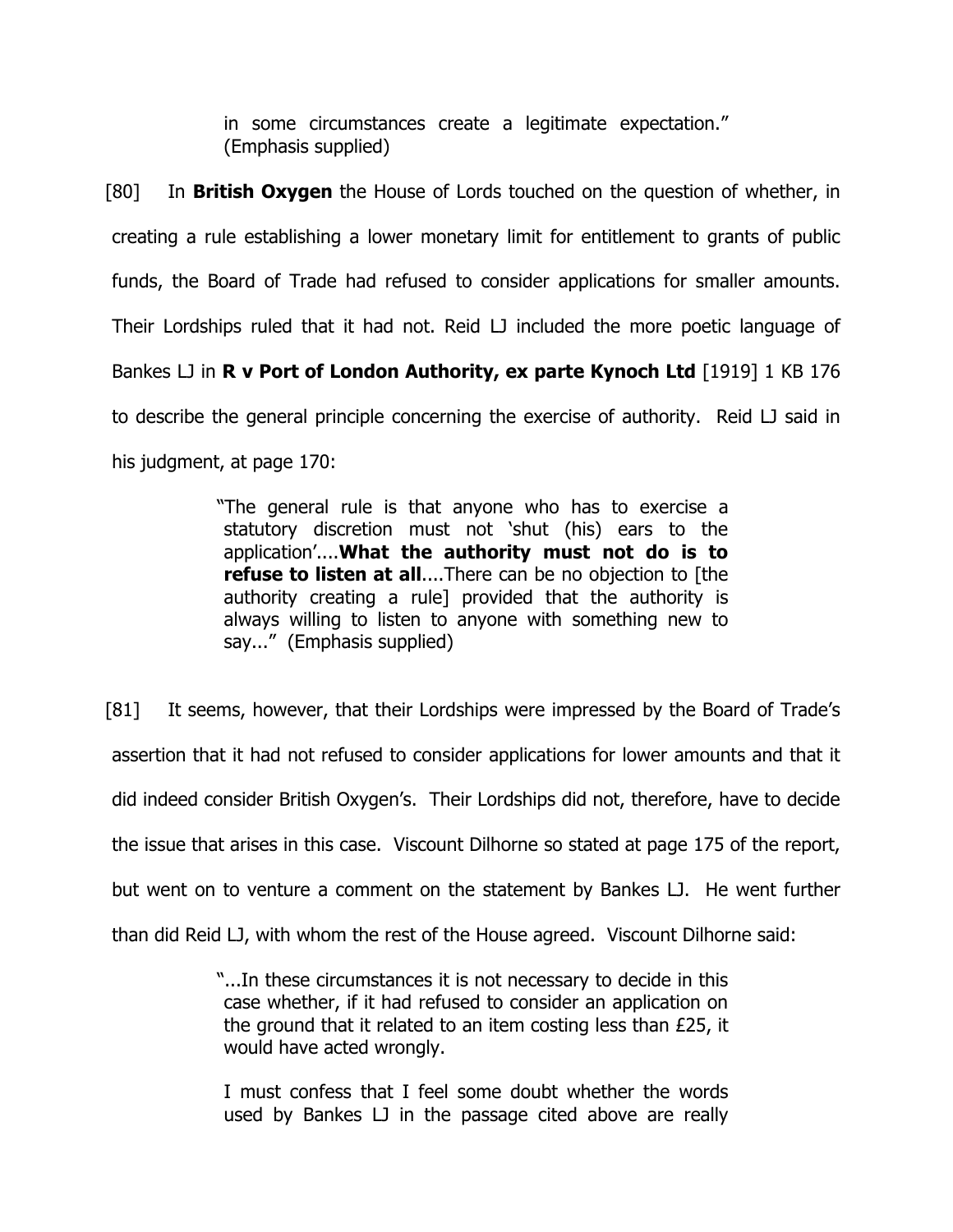applicable to a case of this kind. **It seems somewhat pointless and a waste of time that the Board should have to consider applications which are bound as a result of its policy decision to fail. Representations could of course be made that the policy should be changed.**

**I cannot see any ground on which it could be said that it was ultra vires of the Board to decide not to make grants on items costing less than £25** nor on which it could be said to be ultra vires to decide not to make a grant in respect of plant used for a dual purpose, one of which qualifies, if in its opinion the main purpose of the plant was for making delivery to customers. **The Act gives no guidance to the Board nor to the Minister as to the policy to be pursued in deciding whether or not to make a grant. It is left to the Board to decide how to exercise the power given to it.** No doubt that exercise will be in accordance with the policy of the government of the day." (Emphasis supplied)

[82] There does not seem to have been any general support for Viscount Dilhorne's

stance. Instead, Reid LJ's stance continues to be upheld as the explanation of the

principle. Kenneth Parker QC, in **R (on the application of Nicholds and Others) v** 

**Security Industry Authority and Another** [2006] EWHC 1792 (Admin), however,

ruled that there are exceptions to the rule set out by Reid LJ. The learned deputy

judge not only seemed to give support to Viscount Dilhorne's position, but also held

that that "general rule", as explained by Reid LJ, does not apply invariably. In respect

of the general rule, he said, at paragraph [61] of his judgment in that case:

"[61] It seems to me that there is also a further reason why [counsel for the claimants] third ground of challenge is misconceived. His argument rests upon the premise that the "no fetter" principle applies *invariably* wherever a discretionary power is conferred, whatever the statutory context. This argument not only infringes the prescription of the "no fetter" principle itself (as he reads it), **which**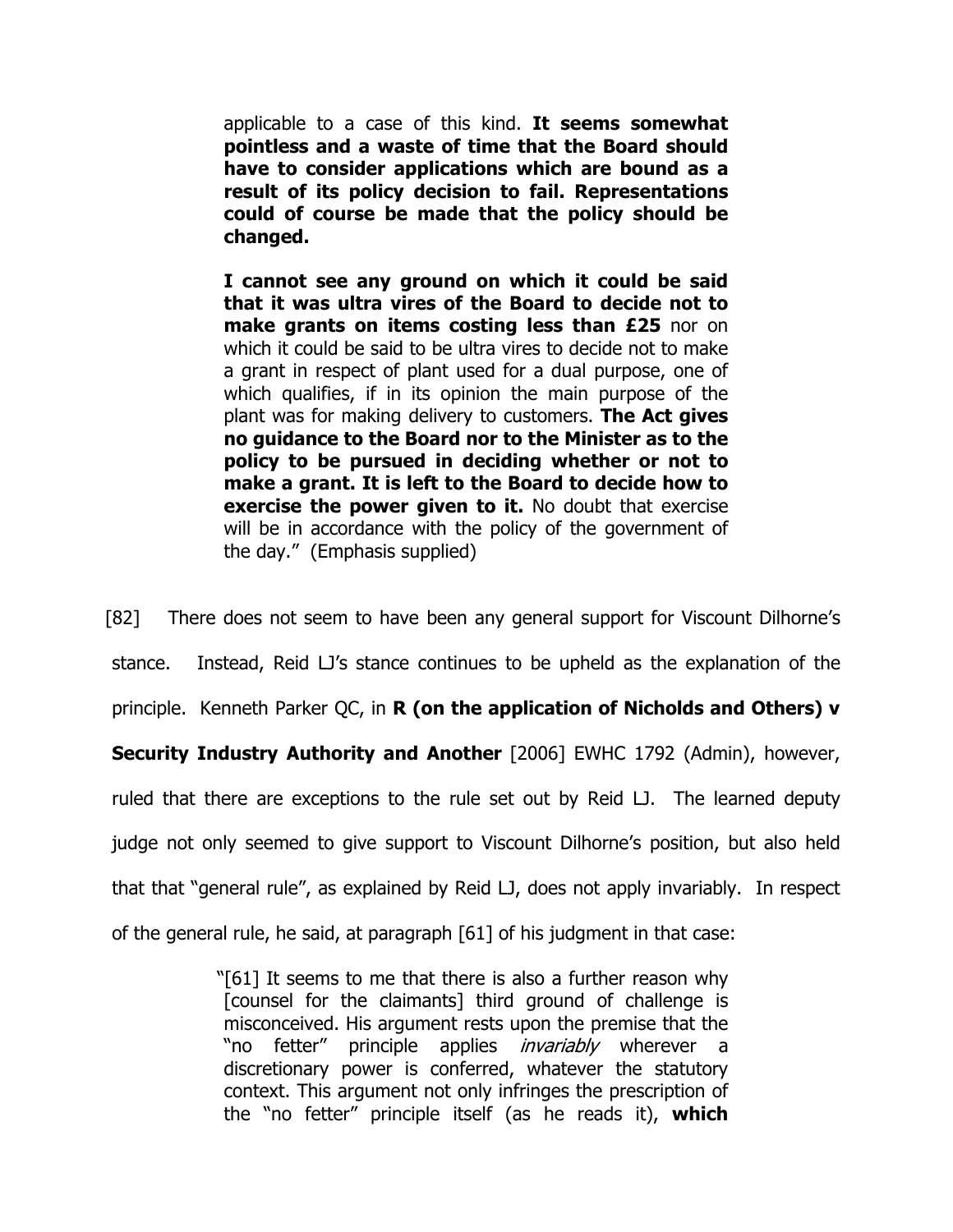**assumes that there is an exception to every case**, but, more importantly, it is not, in my view, supported by authority or legal policy. Lord Reid was careful, in the passage cited from **British Oxygen**, to refer to "the general rule"." (Italics as in original, emphasis supplied)

In respect of the application of the rule the learned deputy judge continued by saying:

"In most instances where a discretionary power is conferred it would be wrong for the decision maker to frame a rule in absolute terms because to do so would defeat the statutory purpose. However, it seems to me that there are certain exceptional statutory contexts where a policy may lawfully exclude exceptions to the rule *because to allow exceptions* would substantially undermine an important legislative aim which underpins the grant of discretionary power to the authority. There is, for example, a well-known line of cases concerning "taxi" licensing where licensing rules, which admitted of no exceptions for any "special" circumstances, were held lawful...[62]...In my view, the statutory context must be examined with great care...." (Italics as in original)

He found that licensing criteria prepared and published by the Security Industry Authority, were within the contemplation of the statute, rational and valid. This is notwithstanding that the criteria automatically debarred persons with "a conviction for a relevant criminal offence" from qualifying for the position of a door supervisor.

[83] The main issues, joined in the present case between JPS and the Attorney General on the one hand, and the respondents on the other, is whether the grant of this exclusive licence barred the consideration of any future application for an electricity licence and, if so, whether the circumstances warranted such a grant by way of an exception to the general rule set out by Reid LJ. Two cases featured significantly in Sykes' judgment and in the submissions by counsel in this court, in this aspect of the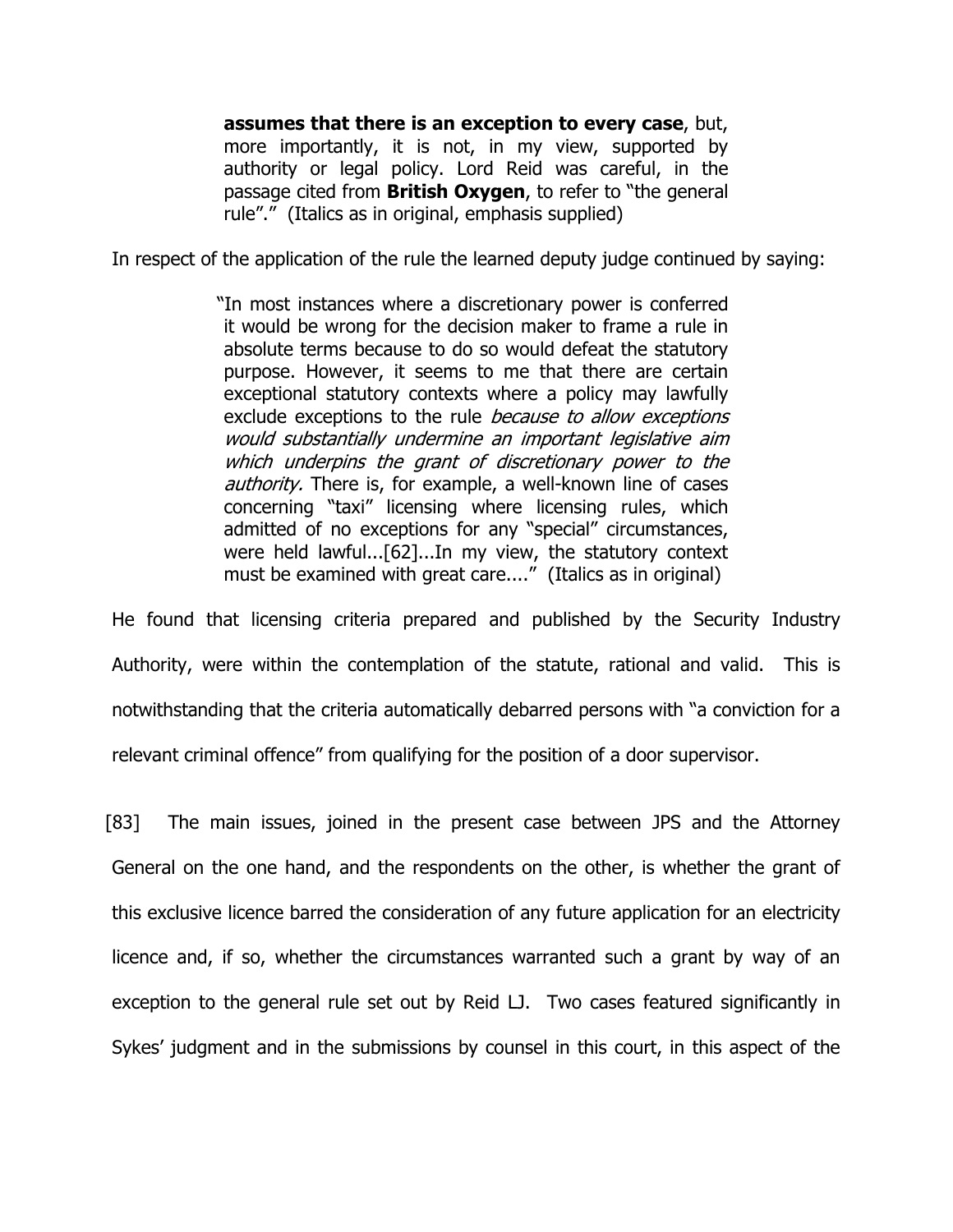case, namely, **Carrigaline Community TV** and **Practical Shooting Institute**, both mentioned above.

[84] In **Carrigaline Community TV**, Keane J held that the relevant minister had failed to act impartially and fairly when he refused to investigate the possibility of licensing the applicant's system for rebroadcasting television programmes. The minister had earlier granted an exclusive licence to another entity for the transmission of television signals using a different type of technology (MMDS system). As part of his conclusions, Keane J found that the issue of the exclusive licence was justified because the MMDS system presented the features of a natural monopoly (pages 78-79 of the transcript). He, however, found that, based on the technical evidence, the applicant's system would not necessarily have interfered with the MMDS transmissions (page 76). He ruled that the minister was, therefore, wrong in not having given consideration to the co-existence of the systems (pages 77 and 79). The judgment was comprehensive in its examination of the relevant law and its application to the facts. There was no appeal from it.

[85] The judgment in **Practical Shooting Institute** also thoroughly dealt with the issue of the fetter of discretion. In that case, statutory authority had been given to the commissioner of police for New Zealand, to grant or refuse import permits for firearms. The commissioner, in purported exercise of his authority, issued a ban on the importation of certain types of weapons. Tipping J held that the commissioner had acted beyond his powers in purporting to ban the weapons. The ban, he found,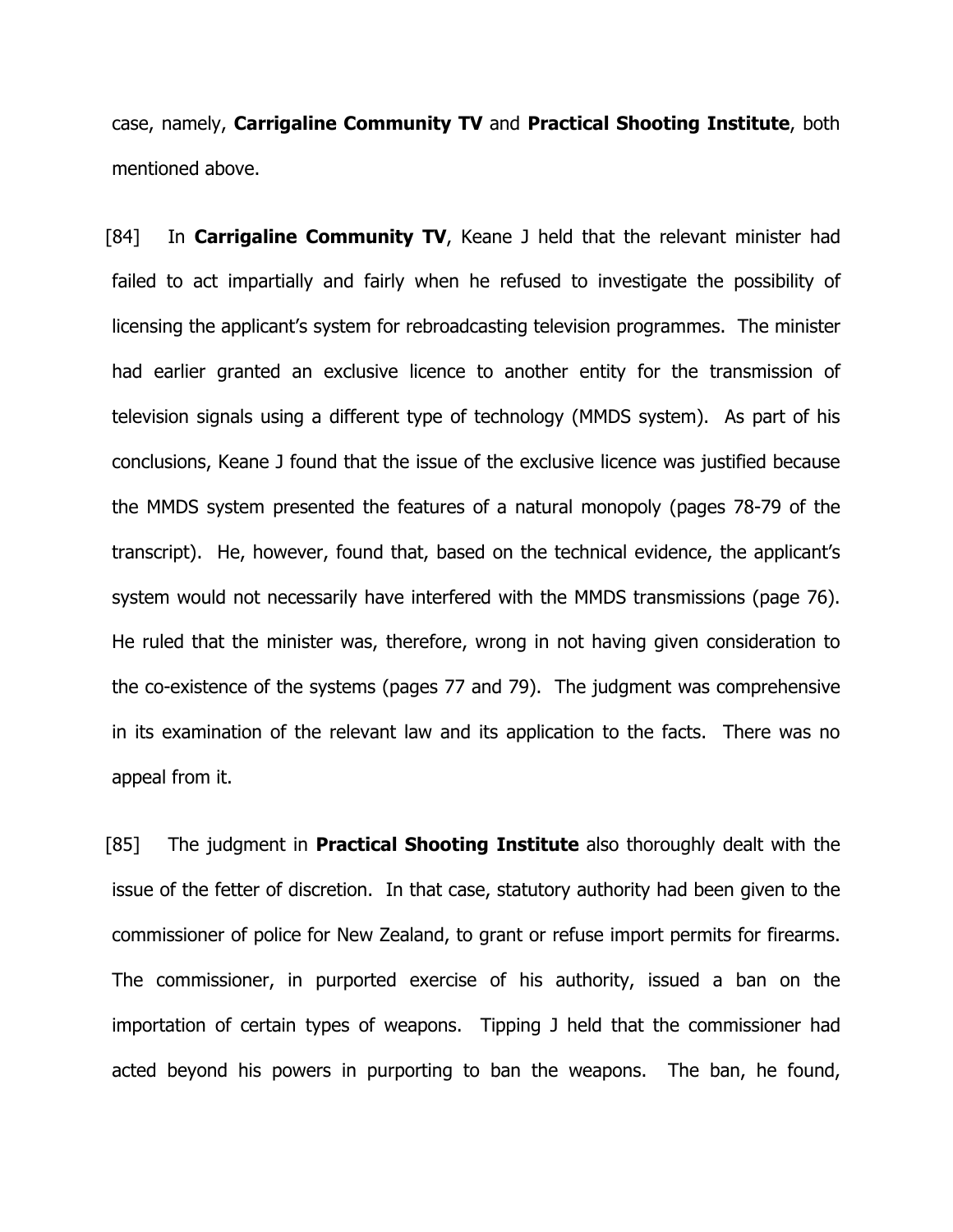amounted to legislation by the commissioner in the face of the statute requiring the commissioner to make a decision after the consideration of an application.

[86] It is to be noted that Tipping J recognised the difference between the dicta of Reid LJ and Viscount Dilhorne. He opined that Viscount Dilhorne's view was not consistent with either the earlier or the later (up to then) authorities. He said, at page 714:

> "I am of the view that these observations of Viscount Dilhorne [dealing with the consideration of some applications being pointless] are not consistent with the approach taken by Lord Reid following the trend of earlier authority, which approach was expressly concurred by the other members of the House, Lord Morris, Lord Wilberforce and Lord Diplock. None of the other members concurred in Viscount Dilhorne's speech. What Viscount Dilhorne said is not in harmony with [**Attorney-General, ex rel Tilley v Wandsworth London Borough Council** [1981] 1 All ER 1162], or with the later decision of the House of Lords in **Findlay v Secretary of State for the Home Department** [1984] 3 All ER 801."

Mr Hylton's reliance on the dictum of Kenneth Parker QC, in **R (on the application of** 

**Nicholds and Others)**, dealing with exceptions, is not on sure footing. In any event,

Mr Parker seems to posit his concept of the existence of an exception, on statutory

authority. This may be taken from his dictum at paragraph [61] that:

"…there are certain exceptional statutory contexts where a policy may lawfully exclude exceptions to the [statutory] rule because to allow exceptions would substantially undermine an important legislative aim which underpins the grant of discretionary power to the authority." (Italics as in original)

[87] Certain principles may be distilled from the relevant cases, including **Practical** 

**Shooting Institute**. They may be set out as follows: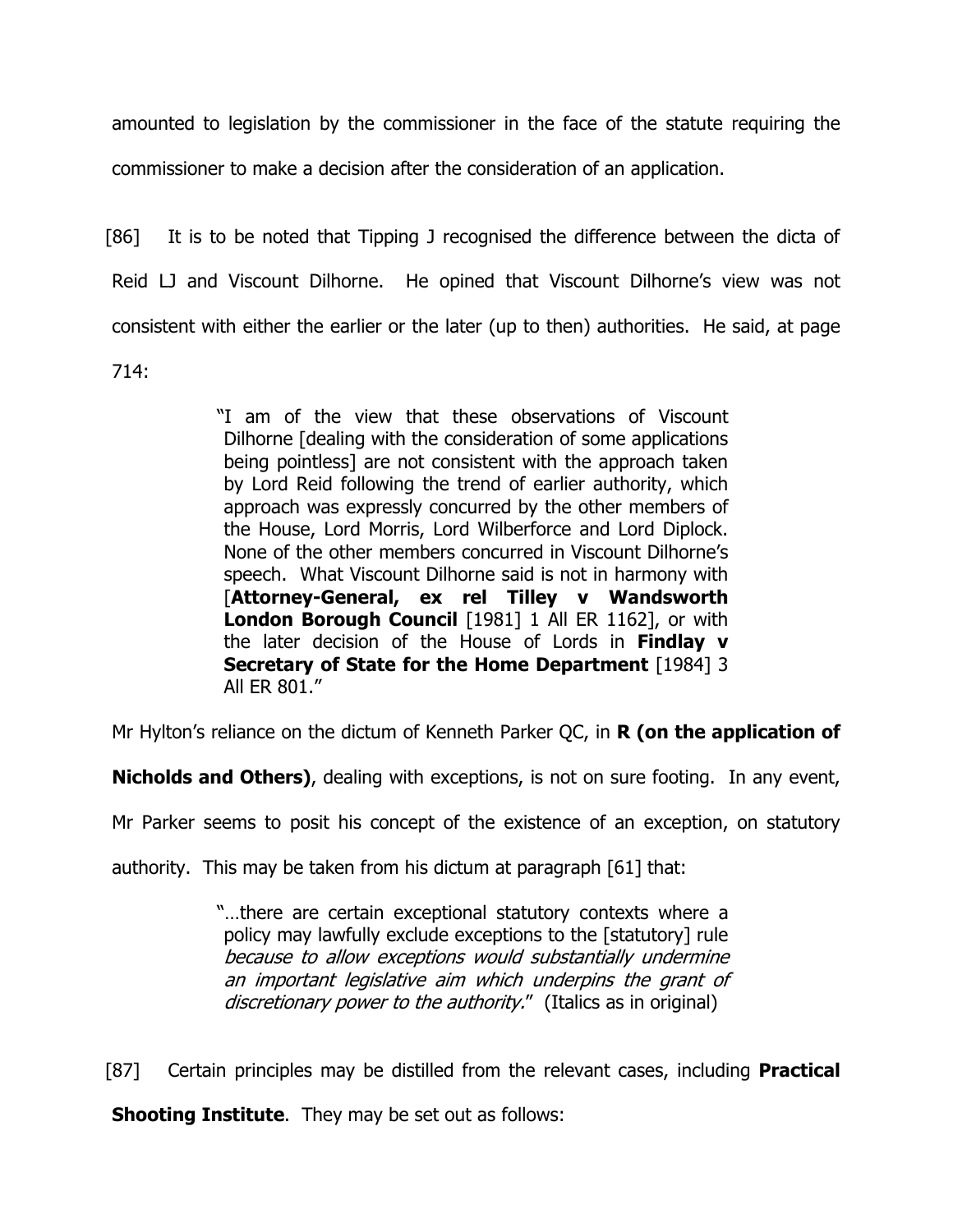- a. In assessing whether the action complained of is an improper fetter of the authority granted to the decision maker it is first necessary to examine the statutory setting for the authority. (page 716 of **Practical Shooting Institute**)
- b. Discretionary powers may be placed in two, or possibly three categories, namely:
	- i. those which require an individual case by case examination without any predetermined fetter on the exercise of a discretion, other than that set out or implied by the enabling instrument;
	- ii. those which by the nature of the subject matter justify the establishment of a carefully formulated policy;
	- iii. possibly those which allow the decision maker to establish an immutable policy admitting of no exceptions. (page 718 of **Practical Shooting Institute**)
- c. Where the decision maker establishes a policy to guide the exercise of discretionary powers, "it must not disable itself from exercising a genuine discretion in a particular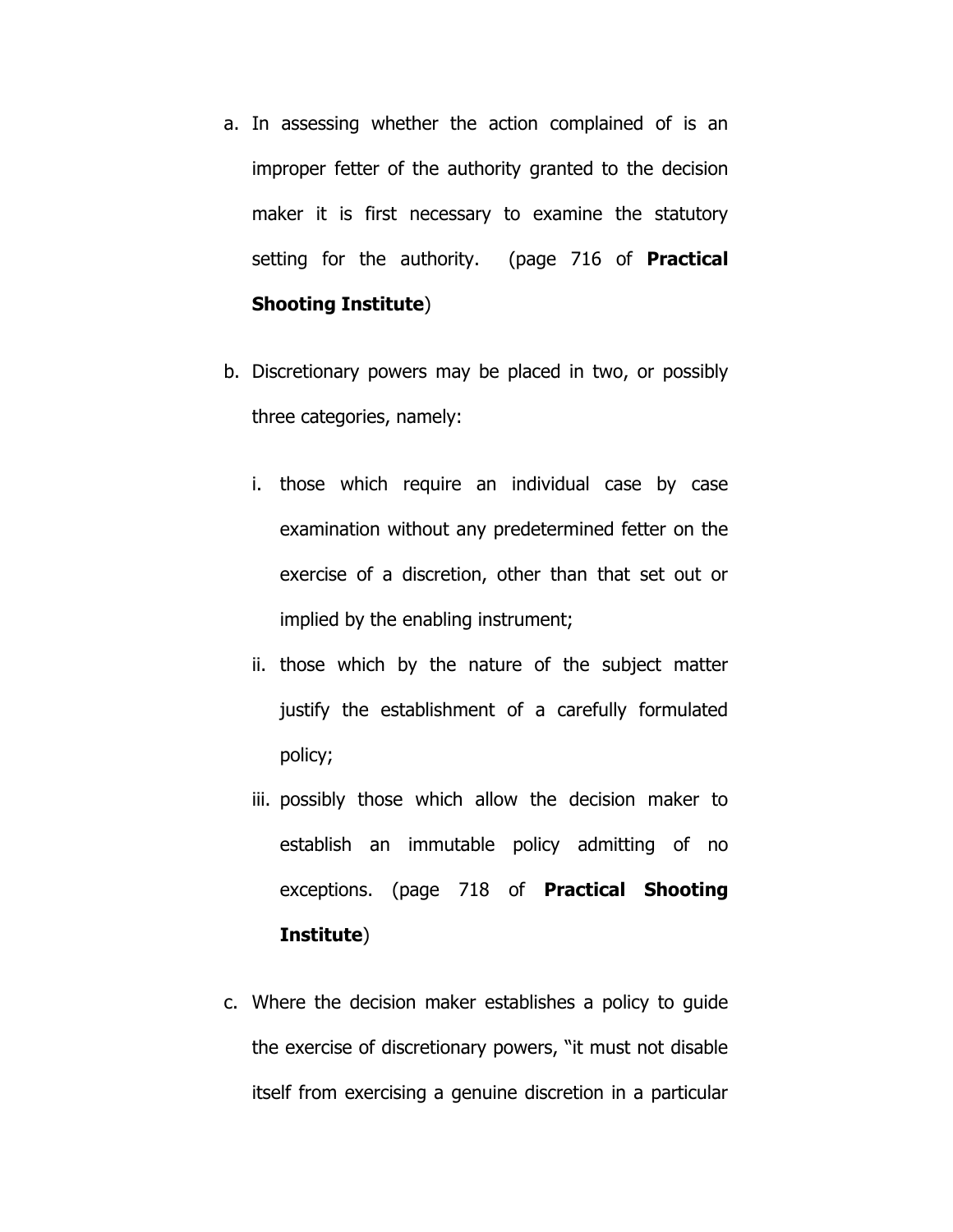case directly involving individual interests; hence it must be prepared to consider making an exception to the general rule if the circumstances of the case warrant special treatment" (paragraph 32 of Halsbury's Laws of England  $4^{th}$  ed vol  $1(1)$ .

- d. "Contracts and covenants entered into by [the decision maker] are not to be construed as being subject to implied terms that would exclude the exercise of general discretionary powers for the public good; on the contrary they are to be construed as incorporating as implied term that such powers remain exercisable." (deSmith's Judicial Review of Administrative Action  $4<sup>th</sup>$  ed page 319)
- e. "If a public authority lawfully repudiates or departs from the terms of a binding contract in order to exercise its overriding discretionary powers, or if it is held never to have been bound…because the undertakings would improperly fetter its general discretionary powers, the other party to the agreement has no right whatsoever to damages or compensation under the general law…" (deSmith's pages 319-320)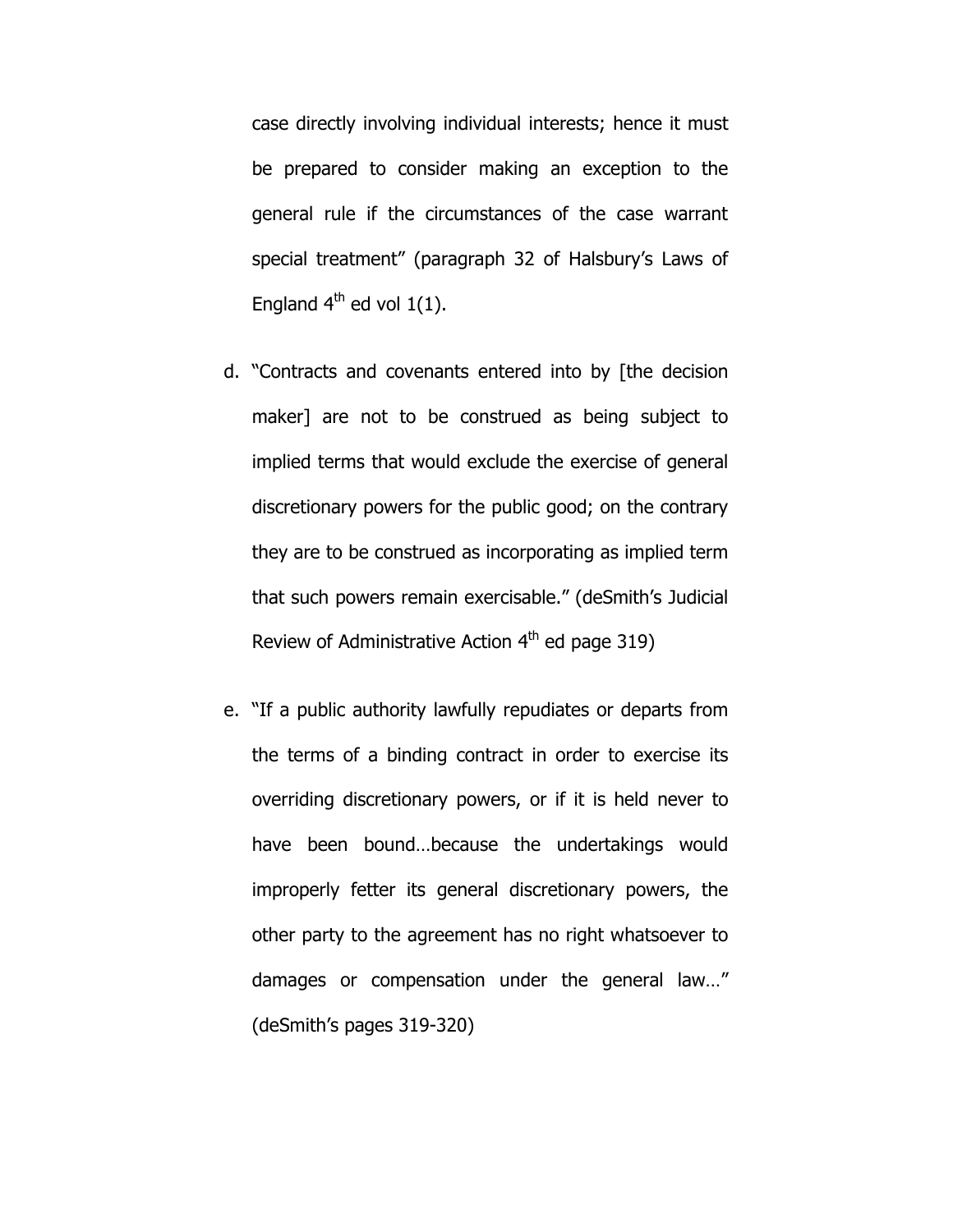[88] In considering the present case against the background of those principles, there is a factor which is particularly striking. Whereas in almost all of the decided cases, an application was made and refused, that situation does not exist in this case. What the respondents have asserted (and the learned judge found) is that the very existence of an exclusive licence necessarily means that the Minister has closed his ears and his mind to any other application for a licence. The respondents provided no technical evidence to support their position. They made no response to the technical evidence provided by JPS and the OUR concerning the rationale and reasonableness of the grant of the licence.

[89] Because there had been no application for a licence by the respondents or any other person, the response by the Minister's representative, Mr Fitzroy Vidal, the Director of the Energy Division of the Ministry of Science, Technology, Energy and Mining, did not need to provide any reason for a refusal of an application. Perhaps for that reason also, Mr Vidal's affidavit did not address the Minister's approach or policy concerning other applications that may be made for licences to supply electricity. Mr Vidal restricted his affidavit to outlining a history of the developments over the years and to setting out the government's motivation for selling its shareholding in JPS.

[90] Against this dearth of evidence, it may be said that the respondents have not demonstrated that the Minister, by granting an exclusive licence, has created an absolute ban on any other application being made. Nor have they shown that the Minister, by such a licence, has adopted a policy that he will not consider any other application during the currency of the licence to JPS.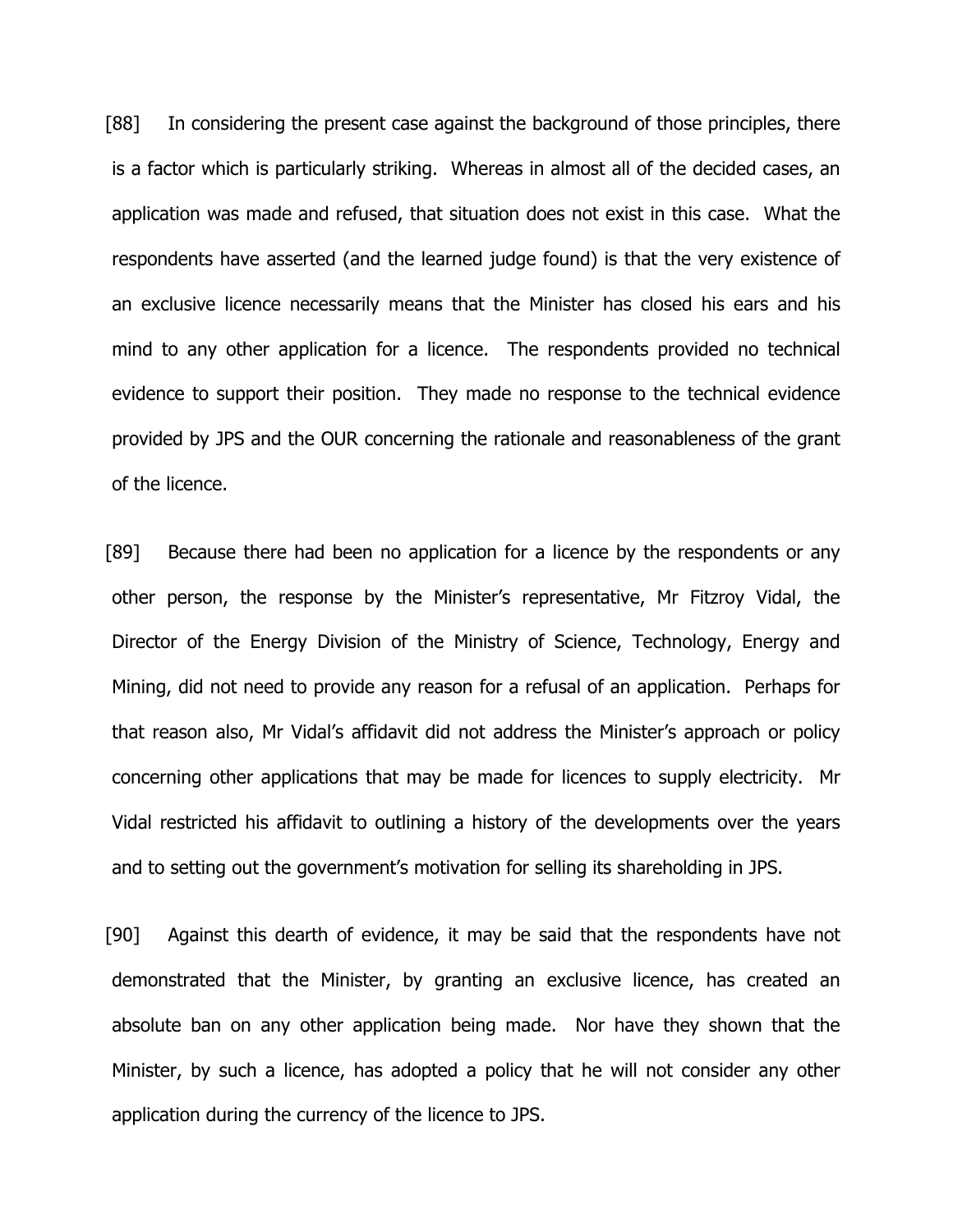[91] As was mentioned in the principles set out above, there is no presumption that the licence prevents the Minister from fulfilling his duties under section 3 of the ELA. The licence cannot, by implication, deprive the Minister of his duty imposed by the section. It has no express warranty by the Minister that he will not consider any other application. It may well be that the Minister would be, based on a particular policy, inclined to refuse any new application, unless it proposes some revolutionary technology or process that would make the continuation of JPS' licence untenable. The principle raised by the cases is that the Minister should not refuse to consider an application. There is no evidence that the Minister has done so or that he has adopted a policy to that effect. In that vein, the issue of dashed legitimate expectations does not arise.

[92] On those bases, it is opined, respectful of the care that he put into his judgment, that Sykes J erred in finding that the Minister, in granting an exclusive licence, did adopt a "closed-ear-closed-mind stance" to any other application, or, as he said in paragraph 110 of his judgment:

> "The Minister has committed himself and his successors to a situation in which there is no possibility of change for the required twenty years...even if new technology or a new company has a better and cheaper way of doing some of what JPS is now doing."

The difference between the conclusion in this judgment and that in the judgment of Sykes J turns more on the evidence that was presented, or rather not presented, than on a difference in approach to the legal principles involved.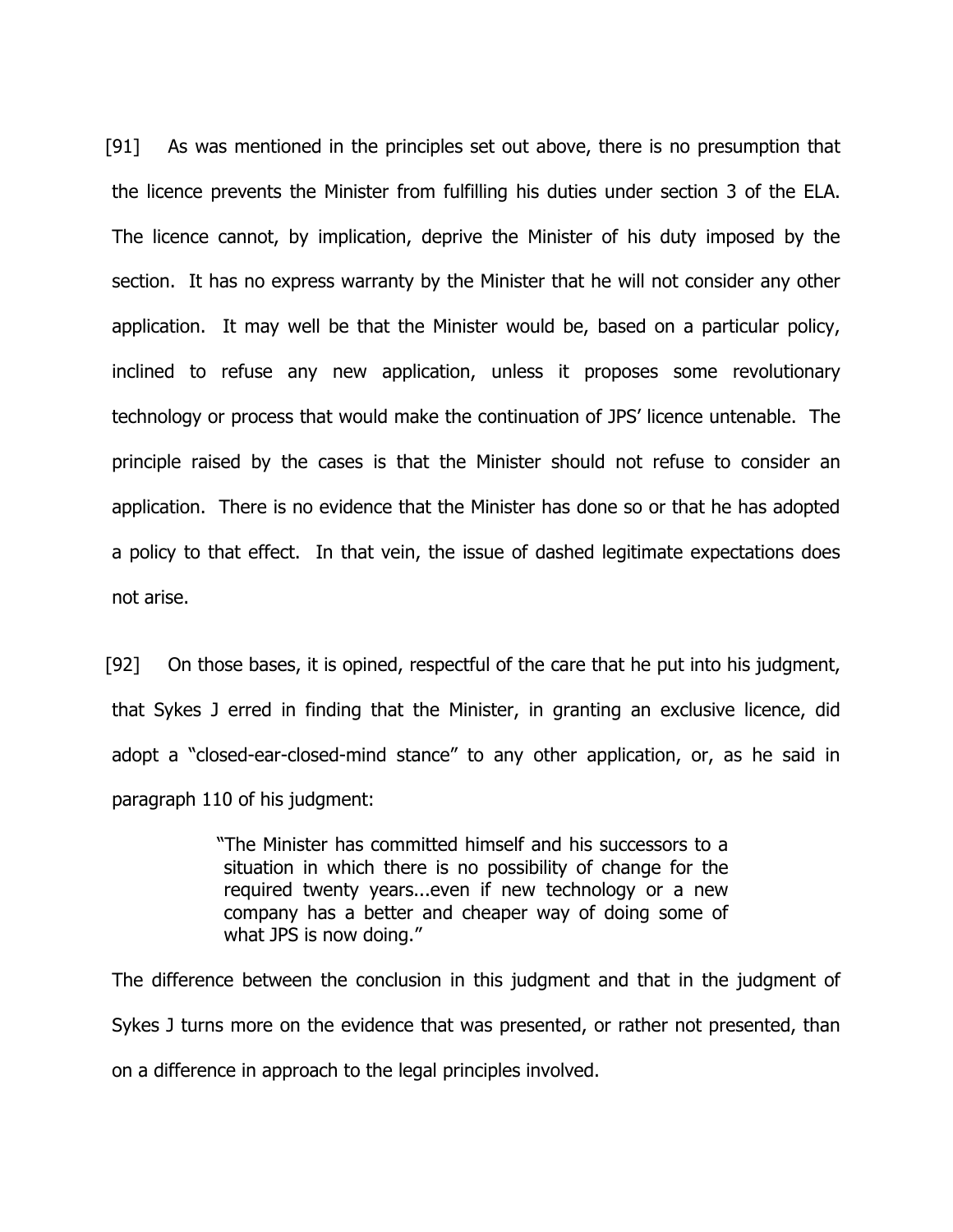[93] Although the finding, that the licence did not fetter the Minister's discretion, would obviate the need to consider the respondents' complaint about the inconsistency in the learned judge's judgment, that issue will, nonetheless, be addressed. This is partly out of respect for the learned judge's careful judgment and partly in recognition of the narrow basis on which this opinion differs from his.

[94] The next section of the judgment is, therefore, posited on the possibility that the learned judge was correct in finding that the Minister had improperly fettered his discretion given under section 3 of the ELA.

### **Whether the exclusivity of the licence was inconsistent with its validity**

[95] The respondents also complained, in their grounds of appeal, that there was a fatal inconsistency in the learned judge's findings concerning the licence. The relevant ground states:

> "(a) The learned trial judge erred in law in that, having correctly held that the minister had no power under the Electric Lighting Act to grant an exclusive licence to [JPS], for the supply of electricity, failed to hold that the said licence is illegal, null and void and *ultra* vires the provisions of the said Act and accordingly, had no legal effect."

[96] Mr Wildman submitted that the learned judge was in error when he found that the licence was valid despite the fact that the Minister had no power to grant exclusivity. Learned counsel argued that there could be no half-way position. He submitted that the offending clause could not be severed in order to save the licence. He relied on the cases of **McLaughlin v Governor of the**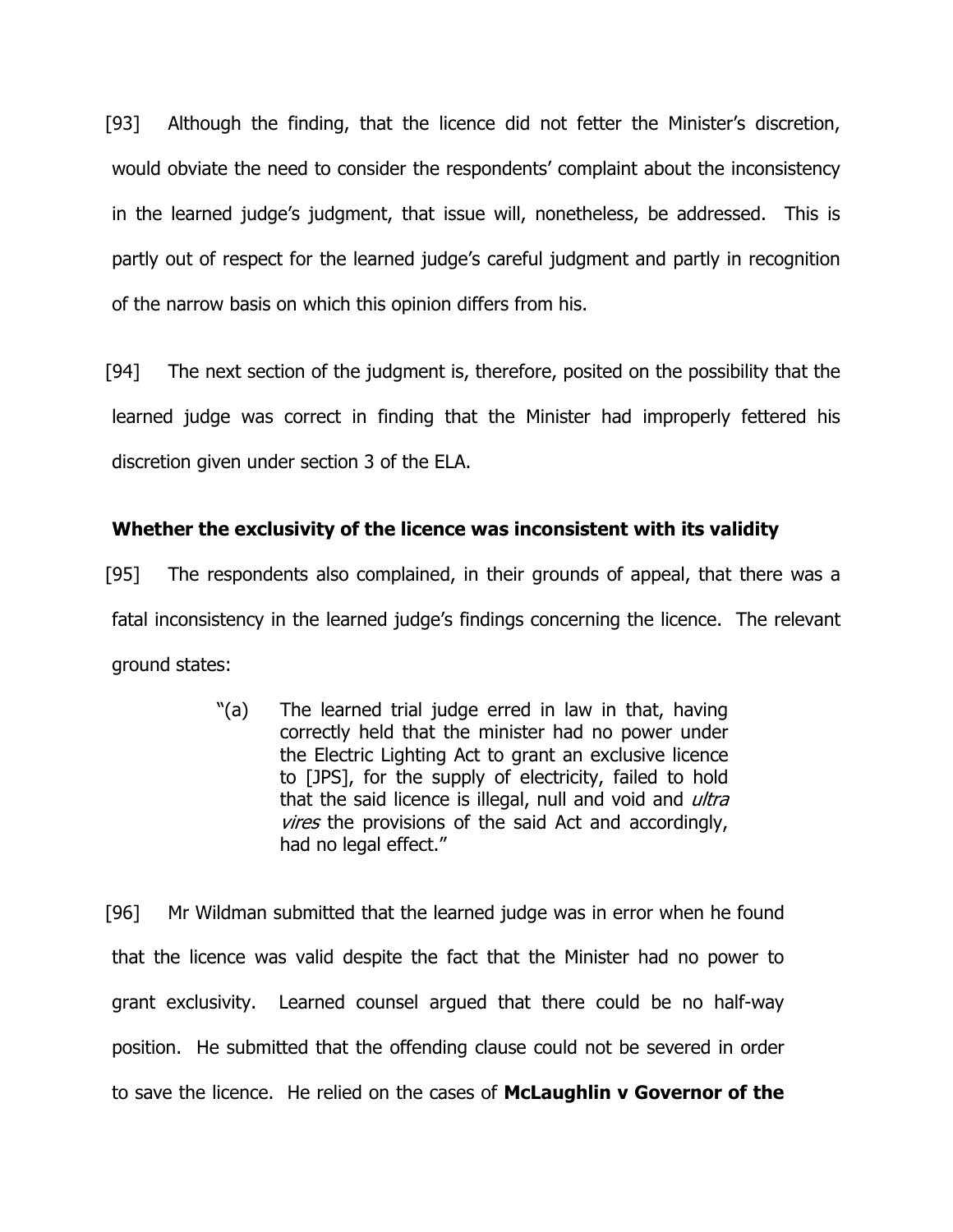**Cayman Islands** [2007] UKPC 50; [2007] All ER D 360 (Jul), **Hall and Company Limited v Shoreham-by-Sea UDC and Another** [1964] 1 WLR 240 and **Chertsey UDC v Mixnam's Properties Limited** [1965] AC 735 in support of his submissions.

[97] The learned judge did not specifically examine the issue of severance of the exclusivity clause in the licence. It is evident that he was of the view that it could be severed without affecting the remainder of the licence. Contrary to what Mr Wildman has submitted, the fact that an executive instrument contains clauses that are outside of its mandate does not automatically render the whole instrument invalid.

[98] The only one of the authorities that addresses the point of severance is **Hall and Company Limited**. In that case the court, having ruled that certain conditions contained in planning approval were invalid, went on to consider the issue of severance. The proposed developer advocated the severing of the offending conditions. The court did not agree. It held that the offending conditions were so fundamental to the grant of planning permission that the entire instrument was void. The reason for this finding was that without those conditions the permission might well not have been granted. The court did not dismiss, however, the argument that, where permission contains a large number of conditions, "if one or two quite trivial conditions were held to be *ultra* vires, it could well be difficult to justify saying that the whole permission must fail" (see the judgment of Willmer LJ at pages 251-252). It was of the view that the argument did not arise in that case.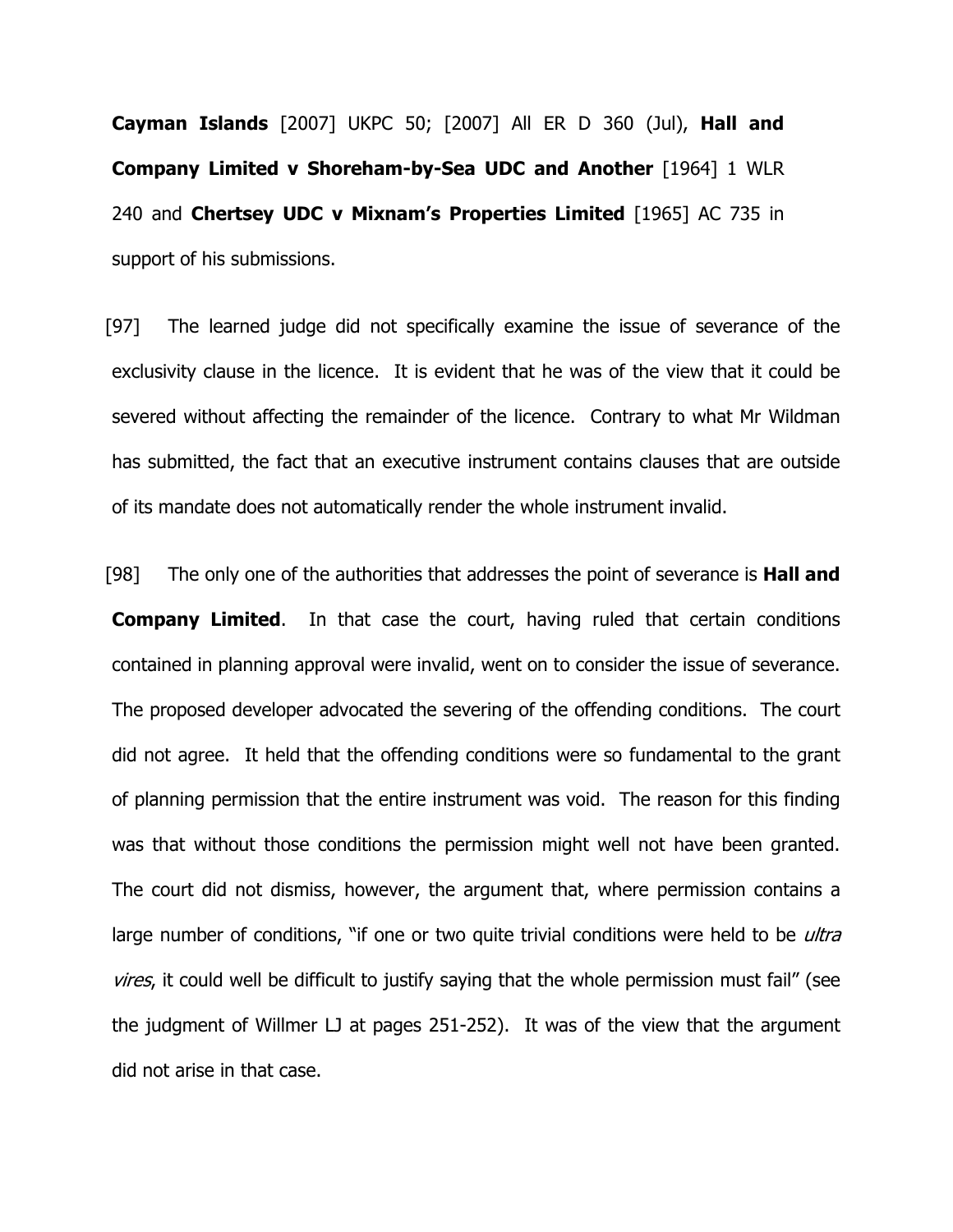[99] **McLaughlin v Governor of the Cayman Islands** dealt with a wholly different situation. In that case the Privy Council held that a declaration by the Court of Appeal of the Cayman Islands that a purported termination of a government officer's employment was void, could have no other effect but that the officer remained in the government's service. In **Chertsey UDC v Mixnam's Properties Limited,** a licensee objected to the inclusion of certain conditions in its licence. The question assessed was whether those conditions were unlawful and therefore void. The validity of the licence, without those conditions, was not in issue.

[100] Whereas in **Hall and Company Limited** the court found that the planning authority may not have granted permission without the impugned conditions, the same could not be said of the grant of the licence to JPS. The exclusivity was for JPS' benefit. It may be that without the grant of an exclusive licence, the prospective purchaser of the government's shares would not have been inclined to make the purchase and to make the required investment that the operation required. That eventuality is now mere speculation. The purchaser and its successors have already made substantial investments. If it were found that the condition of exclusivity was void, JPS could continue to perform its duties thereunder, without detriment to the Minister's obligations under the ELA. There would be no detriment to the public arising from such a finding. The conditions providing for exclusivity are therefore severable. The learned judge was entitled to find that the licence was valid despite his finding that the condition of exclusivity was unlawful.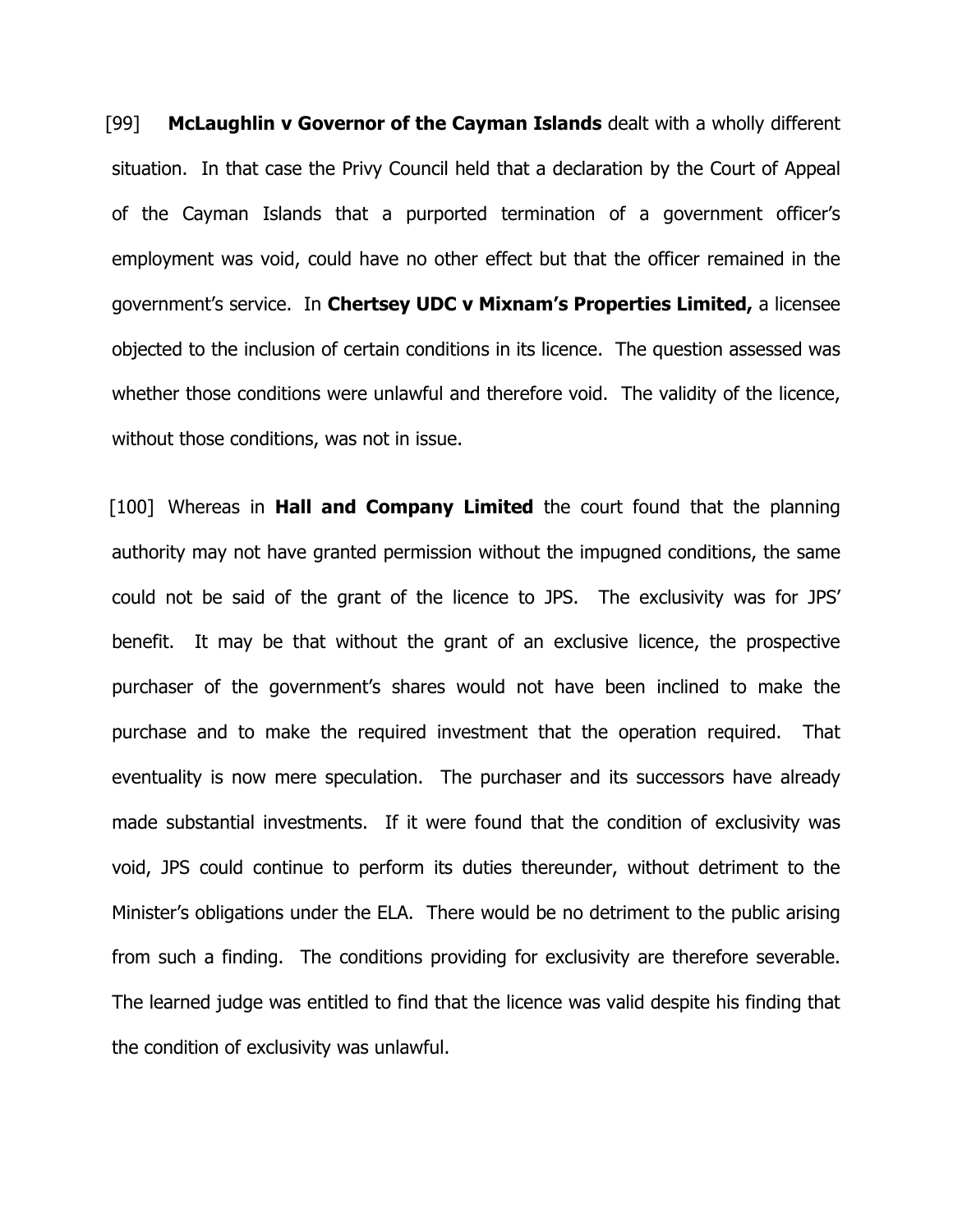#### **The OUR's involvement and the question of its costs**

[101] The final issue raised by the respondents is the question of fact as to whether the OUR recommended the inclusion of the exclusivity clause in the licence. It was argued in the court below that such a recommendation was in breach of the Office of Utilities Regulation Act "because it was not a recommendation that encouraged competition in the public utility services" (paragraph 119 of Sykes J's judgment).

[102] The learned judge ruled that there was no factual foundation for the complaint. Sykes J not only found that there was no record of any recommendation made to the Minister concerning the licence, but also recognised that there was direct evidence from the OUR that it did not recommend exclusivity to the Minister. Having so ruled, Sykes J ordered that the respondents pay the OUR's costs of the claim.

[103] Mr Wildman submitted that the learned judge erred in his findings. Learned counsel relied on the preamble to the licence that stated that it was "on the recommendation of the OUR" that the licence had been granted. That statement having been made, Mr Wildman argued, the burden of proof then shifted to the OUR to show otherwise. He contended that it had not. He submitted that this court should substitute a finding that the OUR did recommend that an exclusive licence be granted. He relied on **R v Edwards** [1979] 2 All ER 1085 and other cases in support of his submissions.

[104] Mr Wildman is not on good ground with these submissions. The learned judge's findings and reasoning are in accordance with the evidence and are unassailable. The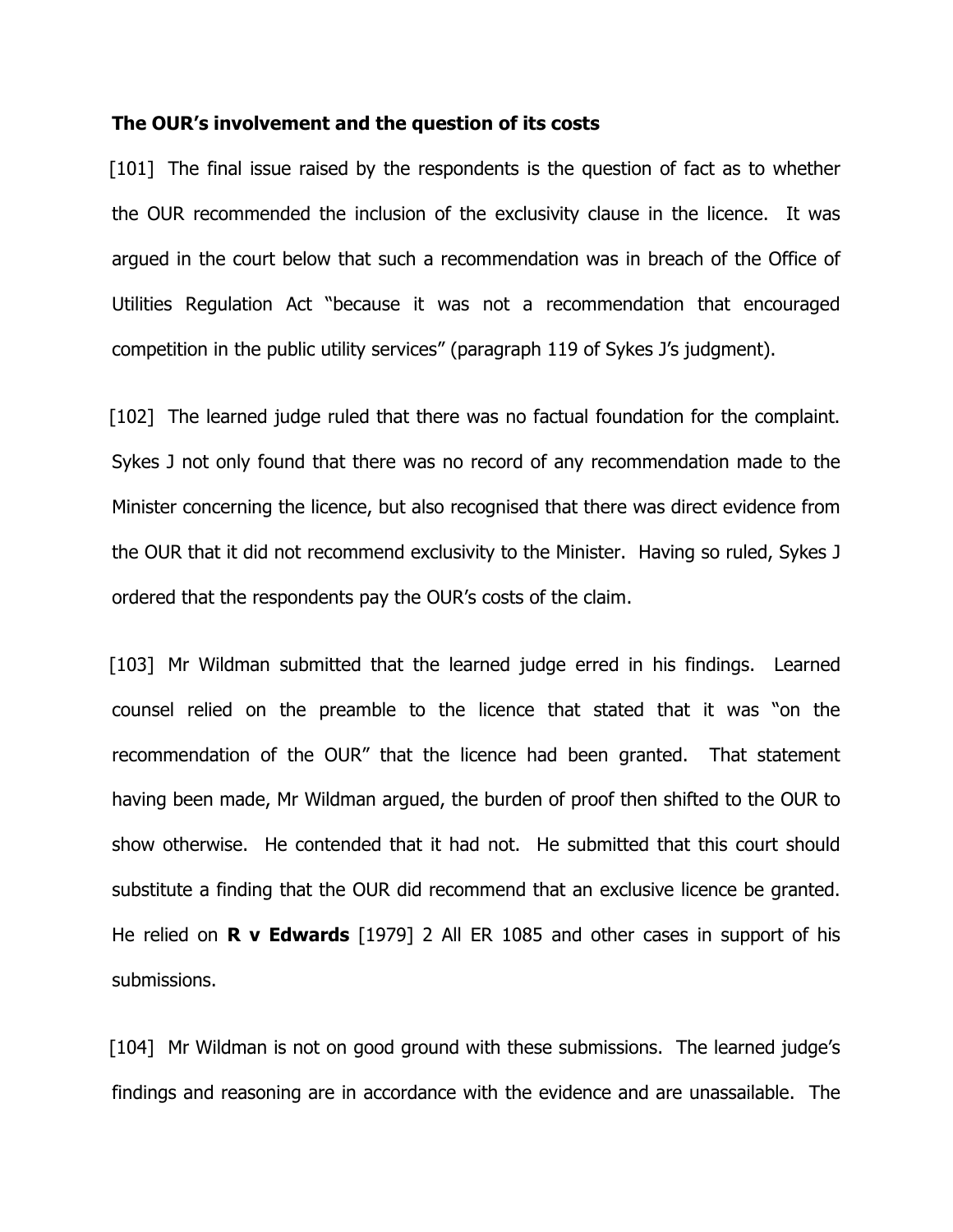respondents provided no evidence as to the recommendations the OUR had made. Even if the preamble shifted the burden of proof to the OUR, there was direct evidence from the affidavit of Mr J Paul Morgan, the former Director-General of the OUR, that the "OUR did not advise on the granting of an exclusive licence to JPS".

[105] It is true that the OUR drafted the licence and the licence included the exclusivity provisions. The drafting was, however, on the instructions of the team negotiating the agreement with the prospective purchasers of the government's shares in JPS. A letter dated 2 February 2001, from the National Investment Bank of Jamaica Limited to the OUR, exhibited by Mr Morgan, confirmed, in part, as follows:

> "…that the GOJ Negotiation Team has agreed the following three points with Mirant Corporation…which have a direct bearing on the new Licence to be granted to JPSCo:

- JPSCo shall continute to enjoy its exclusive rights under the current licence for a period of 20 years as of the date that Mirant takes control of JPSCo.
- $\bullet$  ..." (See page 480 of Volume 3 of the record of appeal)

[106] There is, therefore, no basis for overturning the learned judge's finding. There is, similarly, no basis for disturbing his finding that the respondents should pay the OUR's costs. The learned judge was applying the general principle that costs should follow the event (rule 64.6(1) of the CPR). The award of costs is left to the discretion of the presiding judge and this court will not lightly interfere with a ruling in that regard. Sykes J's reasoning on this point is similarly unassailable.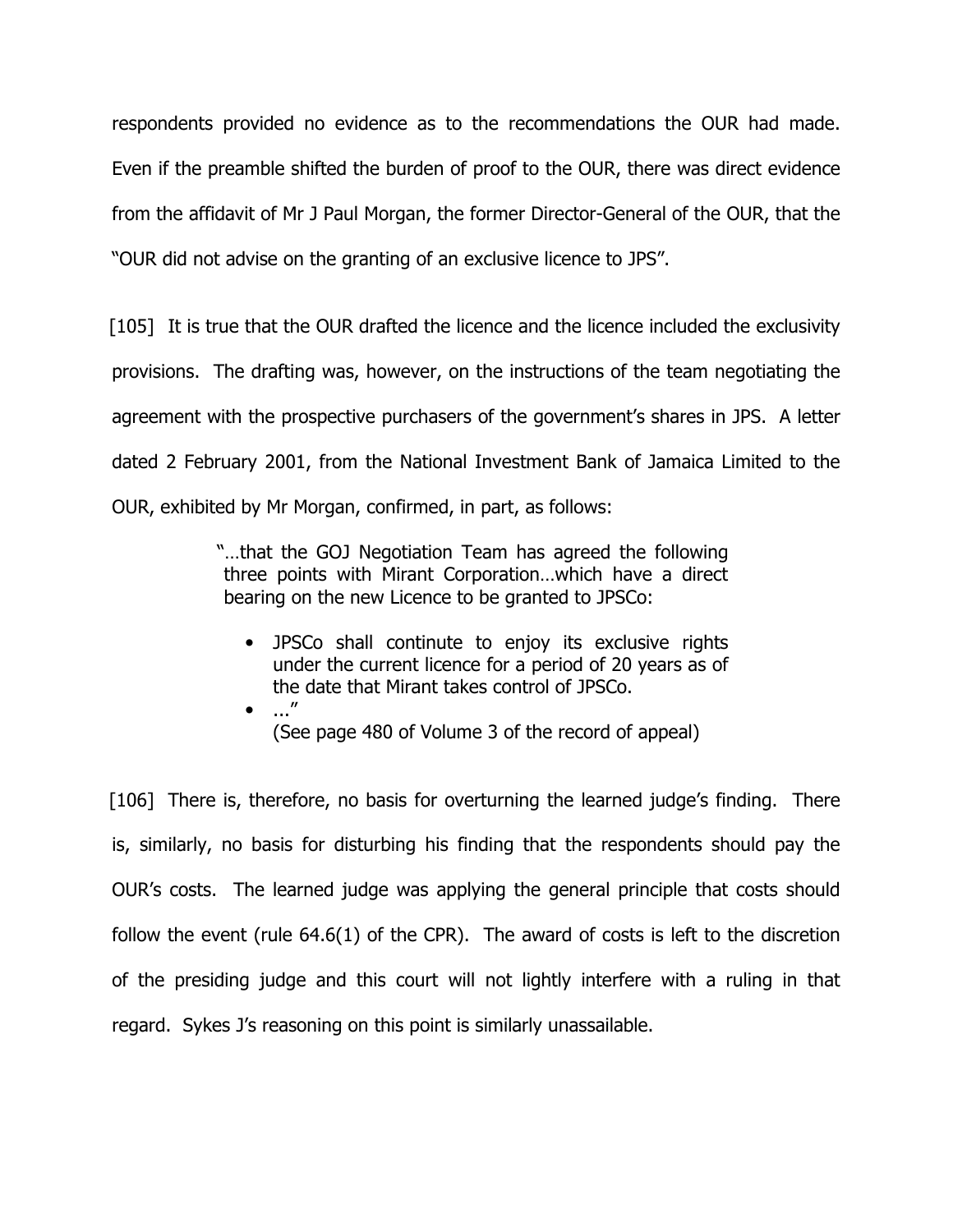#### **Costs**

[107] The Attorney General also raised an issue of costs. Mrs Foster Pusey argued that, as the respondents had been only partially successful before Sykes J, the learned judge should have ordered that they should only secure a portion of their costs. Learned Queen's Counsel relied on the provisions of the CPR that speak to that issue, namely, rule 64.6 paragraphs  $(1)$ ,  $(2)$ ,  $(3)$ ,  $(4 \n(b))$  and  $(5 \n(a))$ . She argued that the learned judge, not having made any reference to these provisions, particularly paragraphs 4(b) and 5(a), for arriving at his decision, must be taken to have ignored them. She therefore submitted that his ruling in this regard should be set aside and a ruling reflecting partial success be substituted. Those submissions were, of course, predicated on the outcome of this appeal being in favour of the respondents.

[108] As, on this judgment, the respondents have not been successful, the issues raised by counsel do not fall for assessment. The general principle that the unsuccessful party should pay the costs of the successful party should apply in respect of the appeal and in the court below. There is no reason to depart from that principle. Its application would result in the respondents being ordered to pay the costs of the appeal as well as the costs in the court below.

#### **Conclusion**

[109] Based on the reasoning set out above, it is concluded that the appeals by JPS and the Attorney-General (except for the latter's appeal against the order for costs), should be allowed while the respondents' appeal should be dismissed. On the issues raised by the respondents, JPS and the Attorney General, it is concluded that on a fair